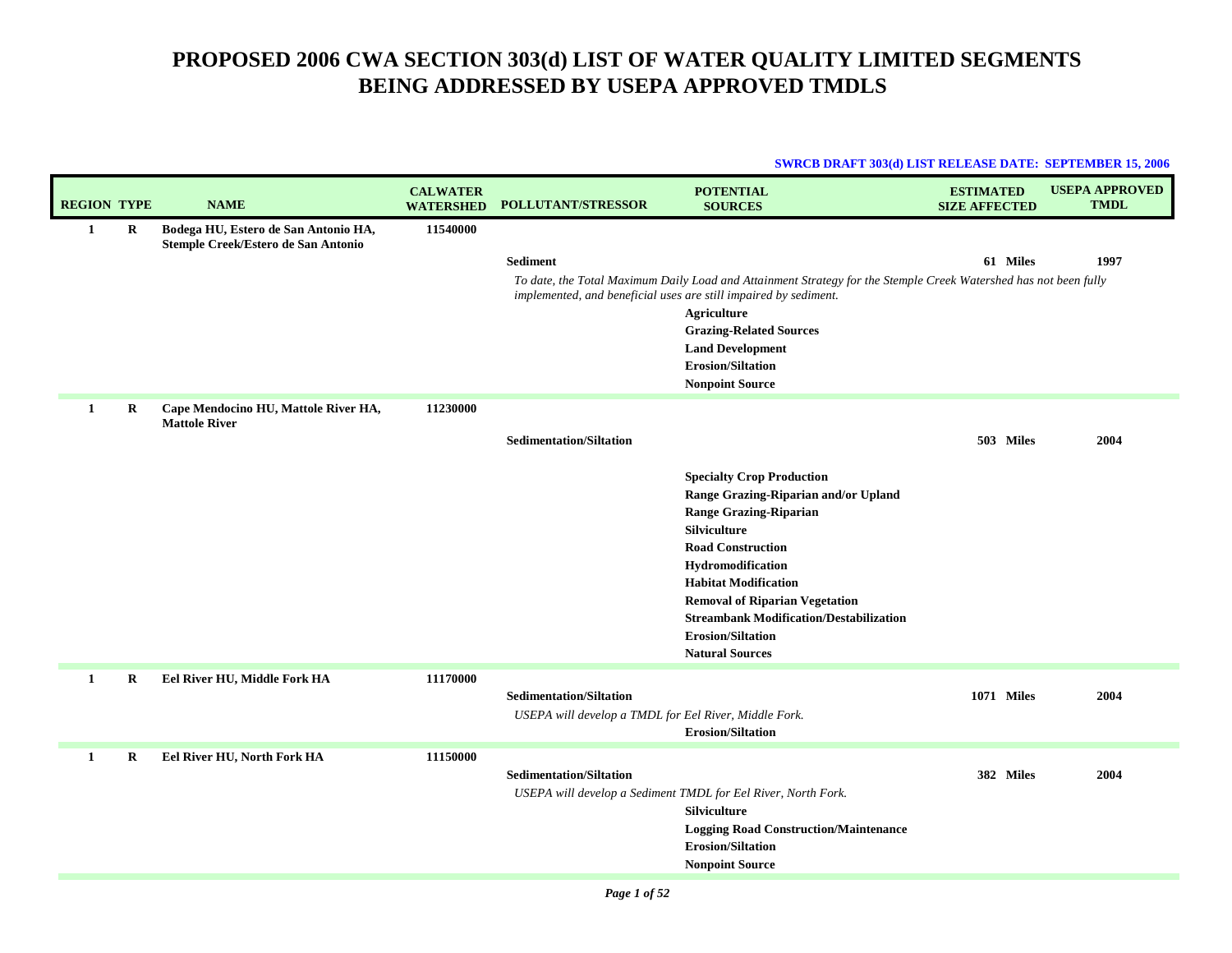| <b>SWRCB DRAFT 303(d) LIST RELEASE DATE: SEPTEMBER 15, 2006</b> |  |
|-----------------------------------------------------------------|--|
|                                                                 |  |

| <b>REGION TYPE</b> |         | <b>NAME</b>                      | <b>CALWATER</b><br><b>WATERSHED</b> | <b>POLLUTANT/STRESSOR</b>                                    | <b>POTENTIAL</b><br><b>SOURCES</b>                                                                                                                                                                                                        | <b>ESTIMATED</b><br><b>SIZE AFFECTED</b> | <b>USEPA APPROVED</b><br><b>TMDL</b> |
|--------------------|---------|----------------------------------|-------------------------------------|--------------------------------------------------------------|-------------------------------------------------------------------------------------------------------------------------------------------------------------------------------------------------------------------------------------------|------------------------------------------|--------------------------------------|
| 1                  | R       | Eel River HU, South Fork HA      | 11130000                            |                                                              |                                                                                                                                                                                                                                           |                                          |                                      |
|                    |         |                                  |                                     | <b>Sedimentation/Siltation</b>                               |                                                                                                                                                                                                                                           | 943 Miles                                | 2004                                 |
|                    |         |                                  |                                     | including the South Fork of the Eel river below Garberville. | USEPA will develop a TMDL for Eel River, South Fork. Sediment and temperature TMDLs will be developed for: (1)<br>the area tributary to and including the South fork of the Eel River above Garberville and (2) the area tributary to and |                                          |                                      |
|                    |         |                                  |                                     |                                                              | Range Grazing-Riparian and/or Upland                                                                                                                                                                                                      |                                          |                                      |
|                    |         |                                  |                                     |                                                              | Silviculture                                                                                                                                                                                                                              |                                          |                                      |
|                    |         |                                  |                                     |                                                              | <b>Logging Road Construction/Maintenance</b><br><b>Resource Extraction</b>                                                                                                                                                                |                                          |                                      |
|                    |         |                                  |                                     |                                                              | Hydromodification                                                                                                                                                                                                                         |                                          |                                      |
|                    |         |                                  |                                     |                                                              | <b>Flow Regulation/Modification</b>                                                                                                                                                                                                       |                                          |                                      |
|                    |         |                                  |                                     |                                                              | <b>Removal of Riparian Vegetation</b>                                                                                                                                                                                                     |                                          |                                      |
|                    |         |                                  |                                     |                                                              | <b>Erosion/Siltation</b>                                                                                                                                                                                                                  |                                          |                                      |
|                    |         |                                  |                                     |                                                              | <b>Nonpoint Source</b>                                                                                                                                                                                                                    |                                          |                                      |
|                    | $\bf R$ | Eel River HU, Van Duzen River HA | 11120000                            |                                                              |                                                                                                                                                                                                                                           |                                          |                                      |
|                    |         |                                  |                                     | <b>Sedimentation/Siltation</b>                               |                                                                                                                                                                                                                                           | 585 Miles                                | 2004                                 |
|                    |         |                                  |                                     | USEPA is developing sediment TMDL                            |                                                                                                                                                                                                                                           |                                          |                                      |
|                    |         |                                  |                                     |                                                              | <b>Range Grazing-Riparian</b>                                                                                                                                                                                                             |                                          |                                      |
|                    |         |                                  |                                     |                                                              | <b>Range Grazing-Upland</b><br>Silviculture                                                                                                                                                                                               |                                          |                                      |
|                    |         |                                  |                                     |                                                              | <b>Harvesting, Restoration, Residue Management</b>                                                                                                                                                                                        |                                          |                                      |
|                    |         |                                  |                                     |                                                              | <b>Logging Road Construction/Maintenance</b>                                                                                                                                                                                              |                                          |                                      |
|                    |         |                                  |                                     |                                                              | <b>Silvicultural Point Sources</b>                                                                                                                                                                                                        |                                          |                                      |
|                    |         |                                  |                                     |                                                              | <b>Construction/Land Development</b>                                                                                                                                                                                                      |                                          |                                      |
|                    |         |                                  |                                     |                                                              | <b>Habitat Modification</b>                                                                                                                                                                                                               |                                          |                                      |
|                    |         |                                  |                                     |                                                              | <b>Removal of Riparian Vegetation</b>                                                                                                                                                                                                     |                                          |                                      |
|                    |         |                                  |                                     |                                                              | <b>Streambank Modification/Destabilization</b>                                                                                                                                                                                            |                                          |                                      |
|                    |         |                                  |                                     |                                                              | <b>Channel Erosion</b>                                                                                                                                                                                                                    |                                          |                                      |
|                    |         |                                  |                                     |                                                              | <b>Erosion/Siltation</b><br><b>Natural Sources</b>                                                                                                                                                                                        |                                          |                                      |
|                    |         |                                  |                                     |                                                              |                                                                                                                                                                                                                                           |                                          |                                      |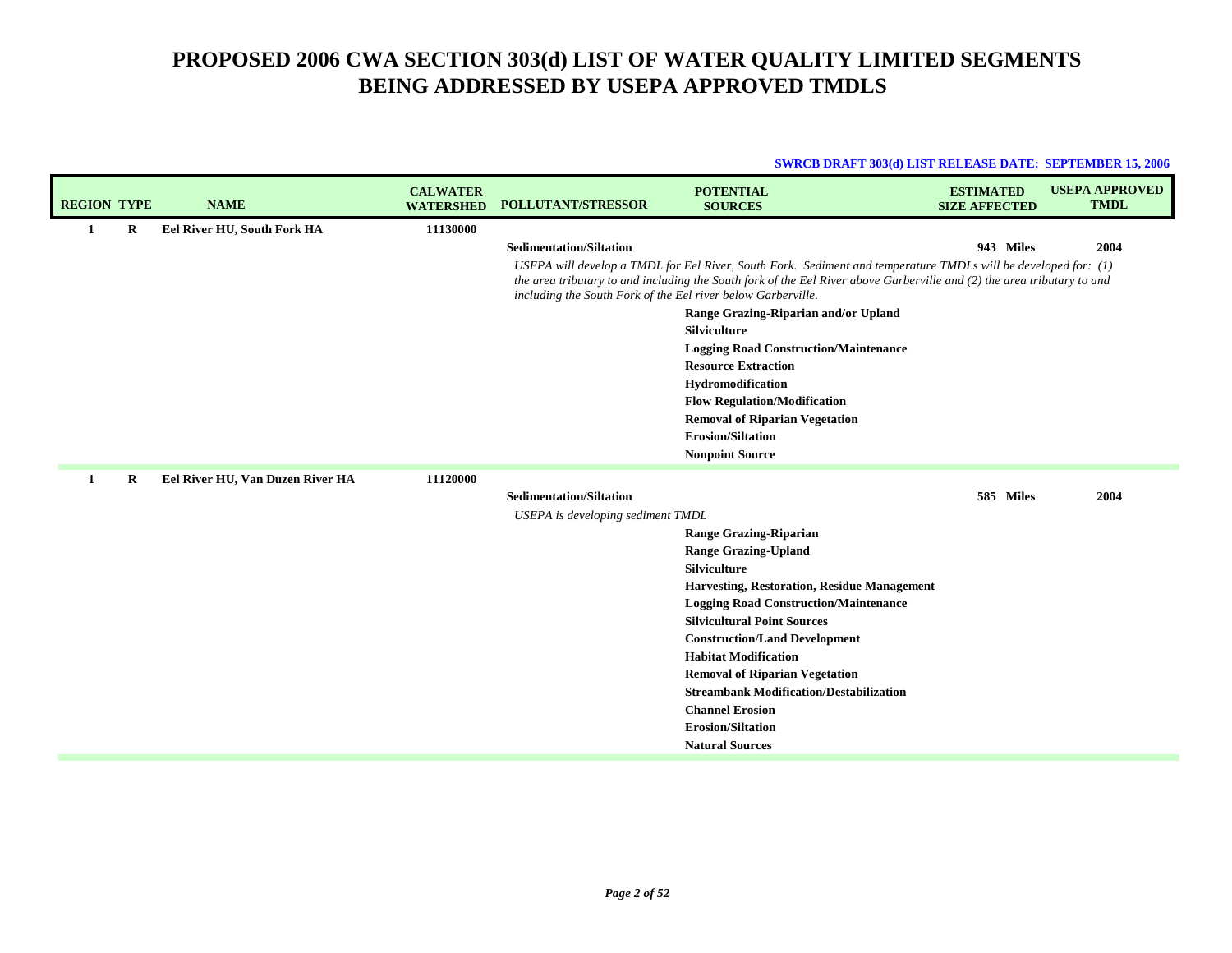| <b>REGION TYPE</b> | <b>NAME</b>                       | <b>CALWATER</b><br><b>WATERSHED</b> | <b>POLLUTANT/STRESSOR</b>                            | <b>POTENTIAL</b><br><b>SOURCES</b>                                                                                                                                                                                                                                                                                                                                                                                                                                                                                                                                                                                                                                                                                                                                                                | <b>ESTIMATED</b><br><b>SIZE AFFECTED</b> | <b>USEPA APPROVED</b><br><b>TMDL</b> |
|--------------------|-----------------------------------|-------------------------------------|------------------------------------------------------|---------------------------------------------------------------------------------------------------------------------------------------------------------------------------------------------------------------------------------------------------------------------------------------------------------------------------------------------------------------------------------------------------------------------------------------------------------------------------------------------------------------------------------------------------------------------------------------------------------------------------------------------------------------------------------------------------------------------------------------------------------------------------------------------------|------------------------------------------|--------------------------------------|
| R<br>1             | Klamath River HU, Salmon River HA | 10520000                            | Temperature, water                                   | The Klamath River watershed, from source to mouth including all tributaries, is listed as water quality impaired (by both<br>Oregon and California) under Section 303(d) of the Federal Clean Water Act. In 1992 the SWQCB proposed that the<br>Klamath River be listed for both temperature and nutrients, requiring the development of Total Maximum Daily Load<br>(TMDL) limits and implementation plans. The USEPA and the NCRWQCB accepted this action in 1993. The basis for<br>listing the Klamath River as impaired was aquatic habitat degradation due to excessively warm water temperatures and<br>algae blooms associated with high nutrient loads, water impoundments, and agricultural water diversions.<br><b>Removal of Riparian Vegetation</b><br><b>Unknown Nonpoint Source</b> | 871 Miles                                | 2006                                 |
| R<br>1             | Klamath River HU, Scott River HA  | 10540000                            | <b>Sedimentation/Siltation</b><br>Temperature, water | <b>Irrigated Crop Production</b><br>Pasture Grazing-Riparian and/or Upland<br><b>Silviculture</b><br><b>Resource Extraction</b><br><b>Mill Tailings</b><br><b>Natural Sources</b><br><b>Nonpoint Source</b><br><b>Irrigated Crop Production</b><br>Pasture Grazing-Riparian and/or Upland<br><b>Agricultural Return Flows</b><br>Silviculture<br><b>Flow Regulation/Modification</b><br><b>Water Diversions</b><br><b>Habitat Modification</b><br><b>Removal of Riparian Vegetation</b><br><b>Streambank Modification/Destabilization</b><br><b>Drainage/Filling Of Wetlands</b>                                                                                                                                                                                                                  | 902 Miles<br>902 Miles                   | 2006<br>2006                         |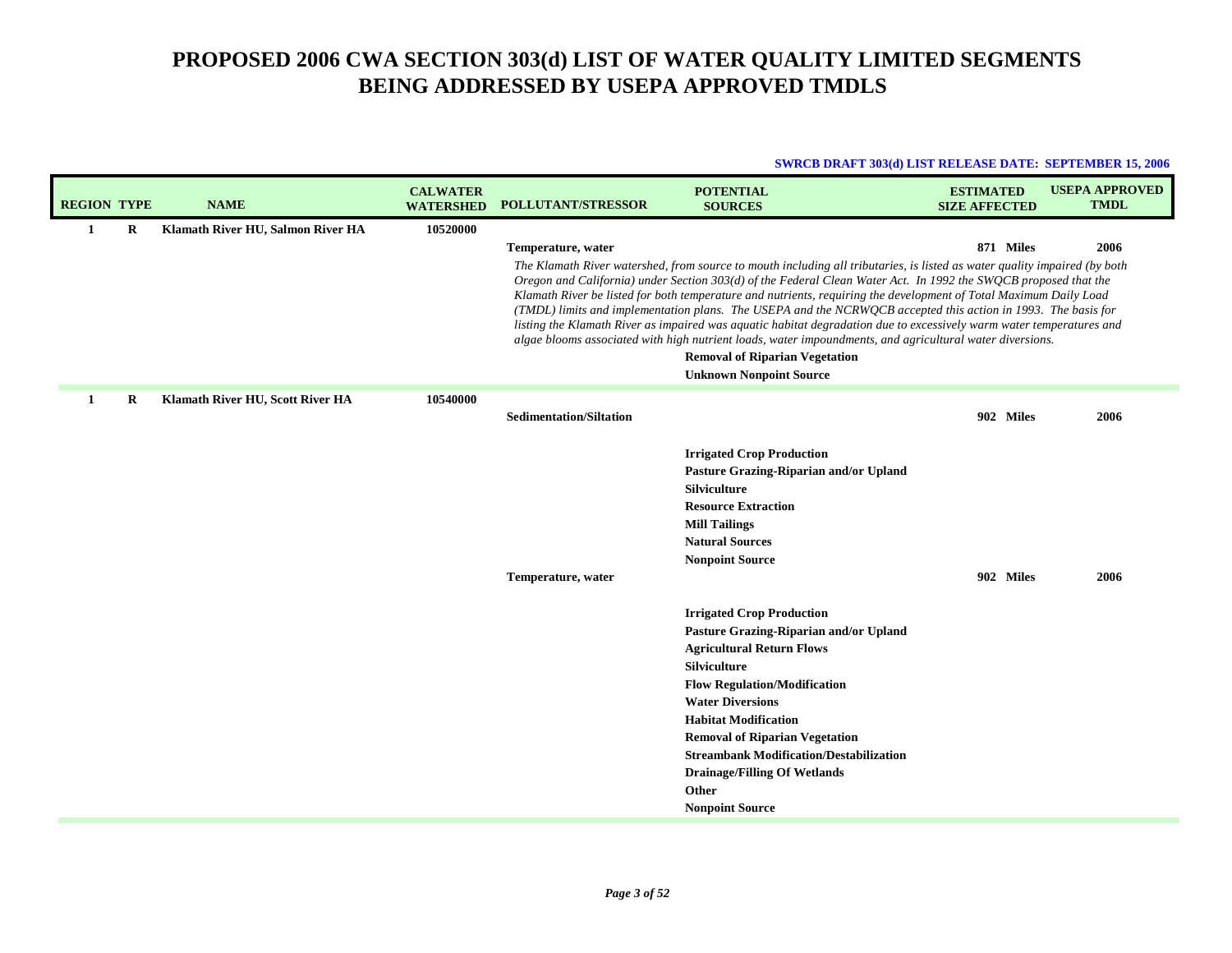| <b>REGION TYPE</b> |             | <b>NAME</b>                                                 | <b>CALWATER</b><br><b>WATERSHED</b> | POLLUTANT/STRESSOR                          | <b>POTENTIAL</b><br><b>SOURCES</b>                                                      | <b>ESTIMATED</b><br><b>SIZE AFFECTED</b> | <b>USEPA APPROVED</b><br><b>TMDL</b> |
|--------------------|-------------|-------------------------------------------------------------|-------------------------------------|---------------------------------------------|-----------------------------------------------------------------------------------------|------------------------------------------|--------------------------------------|
| $\mathbf{1}$       | $\mathbf R$ | Mendocino Coast HU, Albion River HA,<br><b>Albion River</b> | 11340000                            |                                             |                                                                                         |                                          |                                      |
|                    |             |                                                             |                                     | <b>Sedimentation/Siltation</b>              |                                                                                         | 91 Miles                                 | 2004                                 |
|                    |             |                                                             |                                     | USEPA is preparing a TMDL for Albion River. |                                                                                         |                                          |                                      |
|                    |             |                                                             |                                     |                                             | <b>Silviculture</b>                                                                     |                                          |                                      |
|                    |             |                                                             |                                     |                                             | <b>Logging Road Construction/Maintenance</b><br><b>Nonpoint Source</b>                  |                                          |                                      |
| 1                  | $\bf R$     | Mendocino Coast HU, Big River HA, Big<br><b>River</b>       | 11330000                            |                                             |                                                                                         |                                          |                                      |
|                    |             |                                                             |                                     | <b>Sedimentation/Siltation</b>              |                                                                                         | 225 Miles                                | 2004                                 |
|                    |             |                                                             |                                     | USEPA is preparing aTMDL for the Big River. |                                                                                         |                                          |                                      |
|                    |             |                                                             |                                     |                                             | Silviculture                                                                            |                                          |                                      |
|                    |             |                                                             |                                     |                                             | <b>Logging Road Construction/Maintenance</b><br><b>Road Construction</b>                |                                          |                                      |
|                    |             |                                                             |                                     |                                             | <b>Disturbed Sites (Land Develop.)</b>                                                  |                                          |                                      |
|                    |             |                                                             |                                     |                                             | <b>Nonpoint Source</b>                                                                  |                                          |                                      |
| 1                  | $\bf{R}$    | Mendocino Coast HU, Garcia River HA,<br><b>Garcia River</b> | 11370000                            |                                             |                                                                                         |                                          |                                      |
|                    |             |                                                             |                                     | <b>Sediment</b>                             |                                                                                         | 154 Miles                                | 2002                                 |
|                    |             |                                                             |                                     |                                             | <b>Source Unknown</b>                                                                   |                                          |                                      |
| 1                  | $\bf R$     | Mendocino Coast HU, Gualala River HA,                       | 11380000                            |                                             |                                                                                         |                                          |                                      |
|                    |             | <b>Gualala River</b>                                        |                                     |                                             |                                                                                         |                                          |                                      |
|                    |             |                                                             |                                     | <b>Sedimentation/Siltation</b>              |                                                                                         | 455 Miles                                | 2004                                 |
|                    |             |                                                             |                                     |                                             | <b>Specialty Crop Production</b>                                                        |                                          |                                      |
|                    |             |                                                             |                                     |                                             | Silviculture                                                                            |                                          |                                      |
|                    |             |                                                             |                                     |                                             | Harvesting, Restoration, Residue Management                                             |                                          |                                      |
|                    |             |                                                             |                                     |                                             | <b>Logging Road Construction/Maintenance</b><br><b>Highway/Road/Bridge Construction</b> |                                          |                                      |
|                    |             |                                                             |                                     |                                             | <b>Land Development</b>                                                                 |                                          |                                      |
|                    |             |                                                             |                                     |                                             | <b>Disturbed Sites (Land Develop.)</b>                                                  |                                          |                                      |
|                    |             |                                                             |                                     |                                             | <b>Erosion/Siltation</b>                                                                |                                          |                                      |
|                    |             |                                                             |                                     |                                             | <b>Nonpoint Source</b>                                                                  |                                          |                                      |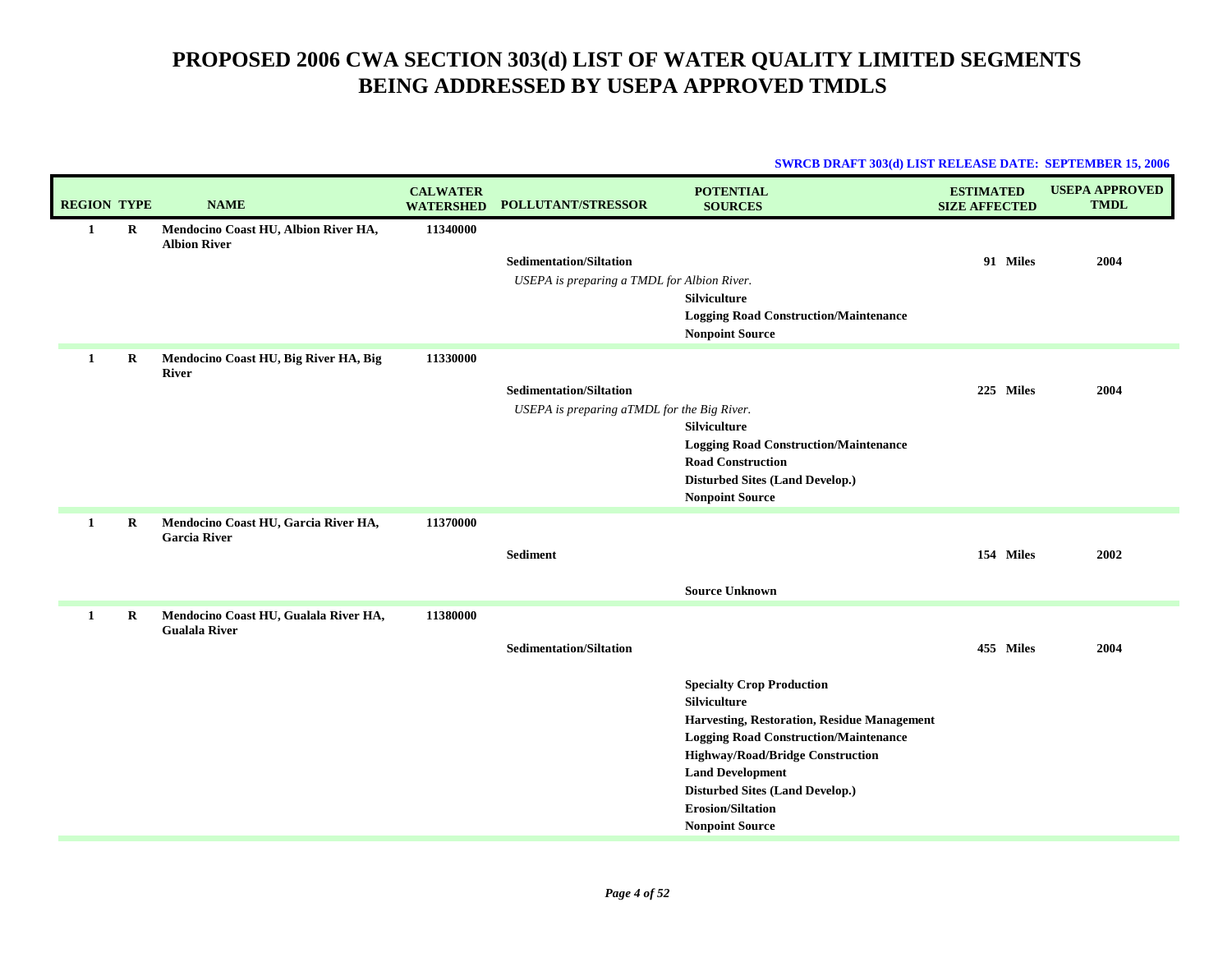| <b>SWRCB DRAFT 303(d) LIST RELEASE DATE: SEPTEMBER 15, 2006</b> |  |
|-----------------------------------------------------------------|--|
|                                                                 |  |

| <b>REGION TYPE</b> |         | <b>NAME</b>                           | <b>CALWATER</b><br><b>WATERSHED</b> | <b>POLLUTANT/STRESSOR</b>      | <b>POTENTIAL</b><br><b>SOURCES</b>                                                                                | <b>ESTIMATED</b><br><b>SIZE AFFECTED</b> | <b>USEPA APPROVED</b><br><b>TMDL</b> |
|--------------------|---------|---------------------------------------|-------------------------------------|--------------------------------|-------------------------------------------------------------------------------------------------------------------|------------------------------------------|--------------------------------------|
| $\mathbf{1}$       | $\bf R$ | Mendocino Coast HU, Navarro River HA  | 11350000                            |                                |                                                                                                                   |                                          |                                      |
|                    |         |                                       |                                     | <b>Sedimentation/Siltation</b> |                                                                                                                   | 415 Miles                                | 2004                                 |
|                    |         |                                       |                                     |                                | Sediment TMDLs have been developed for: (1) the area tributary to and including the Navarro River above Philo and |                                          |                                      |
|                    |         |                                       |                                     |                                | (2) the area tributary to and including the Navarro River below Philo                                             |                                          |                                      |
|                    |         |                                       |                                     |                                | Agriculture                                                                                                       |                                          |                                      |
|                    |         |                                       |                                     |                                | <b>Nonirrigated Crop Production</b>                                                                               |                                          |                                      |
|                    |         |                                       |                                     |                                | <b>Irrigated Crop Production</b>                                                                                  |                                          |                                      |
|                    |         |                                       |                                     |                                | <b>Specialty Crop Production</b>                                                                                  |                                          |                                      |
|                    |         |                                       |                                     |                                | Range Grazing-Riparian and/or Upland                                                                              |                                          |                                      |
|                    |         |                                       |                                     |                                | <b>Range Grazing-Riparian</b>                                                                                     |                                          |                                      |
|                    |         |                                       |                                     |                                | <b>Range Grazing-Upland</b>                                                                                       |                                          |                                      |
|                    |         |                                       |                                     |                                | <b>Agriculture-grazing</b>                                                                                        |                                          |                                      |
|                    |         |                                       |                                     |                                | <b>Silviculture</b>                                                                                               |                                          |                                      |
|                    |         |                                       |                                     |                                | Harvesting, Restoration, Residue Management<br><b>Logging Road Construction/Maintenance</b>                       |                                          |                                      |
|                    |         |                                       |                                     |                                | <b>Silvicultural Point Sources</b>                                                                                |                                          |                                      |
|                    |         |                                       |                                     |                                | <b>Construction/Land Development</b>                                                                              |                                          |                                      |
|                    |         |                                       |                                     |                                | <b>Highway/Road/Bridge Construction</b>                                                                           |                                          |                                      |
|                    |         |                                       |                                     |                                | <b>Land Development</b>                                                                                           |                                          |                                      |
|                    |         |                                       |                                     |                                | <b>Disturbed Sites (Land Develop.)</b>                                                                            |                                          |                                      |
|                    |         |                                       |                                     |                                | <b>Resource Extraction</b>                                                                                        |                                          |                                      |
|                    |         |                                       |                                     |                                | <b>Flow Regulation/Modification</b>                                                                               |                                          |                                      |
|                    |         |                                       |                                     |                                | <b>Water Diversions</b>                                                                                           |                                          |                                      |
|                    |         |                                       |                                     |                                | <b>Habitat Modification</b>                                                                                       |                                          |                                      |
|                    |         |                                       |                                     |                                | <b>Removal of Riparian Vegetation</b>                                                                             |                                          |                                      |
|                    |         |                                       |                                     |                                | <b>Streambank Modification/Destabilization</b>                                                                    |                                          |                                      |
|                    |         |                                       |                                     |                                | <b>Drainage/Filling Of Wetlands</b>                                                                               |                                          |                                      |
|                    |         |                                       |                                     |                                | <b>Channel Erosion</b>                                                                                            |                                          |                                      |
|                    |         |                                       |                                     |                                | <b>Erosion/Siltation</b>                                                                                          |                                          |                                      |
|                    |         |                                       |                                     |                                | <b>Nonpoint Source</b>                                                                                            |                                          |                                      |
| 1                  | Е       | Mendocino Coast HU, Navarro River HA, | 11350077                            |                                |                                                                                                                   |                                          |                                      |
|                    |         | <b>Delta</b>                          |                                     | $\alpha$ is a set to $\alpha$  |                                                                                                                   | $40 \pm 1$                               | 0.004                                |

**Sedimentation/Siltation**

**48 Acres 2004**

**Erosion/Siltation**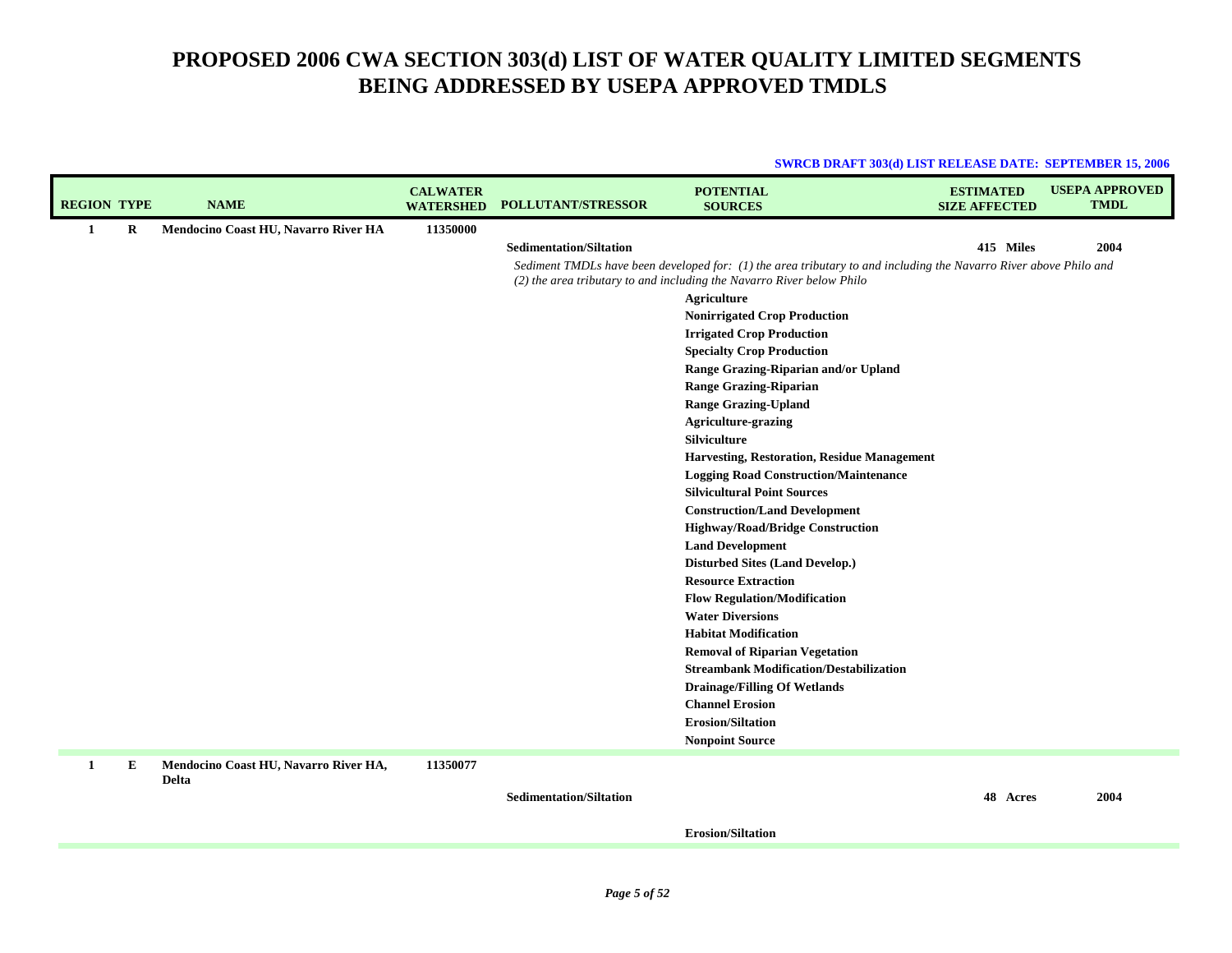| <b>REGION TYPE</b> |   | <b>NAME</b>                                                   | <b>CALWATER</b><br><b>WATERSHED</b> | <b>POLLUTANT/STRESSOR</b>                                                                                                                                                                                                                                                                                                                                                                                                                                                                          | <b>POTENTIAL</b><br><b>SOURCES</b>                                              | <b>ESTIMATED</b><br><b>SIZE AFFECTED</b> | <b>USEPA APPROVED</b><br><b>TMDL</b> |
|--------------------|---|---------------------------------------------------------------|-------------------------------------|----------------------------------------------------------------------------------------------------------------------------------------------------------------------------------------------------------------------------------------------------------------------------------------------------------------------------------------------------------------------------------------------------------------------------------------------------------------------------------------------------|---------------------------------------------------------------------------------|------------------------------------------|--------------------------------------|
| 1                  | R | Mendocino Coast HU, Noyo River HA,<br><b>Noyo River</b>       | 11320000                            |                                                                                                                                                                                                                                                                                                                                                                                                                                                                                                    |                                                                                 |                                          |                                      |
|                    |   |                                                               |                                     | <b>Sedimentation/Siltation</b>                                                                                                                                                                                                                                                                                                                                                                                                                                                                     |                                                                                 | 144 Miles                                | 2004                                 |
|                    |   |                                                               |                                     | USEPA has prepared a TMDL for Noyo River.                                                                                                                                                                                                                                                                                                                                                                                                                                                          |                                                                                 |                                          |                                      |
|                    |   |                                                               |                                     |                                                                                                                                                                                                                                                                                                                                                                                                                                                                                                    | <b>Silviculture</b>                                                             |                                          |                                      |
|                    |   |                                                               |                                     |                                                                                                                                                                                                                                                                                                                                                                                                                                                                                                    | <b>Nonpoint Source</b>                                                          |                                          |                                      |
| 1                  | R | Mendocino Coast HU, Rockport HA, Ten<br><b>Mile River HSA</b> | 11310000                            |                                                                                                                                                                                                                                                                                                                                                                                                                                                                                                    |                                                                                 |                                          |                                      |
|                    |   |                                                               |                                     | <b>Sedimentation/Siltation</b>                                                                                                                                                                                                                                                                                                                                                                                                                                                                     |                                                                                 | 162 Miles                                | 2004                                 |
|                    |   |                                                               |                                     |                                                                                                                                                                                                                                                                                                                                                                                                                                                                                                    | USEPA is developing a load allocation for sediment for the Ten Mile River TMDL. |                                          |                                      |
|                    |   |                                                               |                                     |                                                                                                                                                                                                                                                                                                                                                                                                                                                                                                    | <b>Silviculture</b>                                                             |                                          |                                      |
|                    |   |                                                               |                                     |                                                                                                                                                                                                                                                                                                                                                                                                                                                                                                    | <b>Harvesting, Restoration, Residue Management</b>                              |                                          |                                      |
|                    |   |                                                               |                                     |                                                                                                                                                                                                                                                                                                                                                                                                                                                                                                    | <b>Logging Road Construction/Maintenance</b>                                    |                                          |                                      |
| -1                 | R | Redwood Creek HU, Redwood Creek                               | 10700000                            |                                                                                                                                                                                                                                                                                                                                                                                                                                                                                                    |                                                                                 |                                          |                                      |
|                    |   |                                                               |                                     | <b>Sedimentation/Siltation</b>                                                                                                                                                                                                                                                                                                                                                                                                                                                                     |                                                                                 | 332 Miles                                | 2004                                 |
|                    |   |                                                               |                                     | Redwood Creek was added to the 303(d) List in 1992. A draft Sediment TMDL was developed by the Regional Water<br>Board staff, which was subsequently established as a final TMDL by US EPA in December 1998. The TMDL confirmed<br>that Redwood Creek is impaired by sediment. A review of all readily available information for this 303(d) List update,<br>shows that there is continued impairment or threat of impairment in Redwood Creek by sediment, and continued listing is<br>warranted. |                                                                                 |                                          |                                      |
|                    |   |                                                               |                                     |                                                                                                                                                                                                                                                                                                                                                                                                                                                                                                    | <b>Range Grazing-Riparian</b>                                                   |                                          |                                      |
|                    |   |                                                               |                                     |                                                                                                                                                                                                                                                                                                                                                                                                                                                                                                    | <b>Silviculture</b>                                                             |                                          |                                      |
|                    |   |                                                               |                                     |                                                                                                                                                                                                                                                                                                                                                                                                                                                                                                    | <b>Harvesting, Restoration, Residue Management</b>                              |                                          |                                      |
|                    |   |                                                               |                                     |                                                                                                                                                                                                                                                                                                                                                                                                                                                                                                    | <b>Logging Road Construction/Maintenance</b>                                    |                                          |                                      |
|                    |   |                                                               |                                     |                                                                                                                                                                                                                                                                                                                                                                                                                                                                                                    | <b>Construction/Land Development</b>                                            |                                          |                                      |
|                    |   |                                                               |                                     |                                                                                                                                                                                                                                                                                                                                                                                                                                                                                                    | <b>Disturbed Sites (Land Develop.)</b><br><b>Removal of Riparian Vegetation</b> |                                          |                                      |
|                    |   |                                                               |                                     |                                                                                                                                                                                                                                                                                                                                                                                                                                                                                                    | <b>Streambank Modification/Destabilization</b>                                  |                                          |                                      |
|                    |   |                                                               |                                     |                                                                                                                                                                                                                                                                                                                                                                                                                                                                                                    | <b>Erosion/Siltation</b>                                                        |                                          |                                      |
|                    |   |                                                               |                                     |                                                                                                                                                                                                                                                                                                                                                                                                                                                                                                    | <b>Natural Sources</b>                                                          |                                          |                                      |
|                    |   |                                                               |                                     |                                                                                                                                                                                                                                                                                                                                                                                                                                                                                                    |                                                                                 |                                          |                                      |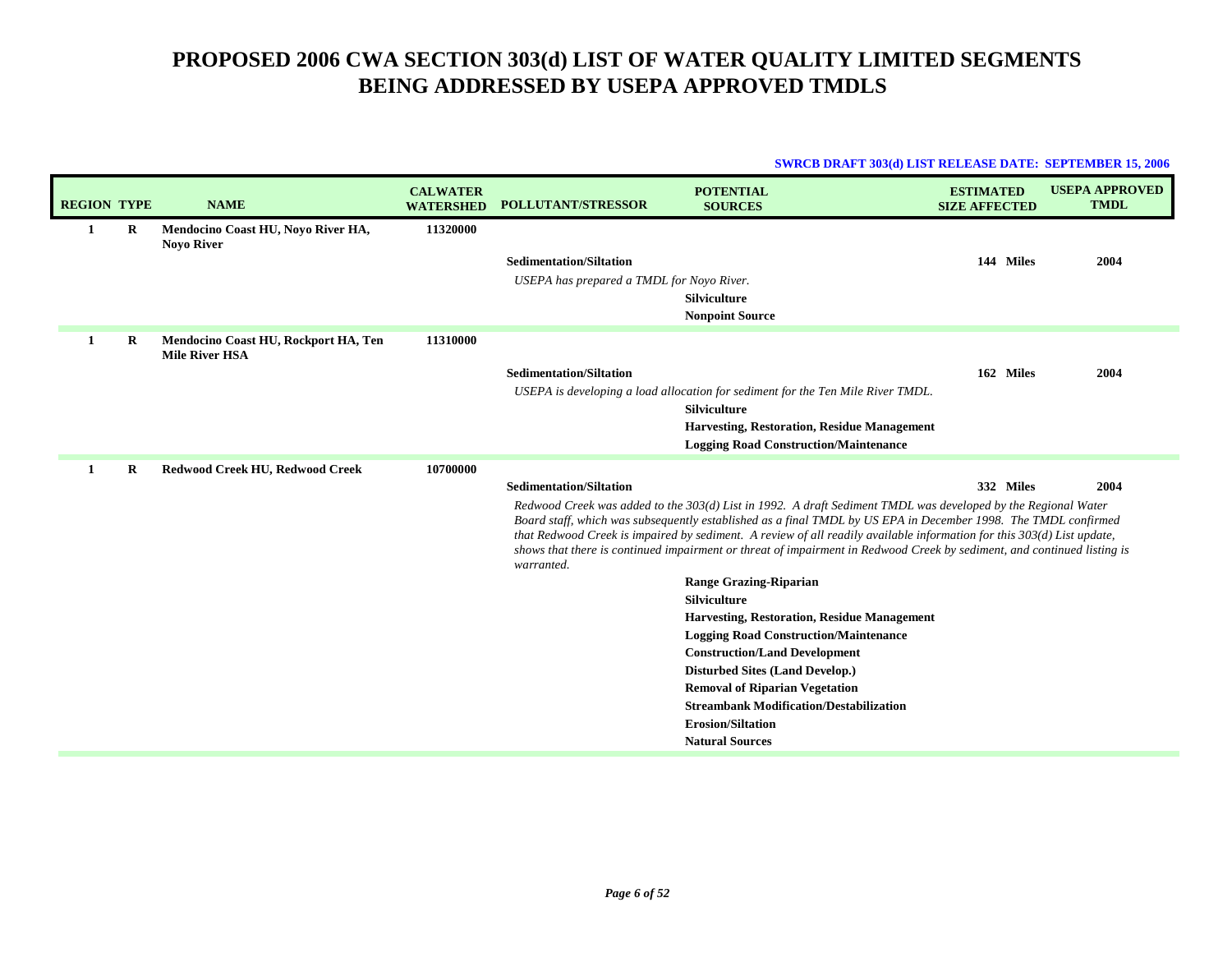| <b>REGION TYPE</b> |   | <b>NAME</b>                               | <b>CALWATER</b><br><b>WATERSHED</b> | <b>POLLUTANT/STRESSOR</b>      | <b>POTENTIAL</b><br><b>SOURCES</b>                               | <b>ESTIMATED</b><br><b>SIZE AFFECTED</b> | <b>USEPA APPROVED</b><br><b>TMDL</b> |
|--------------------|---|-------------------------------------------|-------------------------------------|--------------------------------|------------------------------------------------------------------|------------------------------------------|--------------------------------------|
| $\mathbf{1}$       | R | <b>Trinity River HU, Lower Trinity HA</b> | 10610000                            |                                |                                                                  |                                          |                                      |
|                    |   |                                           |                                     | <b>Sedimentation/Siltation</b> |                                                                  | 1256 Miles                               | 2004                                 |
|                    |   |                                           |                                     |                                | USEPA is developing a sediment TMDL for the Lower Trinity River. |                                          |                                      |
|                    |   |                                           |                                     |                                | <b>Silviculture</b>                                              |                                          |                                      |
|                    |   |                                           |                                     |                                | Harvesting, Restoration, Residue Management                      |                                          |                                      |
|                    |   |                                           |                                     |                                | <b>Logging Road Construction/Maintenance</b>                     |                                          |                                      |
|                    |   |                                           |                                     |                                | <b>Silvicultural Point Sources</b>                               |                                          |                                      |
|                    |   |                                           |                                     |                                | <b>Resource Extraction</b>                                       |                                          |                                      |
|                    |   |                                           |                                     |                                | <b>Surface Mining</b>                                            |                                          |                                      |
|                    |   |                                           |                                     |                                | <b>Mine Tailings</b>                                             |                                          |                                      |
|                    |   |                                           |                                     |                                | Hydromodification                                                |                                          |                                      |
|                    |   |                                           |                                     |                                | <b>Dam Construction</b>                                          |                                          |                                      |
|                    |   |                                           |                                     |                                | <b>Upstream Impoundment</b>                                      |                                          |                                      |
|                    |   |                                           |                                     |                                | <b>Flow Regulation/Modification</b>                              |                                          |                                      |
|                    |   |                                           |                                     |                                | <b>Habitat Modification</b>                                      |                                          |                                      |
|                    |   |                                           |                                     |                                | <b>Removal of Riparian Vegetation</b>                            |                                          |                                      |
|                    |   |                                           |                                     |                                | <b>Streambank Modification/Destabilization</b>                   |                                          |                                      |
|                    |   |                                           |                                     |                                | <b>Drainage/Filling Of Wetlands</b>                              |                                          |                                      |
|                    |   |                                           |                                     |                                | <b>Channel Erosion</b>                                           |                                          |                                      |
|                    |   |                                           |                                     |                                | <b>Erosion/Siltation</b>                                         |                                          |                                      |
|                    |   |                                           |                                     |                                | <b>Natural Sources</b>                                           |                                          |                                      |
|                    |   |                                           |                                     |                                | <b>Upstream Impoundment</b>                                      |                                          |                                      |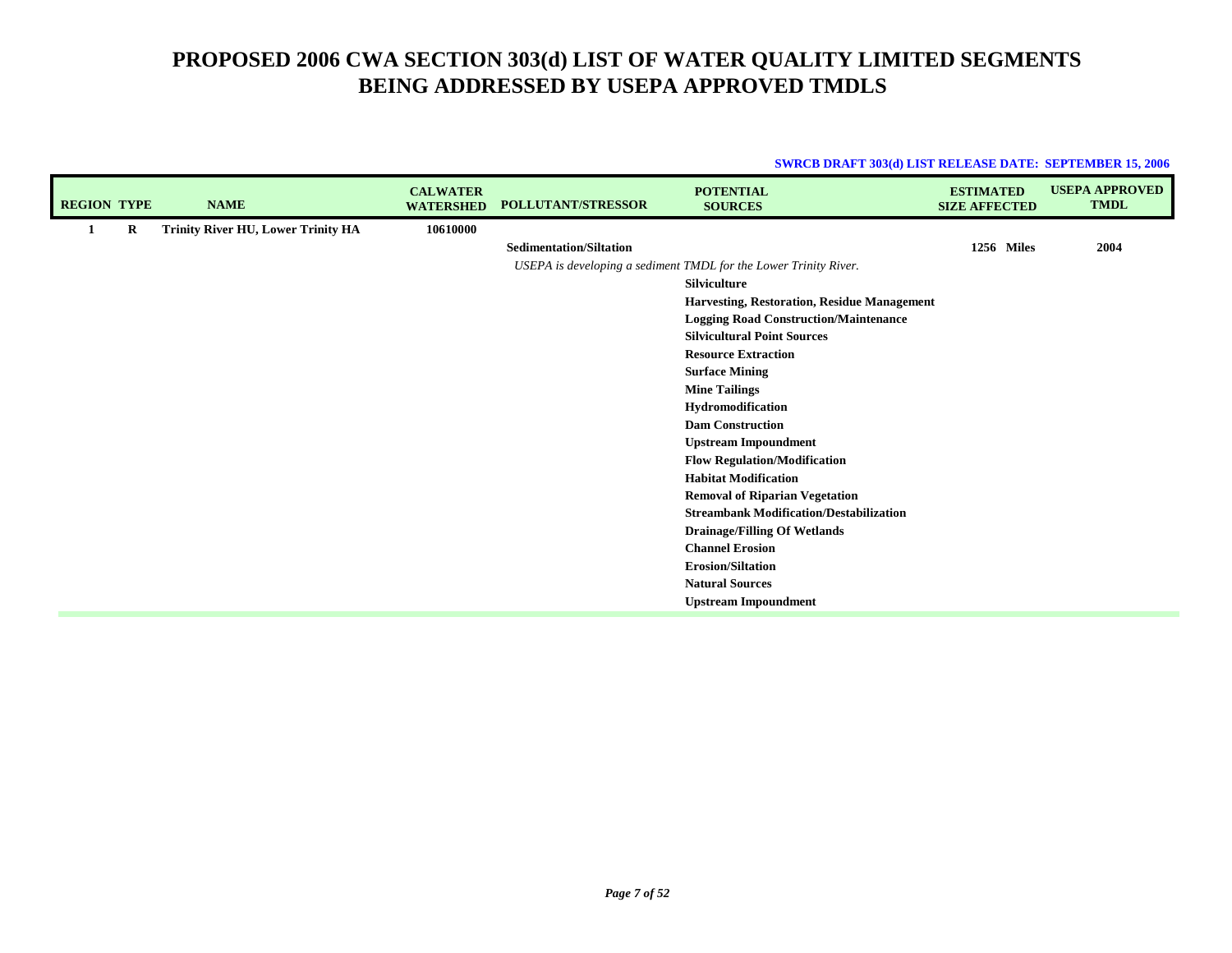| <b>REGION TYPE</b> |         | <b>NAME</b>                            | <b>CALWATER</b><br><b>WATERSHED</b> | <b>POLLUTANT/STRESSOR</b>                                | <b>POTENTIAL</b><br><b>SOURCES</b>                                                                                                                                                                                                                                                                                                                                                                                                                                               | <b>ESTIMATED</b><br><b>SIZE AFFECTED</b> | <b>USEPA APPROVED</b><br><b>TMDL</b> |
|--------------------|---------|----------------------------------------|-------------------------------------|----------------------------------------------------------|----------------------------------------------------------------------------------------------------------------------------------------------------------------------------------------------------------------------------------------------------------------------------------------------------------------------------------------------------------------------------------------------------------------------------------------------------------------------------------|------------------------------------------|--------------------------------------|
| 1                  | $\bf R$ | <b>Trinity River HU, Middle HA</b>     | 10630000                            | <b>Sedimentation/Siltation</b>                           | USEPA is developing Sediment TMDL for entire Trinity River HU.<br><b>Silviculture</b><br>Harvesting, Restoration, Residue Management<br><b>Logging Road Construction/Maintenance</b><br><b>Silvicultural Point Sources</b><br><b>Resource Extraction</b><br><b>Placer Mining</b><br><b>Mine Tailings</b><br>Hydromodification<br><b>Dam Construction</b><br><b>Upstream Impoundment</b><br><b>Flow Regulation/Modification</b><br><b>Streambank Modification/Destabilization</b> | 331 Miles                                | 2004                                 |
|                    |         |                                        |                                     |                                                          | <b>Channel Erosion</b><br><b>Erosion/Siltation</b><br><b>Upstream Impoundment</b>                                                                                                                                                                                                                                                                                                                                                                                                |                                          |                                      |
| 1                  | $\bf R$ | <b>Trinity River HU, South Fork HA</b> | 10620000                            | <b>Sedimentation/Siltation</b><br>Hayfork/Corral Creeks. | USEPA will develop TMDL for S. Fork Trinity R. Sediment TMDLs will be developed for (1) areas tributary to and<br>including Hayfork/Corral Creeks and (2) areas tributary to and including the S. Fork of the Trinity R., except<br><b>Range Grazing-Riparian</b><br><b>Silviculture</b><br><b>Nonpoint Source</b>                                                                                                                                                               | <b>1161 Miles</b>                        | 2004                                 |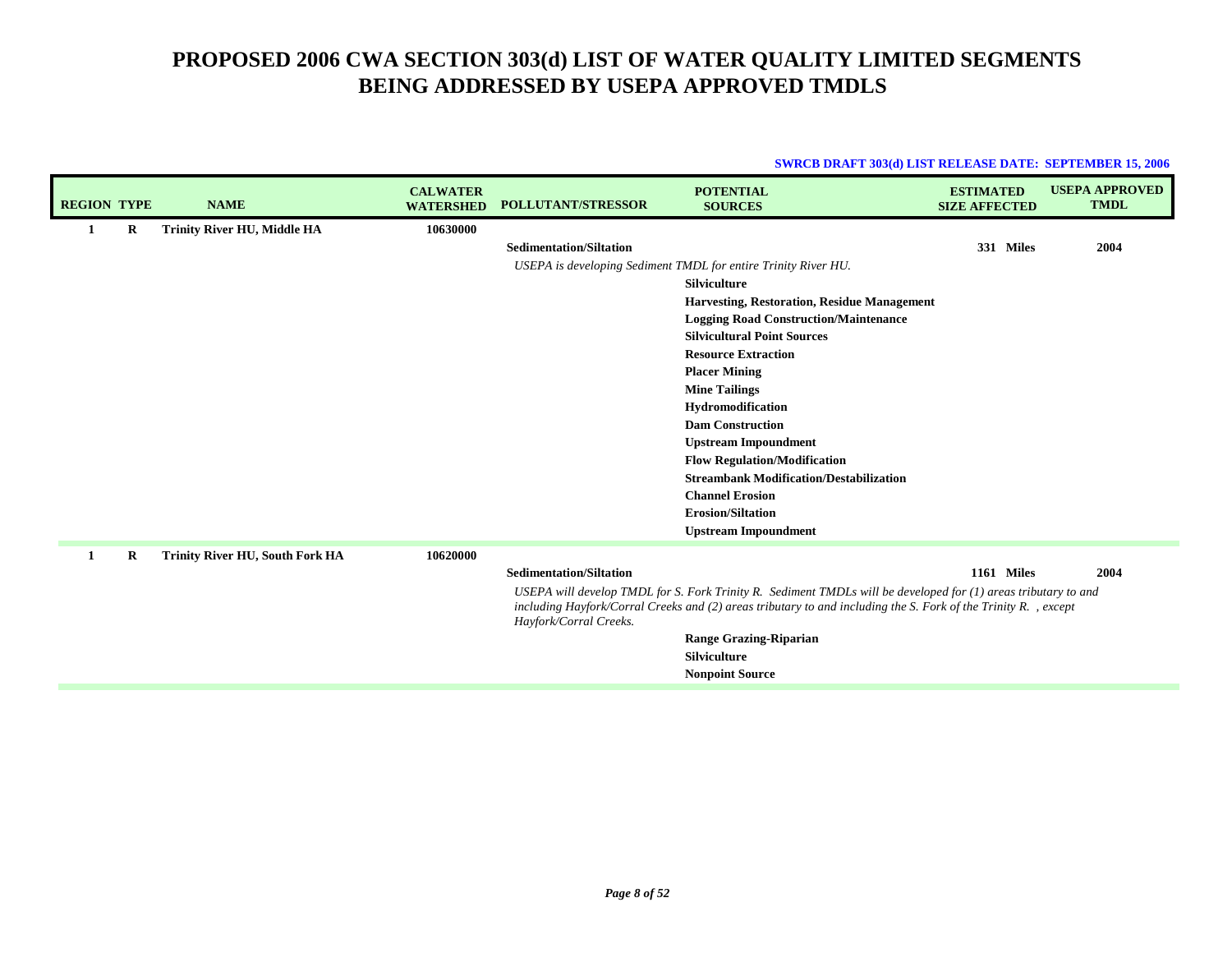| <b>REGION TYPE</b> |   | <b>NAME</b>                | <b>CALWATER</b><br><b>WATERSHED</b> | <b>POLLUTANT/STRESSOR</b>      | <b>POTENTIAL</b><br><b>SOURCES</b>                              | <b>ESTIMATED</b><br><b>SIZE AFFECTED</b> | <b>USEPA APPROVED</b><br><b>TMDL</b> |
|--------------------|---|----------------------------|-------------------------------------|--------------------------------|-----------------------------------------------------------------|------------------------------------------|--------------------------------------|
|                    | R | Trinity River HU, Upper HA | 10640000                            |                                |                                                                 |                                          |                                      |
|                    |   |                            |                                     | <b>Sedimentation/Siltation</b> |                                                                 | 570 Miles                                | 2004                                 |
|                    |   |                            |                                     |                                | USEPA is developing a sediment TMDL for Upper Trinity River HA. |                                          |                                      |
|                    |   |                            |                                     |                                | <b>Silviculture</b>                                             |                                          |                                      |
|                    |   |                            |                                     |                                | Harvesting, Restoration, Residue Management                     |                                          |                                      |
|                    |   |                            |                                     |                                | <b>Logging Road Construction/Maintenance</b>                    |                                          |                                      |
|                    |   |                            |                                     |                                | <b>Resource Extraction</b>                                      |                                          |                                      |
|                    |   |                            |                                     |                                | <b>Surface Mining</b>                                           |                                          |                                      |
|                    |   |                            |                                     |                                | <b>Placer Mining</b>                                            |                                          |                                      |
|                    |   |                            |                                     |                                | <b>Mine Tailings</b>                                            |                                          |                                      |
|                    |   |                            |                                     |                                | Hydromodification                                               |                                          |                                      |
|                    |   |                            |                                     |                                | <b>Dam Construction</b>                                         |                                          |                                      |
|                    |   |                            |                                     |                                | <b>Flow Regulation/Modification</b>                             |                                          |                                      |
|                    |   |                            |                                     |                                | <b>Habitat Modification</b>                                     |                                          |                                      |
|                    |   |                            |                                     |                                | <b>Removal of Riparian Vegetation</b>                           |                                          |                                      |
|                    |   |                            |                                     |                                | <b>Streambank Modification/Destabilization</b>                  |                                          |                                      |
|                    |   |                            |                                     |                                | <b>Channel Erosion</b>                                          |                                          |                                      |
|                    |   |                            |                                     |                                | <b>Erosion/Siltation</b>                                        |                                          |                                      |
|                    |   |                            |                                     |                                | <b>Natural Sources</b>                                          |                                          |                                      |
|                    |   |                            |                                     |                                | <b>Nonpoint Source</b>                                          |                                          |                                      |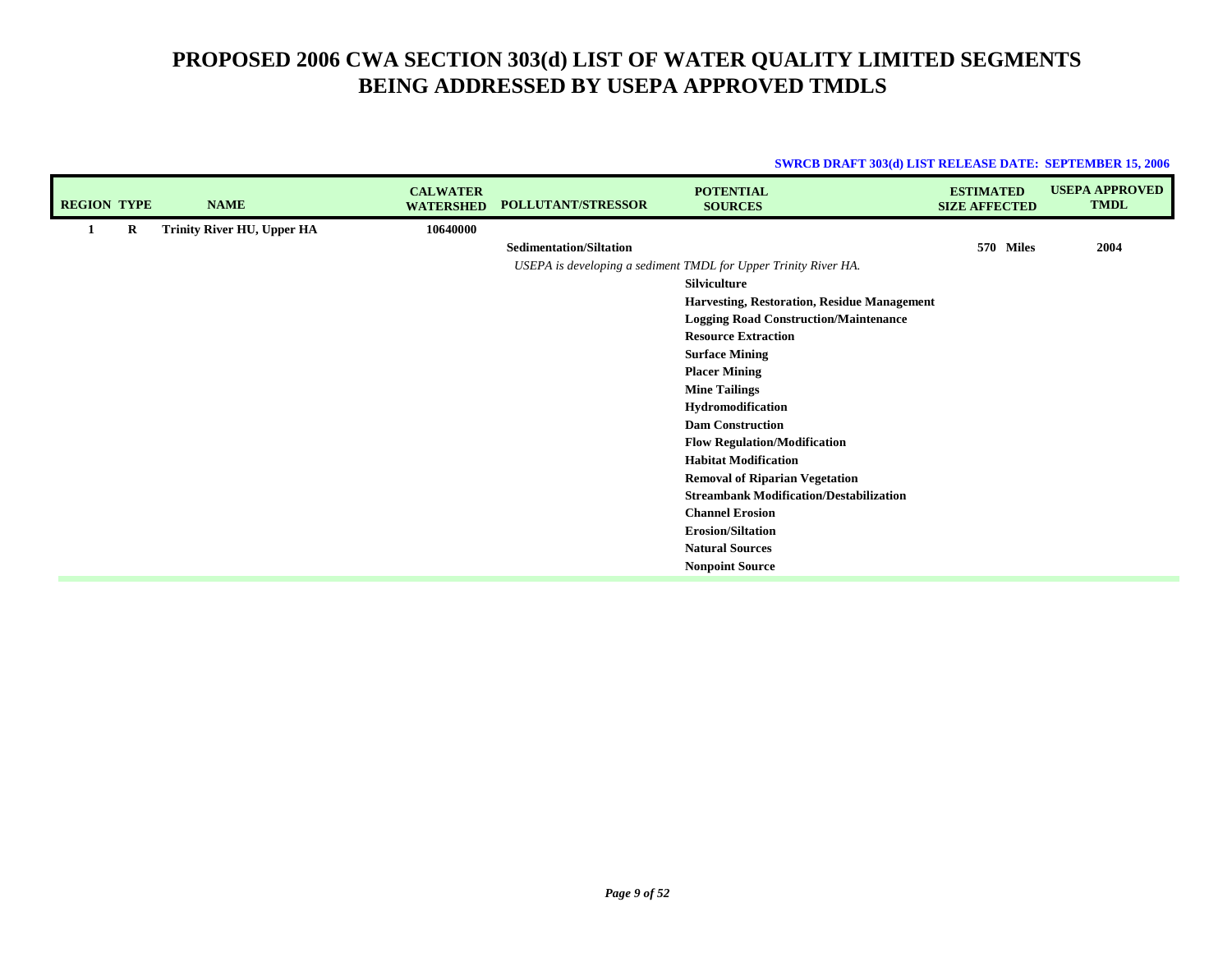|                    |         |                                                                |                                     |                                   |                                                                                                                                                                                       | <b>SWRCB DRAFT 303(d) LIST RELEASE DATE: SEPTEMBER 15, 2006</b> |                                      |
|--------------------|---------|----------------------------------------------------------------|-------------------------------------|-----------------------------------|---------------------------------------------------------------------------------------------------------------------------------------------------------------------------------------|-----------------------------------------------------------------|--------------------------------------|
| <b>REGION TYPE</b> |         | <b>NAME</b>                                                    | <b>CALWATER</b><br><b>WATERSHED</b> | <b>POLLUTANT/STRESSOR</b>         | <b>POTENTIAL</b><br><b>SOURCES</b>                                                                                                                                                    | <b>ESTIMATED</b><br><b>SIZE AFFECTED</b>                        | <b>USEPA APPROVED</b><br><b>TMDL</b> |
| -1                 | R       | Trinity River HU, Upper HA, Trinity River,<br><b>East Fork</b> | 10640000                            |                                   |                                                                                                                                                                                       |                                                                 |                                      |
|                    |         |                                                                |                                     | <b>Sedimentation/Siltation</b>    |                                                                                                                                                                                       | 92 Miles                                                        | 2004                                 |
|                    |         |                                                                |                                     |                                   | The Trinity River HU, Upper HA, Trinity River, East Fork includes the following Calwater Super Planning Watersheds<br>(SPWs): Mumbo Creek SPW 106.40030 and Blue Ridge SPW 106.40040. |                                                                 |                                      |
|                    |         |                                                                |                                     |                                   | Silviculture                                                                                                                                                                          |                                                                 |                                      |
|                    |         |                                                                |                                     |                                   | Harvesting, Restoration, Residue Management                                                                                                                                           |                                                                 |                                      |
|                    |         |                                                                |                                     |                                   | <b>Logging Road Construction/Maintenance</b>                                                                                                                                          |                                                                 |                                      |
|                    |         |                                                                |                                     |                                   | <b>Resource Extraction</b>                                                                                                                                                            |                                                                 |                                      |
|                    |         |                                                                |                                     |                                   | <b>Surface Mining</b>                                                                                                                                                                 |                                                                 |                                      |
|                    |         |                                                                |                                     |                                   | <b>Placer Mining</b>                                                                                                                                                                  |                                                                 |                                      |
|                    |         |                                                                |                                     |                                   | <b>Mine Tailings</b>                                                                                                                                                                  |                                                                 |                                      |
|                    |         |                                                                |                                     |                                   | Hydromodification                                                                                                                                                                     |                                                                 |                                      |
|                    |         |                                                                |                                     |                                   | <b>Dam Construction</b>                                                                                                                                                               |                                                                 |                                      |
|                    |         |                                                                |                                     |                                   | <b>Flow Regulation/Modification</b>                                                                                                                                                   |                                                                 |                                      |
|                    |         |                                                                |                                     |                                   | <b>Habitat Modification</b>                                                                                                                                                           |                                                                 |                                      |
|                    |         |                                                                |                                     |                                   | <b>Removal of Riparian Vegetation</b><br><b>Streambank Modification/Destabilization</b>                                                                                               |                                                                 |                                      |
|                    |         |                                                                |                                     |                                   | <b>Channel Erosion</b>                                                                                                                                                                |                                                                 |                                      |
|                    |         |                                                                |                                     |                                   | <b>Erosion/Siltation</b>                                                                                                                                                              |                                                                 |                                      |
|                    |         |                                                                |                                     |                                   | <b>Natural Sources</b>                                                                                                                                                                |                                                                 |                                      |
|                    |         |                                                                |                                     |                                   | <b>Nonpoint Source</b>                                                                                                                                                                |                                                                 |                                      |
|                    |         |                                                                |                                     |                                   |                                                                                                                                                                                       |                                                                 |                                      |
| $\overline{2}$     | $\bf R$ | <b>Lagunitas Creek</b>                                         | 20113020                            |                                   |                                                                                                                                                                                       |                                                                 |                                      |
|                    |         |                                                                |                                     | Pathogens                         |                                                                                                                                                                                       | 17 Miles                                                        | 2005                                 |
|                    |         |                                                                |                                     | monitoring and assessment needed. | Tributary to Tomales Bay. TMDLs will be developed as part of evolving watershed management effort. Additional                                                                         |                                                                 |                                      |
|                    |         |                                                                |                                     |                                   | <b>Agriculture</b>                                                                                                                                                                    |                                                                 |                                      |
|                    |         |                                                                |                                     |                                   | <b>Urban Runoff/Storm Sewers</b>                                                                                                                                                      |                                                                 |                                      |
| $\mathbf{2}$       |         |                                                                | 20114033                            |                                   |                                                                                                                                                                                       |                                                                 |                                      |
|                    | B       | <b>Tomales Bay</b>                                             |                                     | Pathogens                         |                                                                                                                                                                                       | 8545 Acres                                                      | 2005                                 |
|                    |         |                                                                |                                     |                                   | TMDL will be developed as part of ongoing watershed management effort. Tributary streams, Lagunitas Creek and                                                                         |                                                                 |                                      |
|                    |         |                                                                |                                     |                                   | Walker Creek, must be managed first. Additional monitoring and assessment needed.                                                                                                     |                                                                 |                                      |
|                    |         |                                                                |                                     |                                   | <b>Intensive Animal Feeding Operations</b>                                                                                                                                            |                                                                 |                                      |
|                    |         |                                                                |                                     |                                   | <b>Septage Disposal</b>                                                                                                                                                               |                                                                 |                                      |
|                    |         |                                                                |                                     |                                   |                                                                                                                                                                                       |                                                                 |                                      |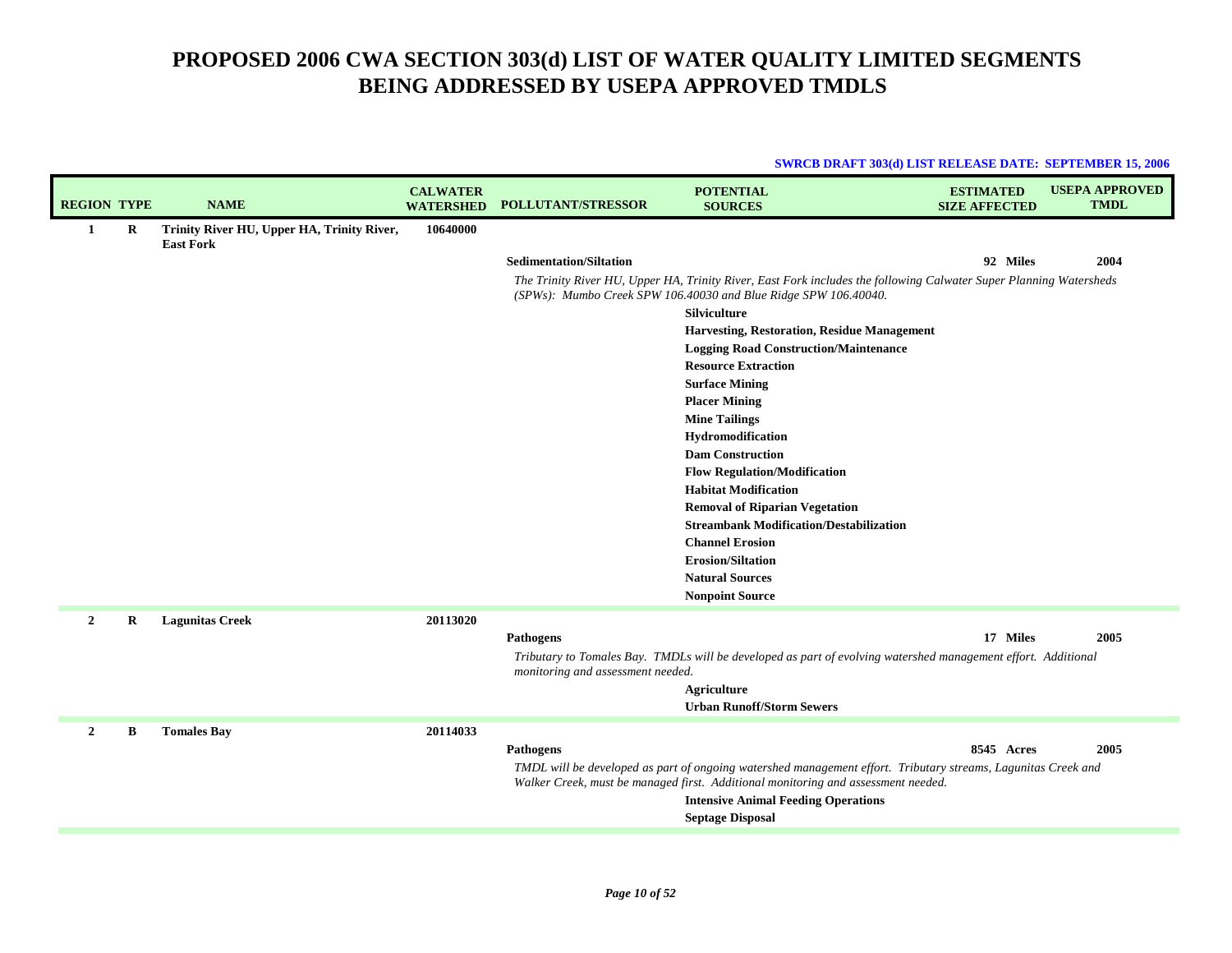| <b>REGION TYPE</b> |         | <b>NAME</b>            | <b>CALWATER</b><br><b>WATERSHED</b> | POLLUTANT/STRESSOR             | <b>POTENTIAL</b><br><b>SOURCES</b>                                                                                                                                                                                                                                                                                                                                                                                                                                                              | <b>ESTIMATED</b><br><b>SIZE AFFECTED</b> | <b>USEPA APPROVED</b><br><b>TMDL</b> |
|--------------------|---------|------------------------|-------------------------------------|--------------------------------|-------------------------------------------------------------------------------------------------------------------------------------------------------------------------------------------------------------------------------------------------------------------------------------------------------------------------------------------------------------------------------------------------------------------------------------------------------------------------------------------------|------------------------------------------|--------------------------------------|
| 3 <sup>1</sup>     | $\bf R$ | <b>Carbonera Creek</b> | 30412050                            | <b>Nutrients</b>               |                                                                                                                                                                                                                                                                                                                                                                                                                                                                                                 | 10 Miles                                 | 2003                                 |
|                    |         |                        |                                     | <b>Sedimentation/Siltation</b> | <b>Nonpoint Source</b>                                                                                                                                                                                                                                                                                                                                                                                                                                                                          | 10 Miles                                 | 2003                                 |
|                    |         |                        |                                     |                                | <b>Construction/Land Development</b><br><b>Nonpoint Source</b>                                                                                                                                                                                                                                                                                                                                                                                                                                  |                                          |                                      |
| $\mathbf{3}$       | R       | <b>Chorro Creek</b>    | 31022012                            | <b>Fecal Coliform</b>          |                                                                                                                                                                                                                                                                                                                                                                                                                                                                                                 | 14 Miles                                 | 2004                                 |
|                    |         |                        |                                     | <b>Sedimentation/Siltation</b> | <b>Source Unknown</b>                                                                                                                                                                                                                                                                                                                                                                                                                                                                           | 14 Miles                                 | 2004                                 |
|                    |         |                        |                                     |                                | <b>Agriculture</b><br><b>Irrigated Crop Production</b><br>Range Grazing-Riparian and/or Upland<br><b>Range Grazing-Upland</b><br>Agriculture-storm runoff<br><b>Construction/Land Development</b><br><b>Road Construction</b><br><b>Resource Extraction</b><br>Hydromodification<br>Channelization<br><b>Streambank Modification/Destabilization</b><br><b>Channel Erosion</b><br><b>Erosion/Siltation</b><br><b>Natural Sources</b><br><b>Golf course activities</b><br><b>Nonpoint Source</b> |                                          |                                      |
| $\mathbf{3}$       | R       | <b>Chumash Creek</b>   | 31022011                            | <b>Fecal Coliform</b>          |                                                                                                                                                                                                                                                                                                                                                                                                                                                                                                 | 2.1 Miles                                | 2002                                 |
|                    |         |                        |                                     |                                | <b>Source Unknown</b>                                                                                                                                                                                                                                                                                                                                                                                                                                                                           |                                          |                                      |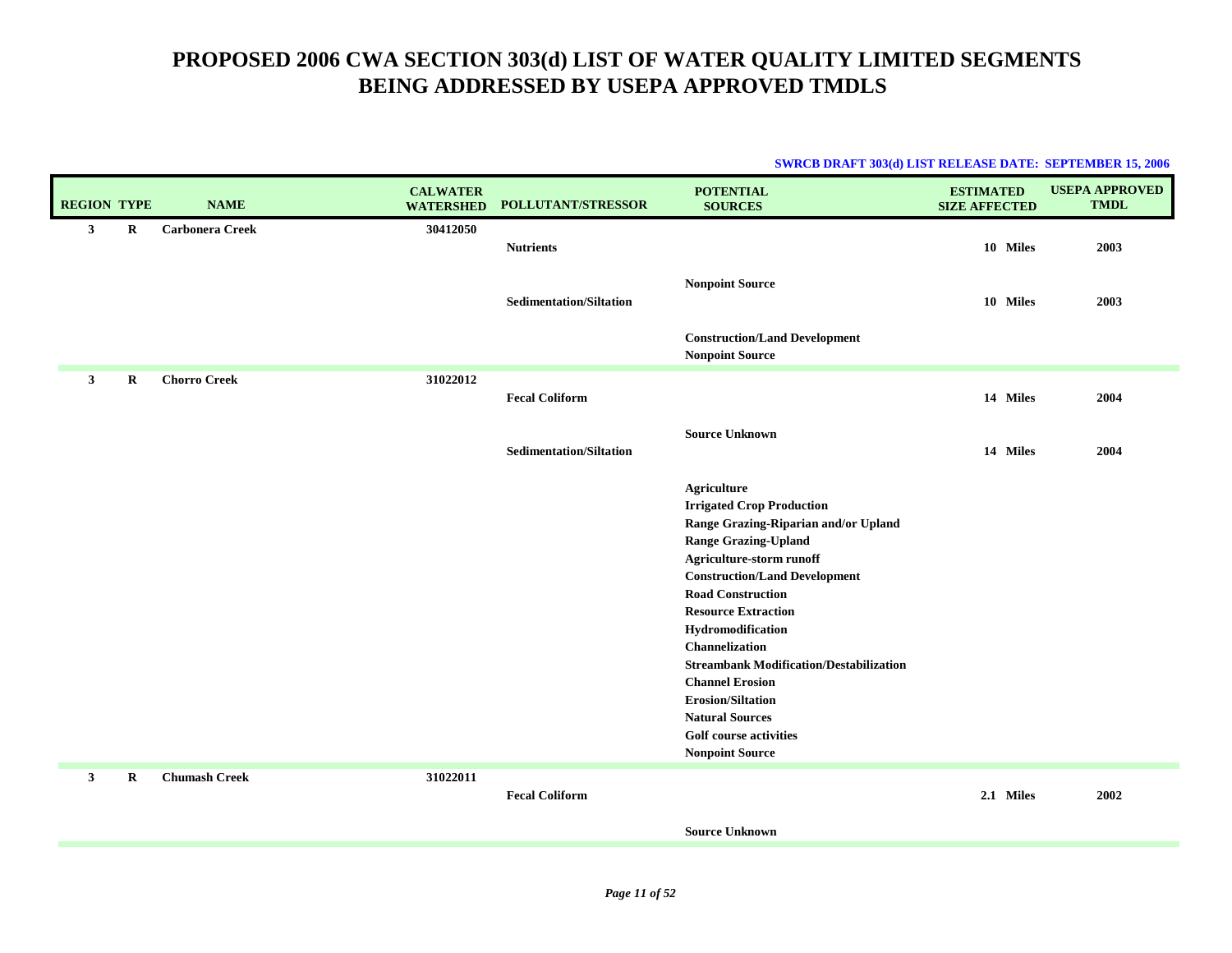| <b>REGION TYPE</b> |   | <b>NAME</b>          | <b>CALWATER</b><br><b>WATERSHED</b> | <b>POLLUTANT/STRESSOR</b>                                | <b>POTENTIAL</b><br><b>SOURCES</b>                                                                                                                                                                                                                                                                                                                                                                                                                                                                                                                               | <b>ESTIMATED</b><br><b>SIZE AFFECTED</b> | <b>USEPA APPROVED</b><br><b>TMDL</b> |
|--------------------|---|----------------------|-------------------------------------|----------------------------------------------------------|------------------------------------------------------------------------------------------------------------------------------------------------------------------------------------------------------------------------------------------------------------------------------------------------------------------------------------------------------------------------------------------------------------------------------------------------------------------------------------------------------------------------------------------------------------------|------------------------------------------|--------------------------------------|
| 3                  | R | <b>Dairy Creek</b>   | 31022010                            | <b>Fecal Coliform</b>                                    |                                                                                                                                                                                                                                                                                                                                                                                                                                                                                                                                                                  | 4.5 Miles                                | 2004                                 |
|                    |   |                      |                                     | <b>Low Dissolved Oxygen</b>                              | <b>Source Unknown</b>                                                                                                                                                                                                                                                                                                                                                                                                                                                                                                                                            | 4.5 Miles                                | 2004                                 |
|                    |   |                      |                                     |                                                          | <b>Source Unknown</b>                                                                                                                                                                                                                                                                                                                                                                                                                                                                                                                                            |                                          |                                      |
| $\mathbf{3}$       | R | <b>Llagas Creek</b>  | 30530020                            | <b>Nutrients</b><br><b>Sedimentation/Siltation</b>       | Nutrients Medium 16 Impaired section for Nutrients is located between the confluence with Church Creek and the<br>confluence with Pajaro River (approximately 9.5 miles of stream length).<br><b>Municipal Point Sources</b><br><b>Agriculture</b><br><b>Irrigated Crop Production</b><br>Pasture Grazing-Riparian and/or Upland<br>Agriculture-storm runoff<br>Agriculture-irrigation tailwater<br><b>Agricultural Return Flows</b><br><b>Urban Runoff/Storm Sewers</b><br><b>Habitat Modification</b><br><b>Nonpoint Source</b><br><b>Unknown point source</b> | 16 Miles<br>16 Miles                     | 2005<br>2005                         |
|                    |   |                      |                                     | Pajaro River (approximately 9.5 miles of stream length). | Impaired section for Sediment/Siltation is located between the confluence with Church Creek and the confluence with<br><b>Agriculture</b><br>Hydromodification<br><b>Habitat Modification</b>                                                                                                                                                                                                                                                                                                                                                                    |                                          |                                      |
| 3                  | R | <b>Lompico Creek</b> | 30412040                            | <b>Nutrients</b>                                         |                                                                                                                                                                                                                                                                                                                                                                                                                                                                                                                                                                  | 4.5 Miles                                | 2003                                 |
|                    |   |                      |                                     |                                                          |                                                                                                                                                                                                                                                                                                                                                                                                                                                                                                                                                                  |                                          |                                      |
|                    |   |                      |                                     | <b>Sedimentation/Siltation</b>                           | <b>Septage Disposal</b>                                                                                                                                                                                                                                                                                                                                                                                                                                                                                                                                          | 4.5 Miles                                | 2003                                 |
|                    |   |                      |                                     |                                                          | <b>Construction/Land Development</b><br><b>Natural Sources</b>                                                                                                                                                                                                                                                                                                                                                                                                                                                                                                   |                                          |                                      |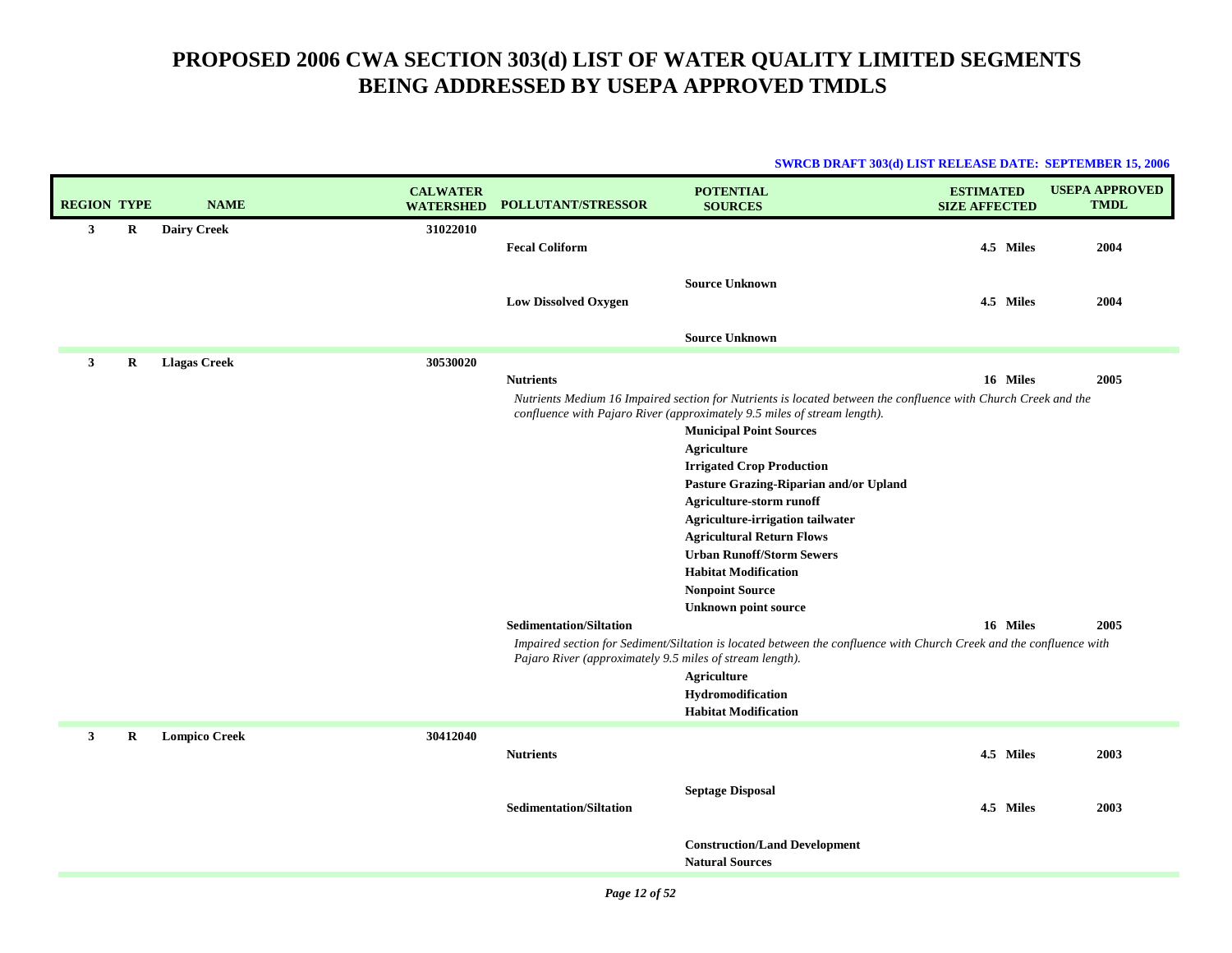| <b>SWRCB DRAFT 303(d) LIST RELEASE DATE: SEPTEMBER 15, 2006</b> |  |
|-----------------------------------------------------------------|--|
|                                                                 |  |

| <b>REGION TYPE</b> |             | <b>NAME</b>           | <b>CALWATER</b><br><b>WATERSHED</b> | POLLUTANT/STRESSOR             | <b>POTENTIAL</b><br><b>SOURCES</b>                                                                                                                                                                                                                                                                                                                                                                                | <b>ESTIMATED</b><br><b>SIZE AFFECTED</b> | <b>USEPA APPROVED</b><br><b>TMDL</b> |
|--------------------|-------------|-----------------------|-------------------------------------|--------------------------------|-------------------------------------------------------------------------------------------------------------------------------------------------------------------------------------------------------------------------------------------------------------------------------------------------------------------------------------------------------------------------------------------------------------------|------------------------------------------|--------------------------------------|
| $\mathbf{3}$       | $\mathbf R$ | <b>Los Osos Creek</b> | 31023012                            | <b>Fecal Coliform</b>          |                                                                                                                                                                                                                                                                                                                                                                                                                   | 4.1 Miles                                | 2004                                 |
|                    |             |                       |                                     | <b>Nutrients</b>               | <b>Source Unknown</b>                                                                                                                                                                                                                                                                                                                                                                                             | 4.1 Miles                                | 2004                                 |
|                    |             |                       |                                     |                                | <b>Agriculture</b><br><b>Irrigated Crop Production</b><br>Agriculture-storm runoff<br><b>Agricultural Return Flows</b>                                                                                                                                                                                                                                                                                            |                                          |                                      |
|                    |             |                       |                                     | <b>Sedimentation/Siltation</b> |                                                                                                                                                                                                                                                                                                                                                                                                                   | 4.1 Miles                                | 2004                                 |
|                    |             |                       |                                     |                                | Agriculture<br><b>Irrigated Crop Production</b><br>Range Grazing-Riparian and/or Upland<br>Agriculture-storm runoff<br>Hydromodification<br>Channelization<br><b>Dredging</b><br><b>Habitat Modification</b><br><b>Removal of Riparian Vegetation</b><br><b>Streambank Modification/Destabilization</b><br><b>Channel Erosion</b><br><b>Erosion/Siltation</b><br><b>Natural Sources</b><br><b>Nonpoint Source</b> |                                          |                                      |
| $\mathbf{3}$       | В           | <b>Morro Bay</b>      | 31022012                            | Pathogens                      |                                                                                                                                                                                                                                                                                                                                                                                                                   | 1922 Acres                               | 2004                                 |
|                    |             |                       |                                     |                                | <b>Range Grazing-Upland</b><br><b>Urban Runoff/Storm Sewers</b><br><b>Septage Disposal</b>                                                                                                                                                                                                                                                                                                                        |                                          |                                      |

**Natural SourcesNonpoint Source**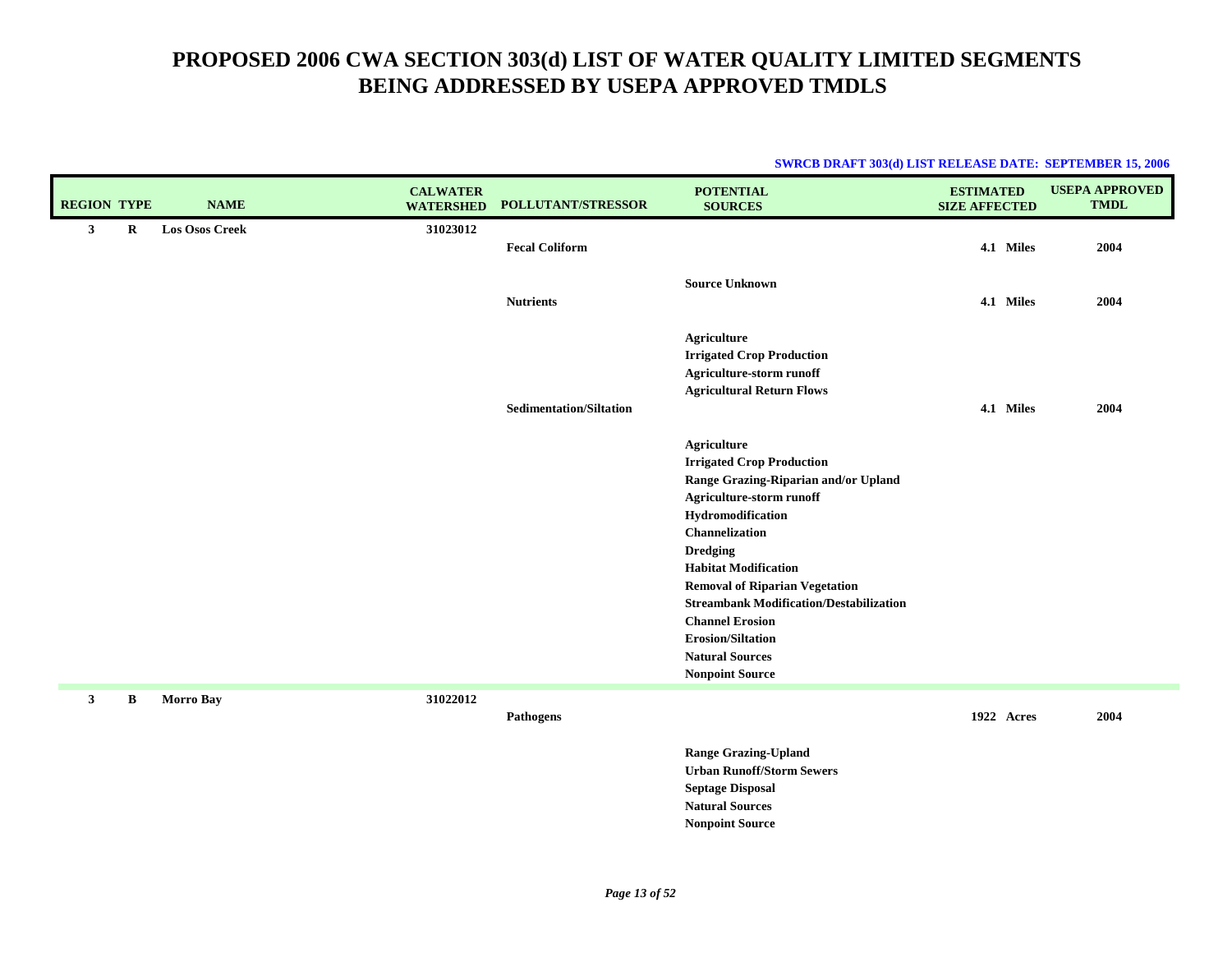| <b>REGION TYPE</b> | <b>NAME</b>  | <b>CALWATER</b><br><b>WATERSHED</b> | POLLUTANT/STRESSOR             | <b>POTENTIAL</b><br><b>SOURCES</b>                                                                                                                                                                                                                                                                                                                                           | <b>ESTIMATED</b><br><b>SIZE AFFECTED</b> | <b>USEPA APPROVED</b><br><b>TMDL</b> |
|--------------------|--------------|-------------------------------------|--------------------------------|------------------------------------------------------------------------------------------------------------------------------------------------------------------------------------------------------------------------------------------------------------------------------------------------------------------------------------------------------------------------------|------------------------------------------|--------------------------------------|
|                    |              |                                     | <b>Sedimentation/Siltation</b> |                                                                                                                                                                                                                                                                                                                                                                              | 1922 Acres                               | 2004                                 |
|                    |              |                                     |                                | <b>Agriculture</b><br><b>Irrigated Crop Production</b><br><b>Construction/Land Development</b><br><b>Resource Extraction</b><br>Channelization<br><b>Channel Erosion</b>                                                                                                                                                                                                     |                                          |                                      |
| 3<br>$\bf R$       | Pajaro River | 30510030                            |                                |                                                                                                                                                                                                                                                                                                                                                                              |                                          |                                      |
|                    |              |                                     | <b>Nutrients</b>               |                                                                                                                                                                                                                                                                                                                                                                              | 32 Miles                                 | 2005                                 |
|                    |              |                                     | <b>Sedimentation/Siltation</b> | Agriculture<br><b>Irrigated Crop Production</b><br>Agriculture-storm runoff<br>Agriculture-subsurface drainage<br>Agriculture-irrigation tailwater<br><b>Agricultural Return Flows</b><br><b>Urban Runoff/Storm Sewers</b><br>Wastewater - land disposal<br>Channelization<br><b>Removal of Riparian Vegetation</b><br><b>Nonpoint Source</b>                                | 32 Miles                                 | 2005                                 |
|                    |              |                                     |                                | <b>Agriculture</b><br><b>Irrigated Crop Production</b><br>Range Grazing-Riparian and/or Upland<br>Agriculture-storm runoff<br><b>Resource Extraction</b><br><b>Surface Mining</b><br>Hydromodification<br>Channelization<br><b>Habitat Modification</b><br><b>Removal of Riparian Vegetation</b><br><b>Streambank Modification/Destabilization</b><br><b>Channel Erosion</b> |                                          |                                      |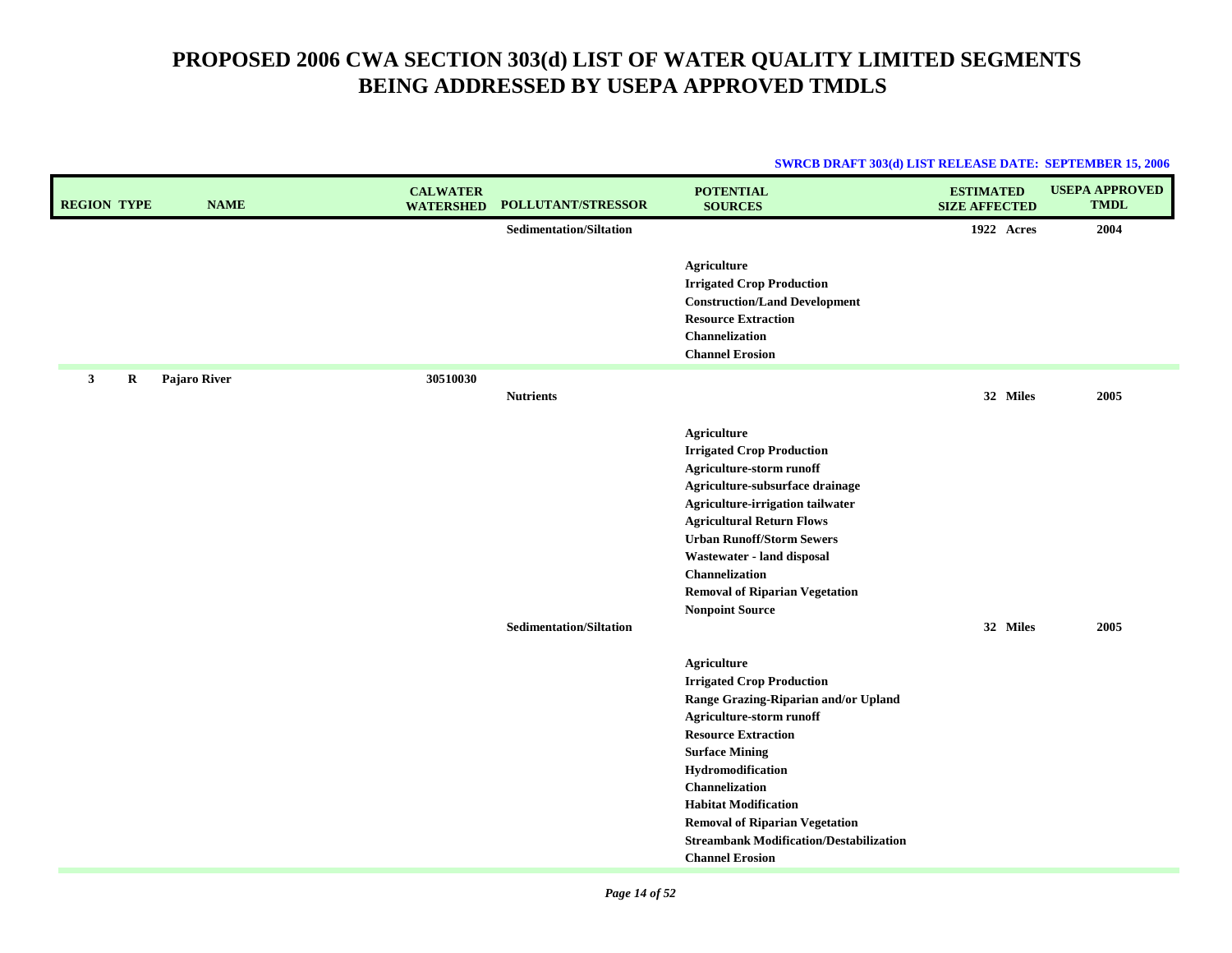|                    |             |                          |                                     |                                | <b>SWRCB DRAFT 303(d) LIST RELEASE DATE: SEPTEMBER 15, 2006</b> |                                          |                                      |
|--------------------|-------------|--------------------------|-------------------------------------|--------------------------------|-----------------------------------------------------------------|------------------------------------------|--------------------------------------|
| <b>REGION TYPE</b> |             | <b>NAME</b>              | <b>CALWATER</b><br><b>WATERSHED</b> | POLLUTANT/STRESSOR             | <b>POTENTIAL</b><br><b>SOURCES</b>                              | <b>ESTIMATED</b><br><b>SIZE AFFECTED</b> | <b>USEPA APPROVED</b><br><b>TMDL</b> |
| $\mathbf{3}$       | $\bf R$     | <b>Pennington Creek</b>  | 31022011                            |                                |                                                                 |                                          |                                      |
|                    |             |                          |                                     | <b>Fecal Coliform</b>          |                                                                 | 5.3 Miles                                | 2004                                 |
|                    |             |                          |                                     |                                | <b>Source Unknown</b>                                           |                                          |                                      |
| $\mathbf{3}$       | R           | <b>Rider Creek</b>       | 30510010                            |                                |                                                                 |                                          |                                      |
|                    |             |                          |                                     | <b>Sedimentation/Siltation</b> |                                                                 | 1.8 Miles                                | 2005                                 |
|                    |             |                          |                                     |                                | <b>Agriculture</b>                                              |                                          |                                      |
|                    |             |                          |                                     |                                | Silviculture<br><b>Construction/Land Development</b>            |                                          |                                      |
| $\mathbf{3}$       | $\mathbf R$ | <b>San Benito River</b>  | 30530020                            |                                |                                                                 |                                          |                                      |
|                    |             |                          |                                     | <b>Sedimentation/Siltation</b> |                                                                 | 86 Miles                                 | 2005                                 |
|                    |             |                          |                                     |                                | <b>Agriculture</b>                                              |                                          |                                      |
|                    |             |                          |                                     |                                | <b>Resource Extraction</b>                                      |                                          |                                      |
|                    |             |                          |                                     |                                | <b>Nonpoint Source</b>                                          |                                          |                                      |
| $\mathbf{3}$       | R           | San Bernardo Creek       | 31022012                            | <b>Fecal Coliform</b>          |                                                                 |                                          | 2004                                 |
|                    |             |                          |                                     |                                |                                                                 | 6.9 Miles                                |                                      |
|                    |             |                          |                                     |                                | <b>Source Unknown</b>                                           |                                          |                                      |
| $\mathbf{3}$       | $\bf{R}$    | <b>San Lorenzo River</b> | 30412022                            |                                |                                                                 |                                          |                                      |
|                    |             |                          |                                     | <b>Nutrients</b>               |                                                                 | 27 Miles                                 | 2003                                 |
|                    |             |                          |                                     |                                | <b>Septage Disposal</b>                                         |                                          |                                      |
|                    |             |                          |                                     | <b>Sedimentation/Siltation</b> | <b>Nonpoint Source</b>                                          | 27 Miles                                 | 2004                                 |
|                    |             |                          |                                     |                                |                                                                 |                                          |                                      |
|                    |             |                          |                                     |                                | Silviculture                                                    |                                          |                                      |
|                    |             |                          |                                     |                                | <b>Construction/Land Development</b><br><b>Land Development</b> |                                          |                                      |
|                    |             |                          |                                     |                                | <b>Urban Runoff/Storm Sewers</b>                                |                                          |                                      |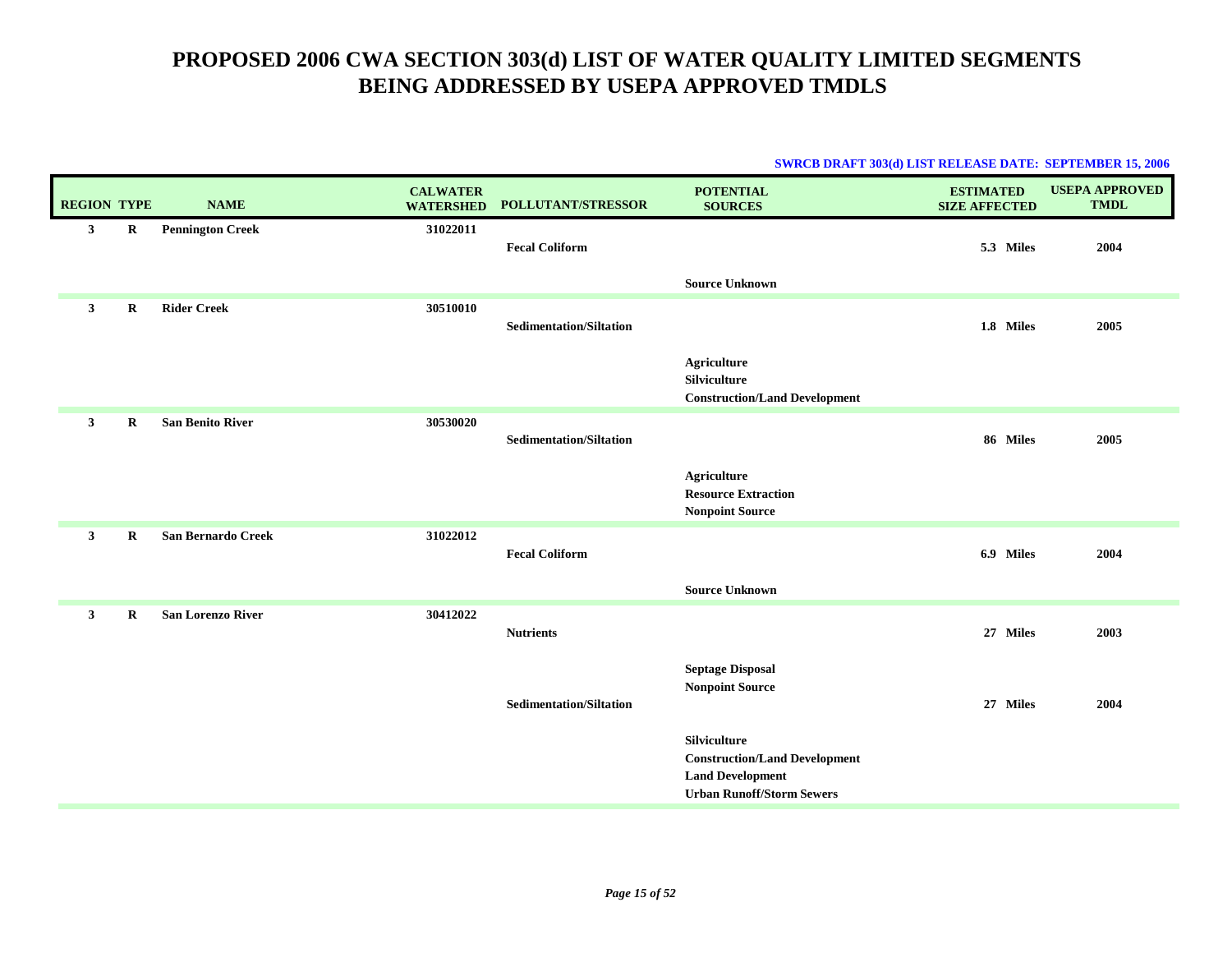| <b>REGION TYPE</b> |         | <b>NAME</b>                                     | <b>CALWATER</b><br><b>WATERSHED</b> | <b>POLLUTANT/STRESSOR</b>      | <b>POTENTIAL</b><br><b>SOURCES</b>                                                                                   | <b>ESTIMATED</b><br><b>SIZE AFFECTED</b> | <b>USEPA APPROVED</b><br><b>TMDL</b> |
|--------------------|---------|-------------------------------------------------|-------------------------------------|--------------------------------|----------------------------------------------------------------------------------------------------------------------|------------------------------------------|--------------------------------------|
| $\mathbf{3}$       | R       | San Luis Obispo Creek (Below W Marsh<br>Street) | 31024012                            |                                |                                                                                                                      |                                          |                                      |
|                    |         |                                                 |                                     | <b>Nutrients</b>               |                                                                                                                      | 9.6 Miles                                | 2005                                 |
|                    |         |                                                 |                                     | Pathogens                      | <b>Municipal Point Sources</b><br><b>Agriculture</b><br><b>Irrigated Crop Production</b><br>Agriculture-storm runoff | 9.6 Miles                                | 2004                                 |
|                    |         |                                                 |                                     |                                |                                                                                                                      |                                          |                                      |
|                    |         |                                                 |                                     |                                | <b>Source Unknown</b>                                                                                                |                                          |                                      |
| 3 <sup>1</sup>     | $\bf R$ | <b>San Luisito Creek</b>                        | 31022011                            | <b>Total Fecal Coliform</b>    |                                                                                                                      | 6.7 Miles                                | 2004                                 |
|                    |         |                                                 |                                     |                                | <b>Source Unknown</b>                                                                                                |                                          |                                      |
| 3 <sup>1</sup>     | $\bf R$ | <b>Shingle Mill Creek</b>                       | 30412022                            | <b>Nutrients</b>               |                                                                                                                      | 1.6 Miles                                | 2003                                 |
|                    |         |                                                 |                                     | <b>Sedimentation/Siltation</b> | <b>Septage Disposal</b>                                                                                              | 1.6 Miles                                | 2003                                 |
|                    |         |                                                 |                                     |                                | <b>Construction/Land Development</b><br><b>Nonpoint Source</b>                                                       |                                          |                                      |
| $\mathbf{3}$       | $\bf R$ | <b>Walters Creek</b>                            | 31022011                            | <b>Fecal Coliform</b>          |                                                                                                                      | 2.8 Miles                                | 2003                                 |
|                    |         |                                                 |                                     |                                | <b>Source Unknown</b>                                                                                                |                                          |                                      |
| $\mathbf{3}$       | $\bf R$ | <b>Warden Creek</b>                             | 31023010                            | <b>Fecal Coliform</b>          |                                                                                                                      | 6 Miles                                  | 2004                                 |
|                    |         |                                                 |                                     |                                | <b>Source Unknown</b>                                                                                                |                                          |                                      |
|                    |         |                                                 |                                     |                                |                                                                                                                      |                                          |                                      |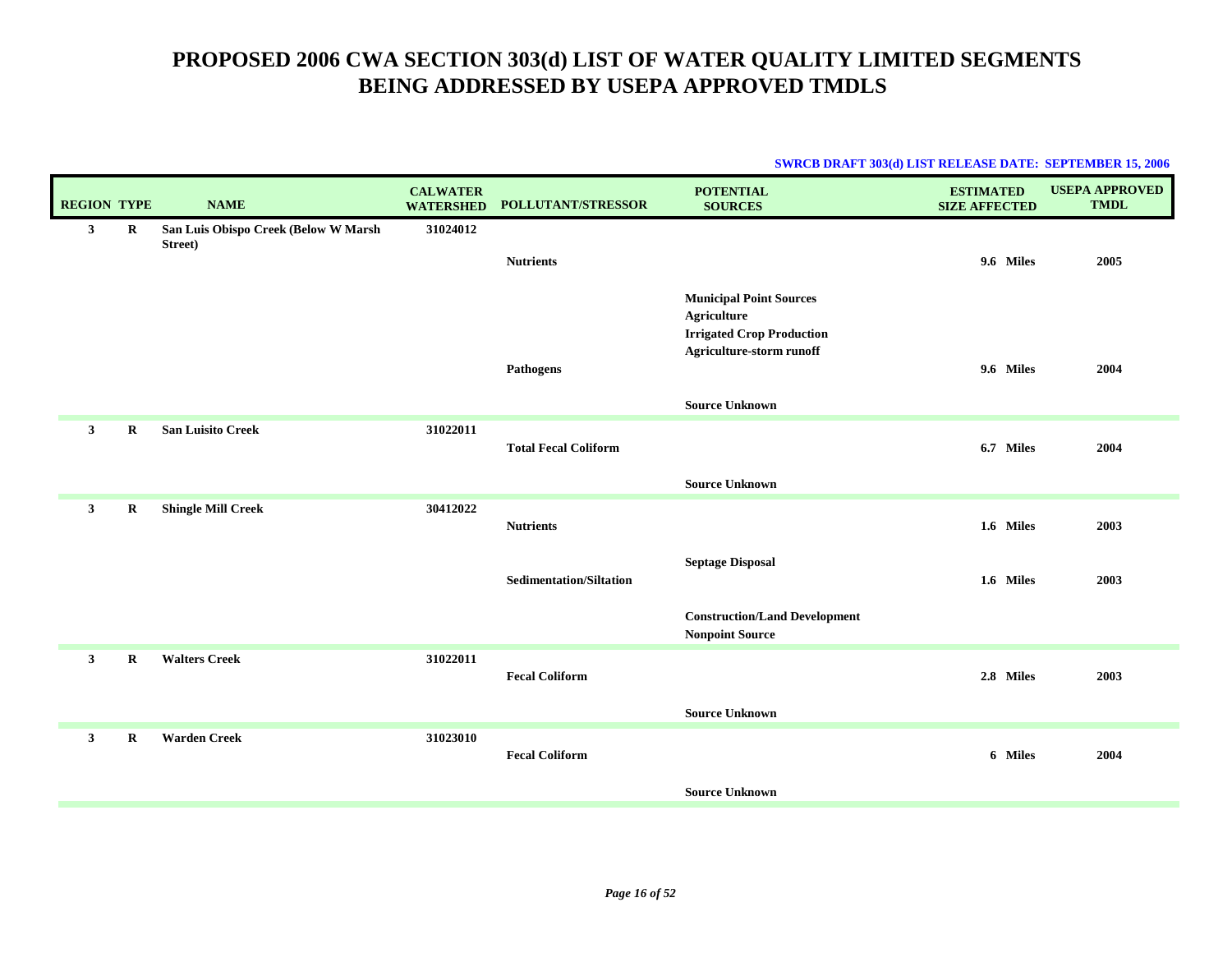|                    |              |                           |                                     |                                      |                                                                                     | <b>SWRCB DRAFT 303(d) LIST RELEASE DATE: SEPTEMBER 15, 2006</b> |                                      |
|--------------------|--------------|---------------------------|-------------------------------------|--------------------------------------|-------------------------------------------------------------------------------------|-----------------------------------------------------------------|--------------------------------------|
| <b>REGION TYPE</b> |              | <b>NAME</b>               | <b>CALWATER</b><br><b>WATERSHED</b> | POLLUTANT/STRESSOR                   | <b>POTENTIAL</b><br><b>SOURCES</b>                                                  | <b>ESTIMATED</b><br><b>SIZE AFFECTED</b>                        | <b>USEPA APPROVED</b><br><b>TMDL</b> |
| $3^{\circ}$        | $\bf R$      | <b>Watsonville Slough</b> | 30510030                            | <b>Pathogens</b>                     |                                                                                     | 6.2 Miles                                                       | 2006                                 |
|                    |              |                           |                                     |                                      | <b>Urban Runoff/Storm Sewers</b><br><b>Source Unknown</b><br><b>Nonpoint Source</b> |                                                                 |                                      |
| $\overline{4}$     | $\mathbf{C}$ | <b>Abalone Cove Beach</b> | 40511000                            | Indicator bacteria                   |                                                                                     | 1.1 Miles                                                       | 2003                                 |
|                    |              |                           |                                     |                                      | <b>Source Unknown</b>                                                               |                                                                 |                                      |
| $\overline{4}$     | $\mathbf R$  | <b>Aliso Canyon Wash</b>  | 40521000                            | Selenium                             |                                                                                     | 10 Miles                                                        | 2005                                 |
|                    |              |                           |                                     |                                      | <b>Nonpoint Source</b>                                                              |                                                                 |                                      |
| $\overline{4}$     | R            | <b>Ballona Creek</b>      | 40513000                            | Cadmium (sediment)                   |                                                                                     | 6.5 Miles                                                       | 2005                                 |
|                    |              |                           |                                     | Copper, Dissolved                    | <b>Nonpoint/Point Source</b>                                                        | 6.5 Miles                                                       | 2005                                 |
|                    |              |                           |                                     | <b>Shellfish Harvesting Advisory</b> | <b>Nonpoint Source</b>                                                              | 6.5 Miles                                                       | 2006                                 |
|                    |              |                           |                                     | Silver (sediment)                    | <b>Nonpoint/Point Source</b>                                                        | 6.5 Miles                                                       | 2005                                 |
|                    |              |                           |                                     | <b>Toxicity</b>                      | <b>Nonpoint Source</b>                                                              | 6.5 Miles                                                       | 2005                                 |
|                    |              |                           |                                     | <b>Trash</b>                         | <b>Nonpoint/Point Source</b>                                                        | 6.5 Miles                                                       | 2001                                 |
|                    |              |                           |                                     |                                      | <b>Source Unknown</b>                                                               |                                                                 |                                      |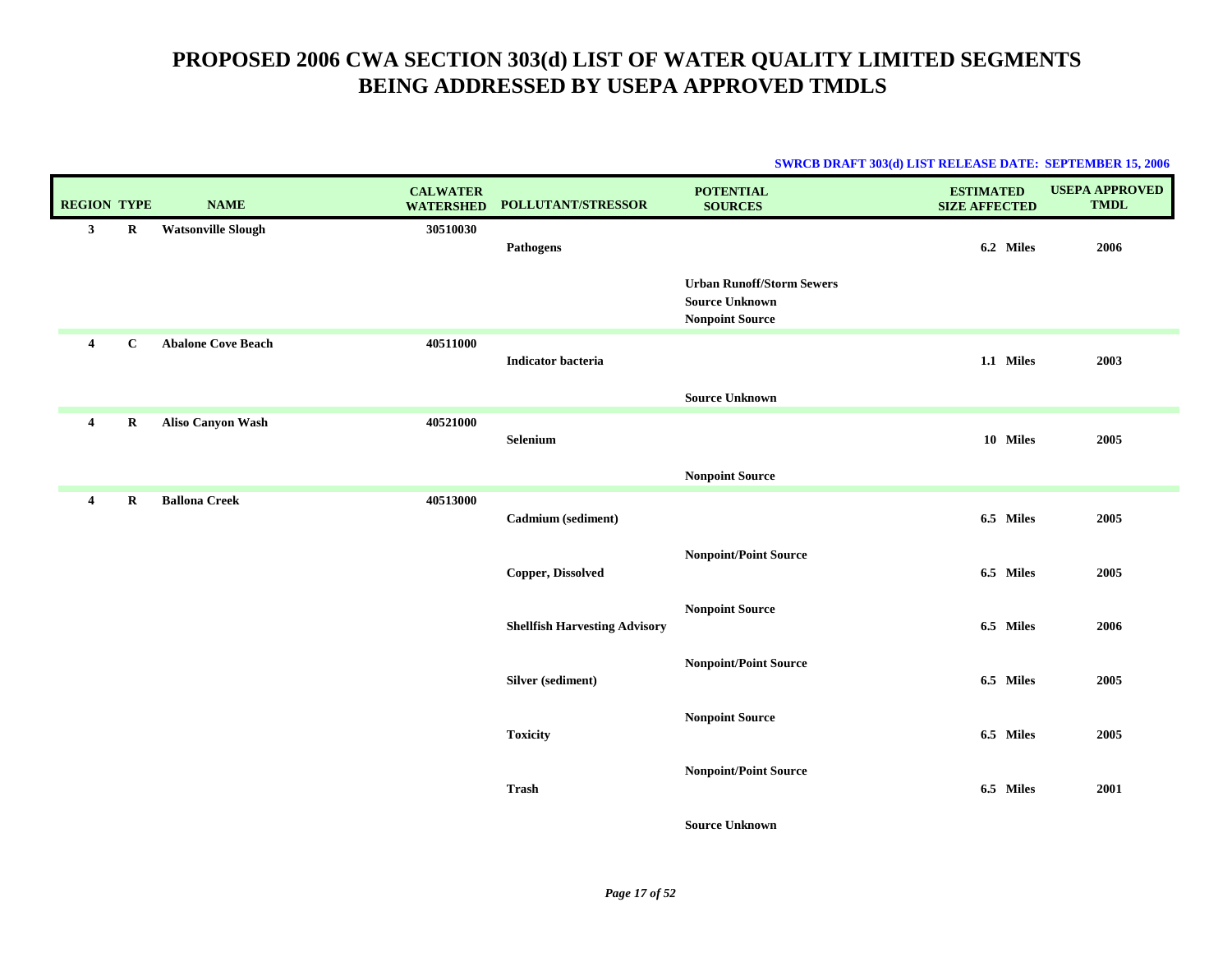| <b>REGION TYPE</b>      |             | <b>NAME</b>                  | <b>CALWATER</b><br><b>WATERSHED</b> | POLLUTANT/STRESSOR                                   | <b>POTENTIAL</b><br><b>SOURCES</b> | <b>ESTIMATED</b><br><b>SIZE AFFECTED</b> | <b>USEPA APPROVED</b><br><b>TMDL</b> |
|-------------------------|-------------|------------------------------|-------------------------------------|------------------------------------------------------|------------------------------------|------------------------------------------|--------------------------------------|
|                         |             |                              |                                     | Viruses (enteric)                                    |                                    | 6.5 Miles                                | 2006                                 |
|                         |             |                              |                                     |                                                      | <b>Nonpoint/Point Source</b>       |                                          |                                      |
| 4                       | $\mathbf R$ | <b>Ballona Creek Estuary</b> | 40513000                            | Chlordane (tissue & sediment)                        |                                    | 2.3 Miles                                | 2005                                 |
|                         |             |                              |                                     | Copper                                               | <b>Nonpoint/Point Source</b>       | 2.3 Miles                                | 2005                                 |
|                         |             |                              |                                     | <b>DDT</b> (sediment)                                | <b>Source Unknown</b>              | 2.3 Miles                                | 2005                                 |
|                         |             |                              |                                     | Lead (sediment)                                      | <b>Nonpoint/Point Source</b>       | 2.3 Miles                                | 2005                                 |
|                         |             |                              |                                     | PAHs (Polycyclic Aromatic Hydrocarbons) (sediment)   | <b>Nonpoint/Point Source</b>       | 2.3 Miles                                | 2005                                 |
|                         |             |                              |                                     | PCBs (Polychlorinated biphenyls) (tissue & sediment) | <b>Nonpoint/Point Source</b>       | 2.3 Miles                                | 2005                                 |
|                         |             |                              |                                     | <b>Sediment Toxicity</b>                             | <b>Nonpoint/Point Source</b>       | 2.3 Miles                                | 2005                                 |
|                         |             |                              |                                     | Zinc (sediment)                                      | <b>Nonpoint/Point Source</b>       | 2.3 Miles                                | 2005                                 |
|                         |             |                              |                                     |                                                      | <b>Nonpoint/Point Source</b>       |                                          |                                      |
| $\overline{\mathbf{4}}$ | $\bf C$     | <b>Big Rock Beach</b>        | 40431000                            | <b>Coliform Bacteria</b>                             |                                    | $0.74$ Miles                             | 2003                                 |
|                         |             |                              |                                     |                                                      | <b>Nonpoint Source</b>             |                                          |                                      |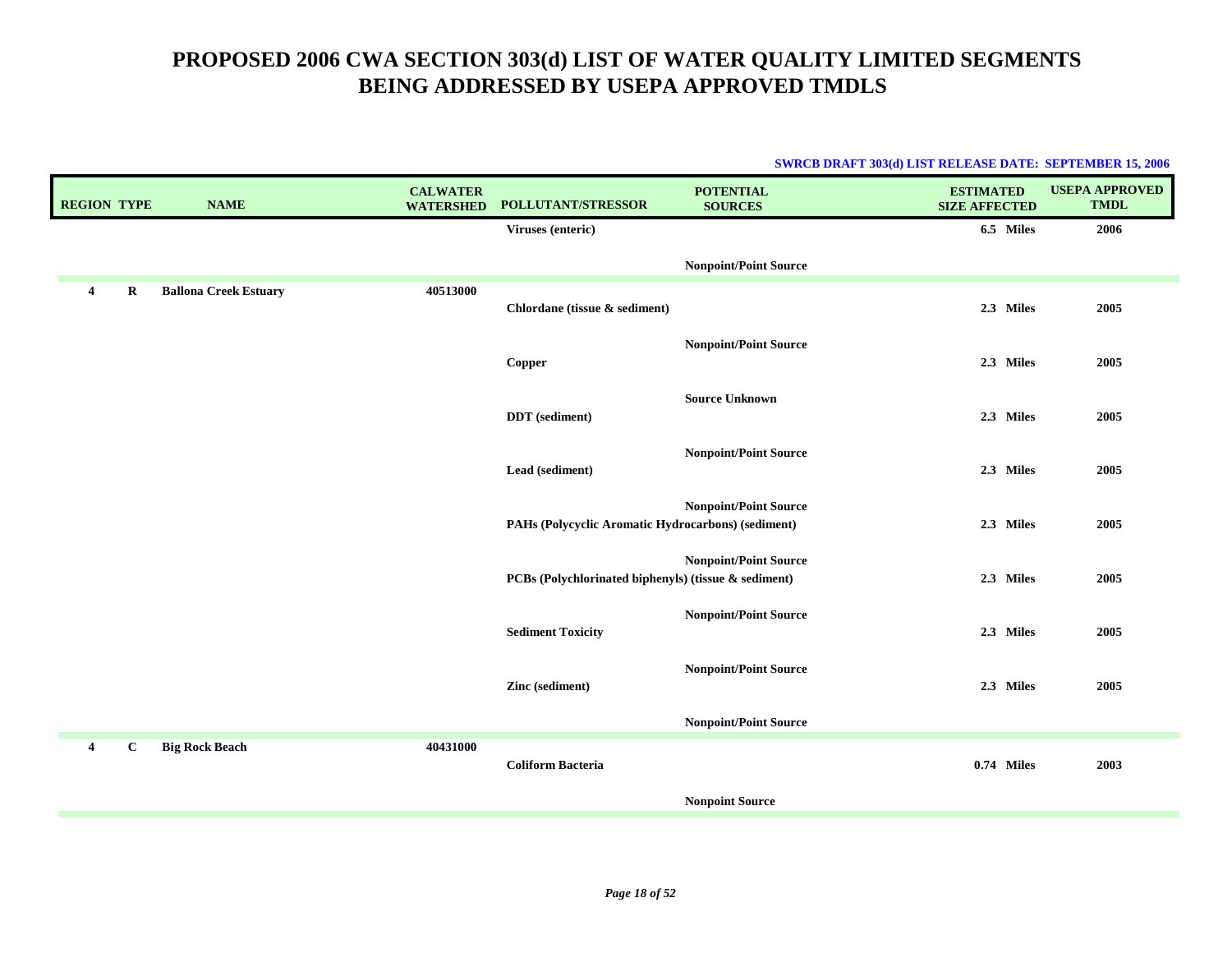| <b>SWRCB DRAFT 303(d) LIST RELEASE DATE: SEPTEMBER 15, 2006</b> |  |
|-----------------------------------------------------------------|--|
|                                                                 |  |

| <b>REGION TYPE</b>      |              | <b>NAME</b>                                                                                                  | <b>CALWATER</b><br><b>WATERSHED</b> | POLLUTANT/STRESSOR                        | <b>POTENTIAL</b><br><b>SOURCES</b> | <b>ESTIMATED</b><br><b>SIZE AFFECTED</b> | <b>USEPA APPROVED</b><br><b>TMDL</b> |
|-------------------------|--------------|--------------------------------------------------------------------------------------------------------------|-------------------------------------|-------------------------------------------|------------------------------------|------------------------------------------|--------------------------------------|
| $\boldsymbol{4}$        | $\mathbf C$  | <b>Bluff Cove Beach</b>                                                                                      | 40511000                            | <b>Indicator bacteria</b>                 |                                    | $0.55$ Miles                             | 2003                                 |
|                         |              |                                                                                                              |                                     |                                           | <b>Nonpoint Source</b>             |                                          |                                      |
| $\overline{\mathbf{4}}$ | $\mathbf{C}$ | <b>Cabrillo Beach (Outer)</b>                                                                                | 40512000                            | <b>Indicator bacteria</b>                 |                                    | 0.58 Miles                               | 2003                                 |
|                         |              |                                                                                                              |                                     |                                           | <b>Nonpoint Source</b>             |                                          |                                      |
| $\overline{4}$          | E            | Calleguas Creek Reach 1 (was Mugu<br>Lagoon on 1998 303(d) list)                                             | 40311000                            |                                           |                                    |                                          |                                      |
|                         |              |                                                                                                              |                                     | Chlordane (tissue)                        |                                    | 344 Acres                                | 2005                                 |
|                         |              |                                                                                                              |                                     | DDT (tissue & sediment)                   | <b>Nonpoint Source</b>             | 344 Acres                                | 2005                                 |
|                         |              |                                                                                                              |                                     | Endosulfan (tissue)                       | <b>Nonpoint Source</b>             | 344 Acres                                | 2005                                 |
|                         |              |                                                                                                              |                                     | Nitrogen                                  | <b>Nonpoint Source</b>             | 344 Acres                                | 2003                                 |
|                         |              |                                                                                                              |                                     | PCBs (Polychlorinated biphenyls) (tissue) | <b>Nonpoint/Point Source</b>       | 344 Acres                                | 2005                                 |
|                         |              |                                                                                                              |                                     | <b>Sediment Toxicity</b>                  | <b>Nonpoint/Point Source</b>       | 344 Acres                                | 2005                                 |
|                         |              |                                                                                                              |                                     |                                           | <b>Nonpoint/Point Source</b>       |                                          |                                      |
| $\boldsymbol{4}$        | R            | Calleguas Creek Reach 2 (estuary to<br>Potrero Rd- was Calleguas Creek Reaches 1<br>and 2 on 1998 303d list) | 40312000                            | Ammonia                                   |                                    | 4.3 Miles                                | 2003                                 |
|                         |              |                                                                                                              |                                     |                                           | <b>Nonpoint/Point Source</b>       |                                          |                                      |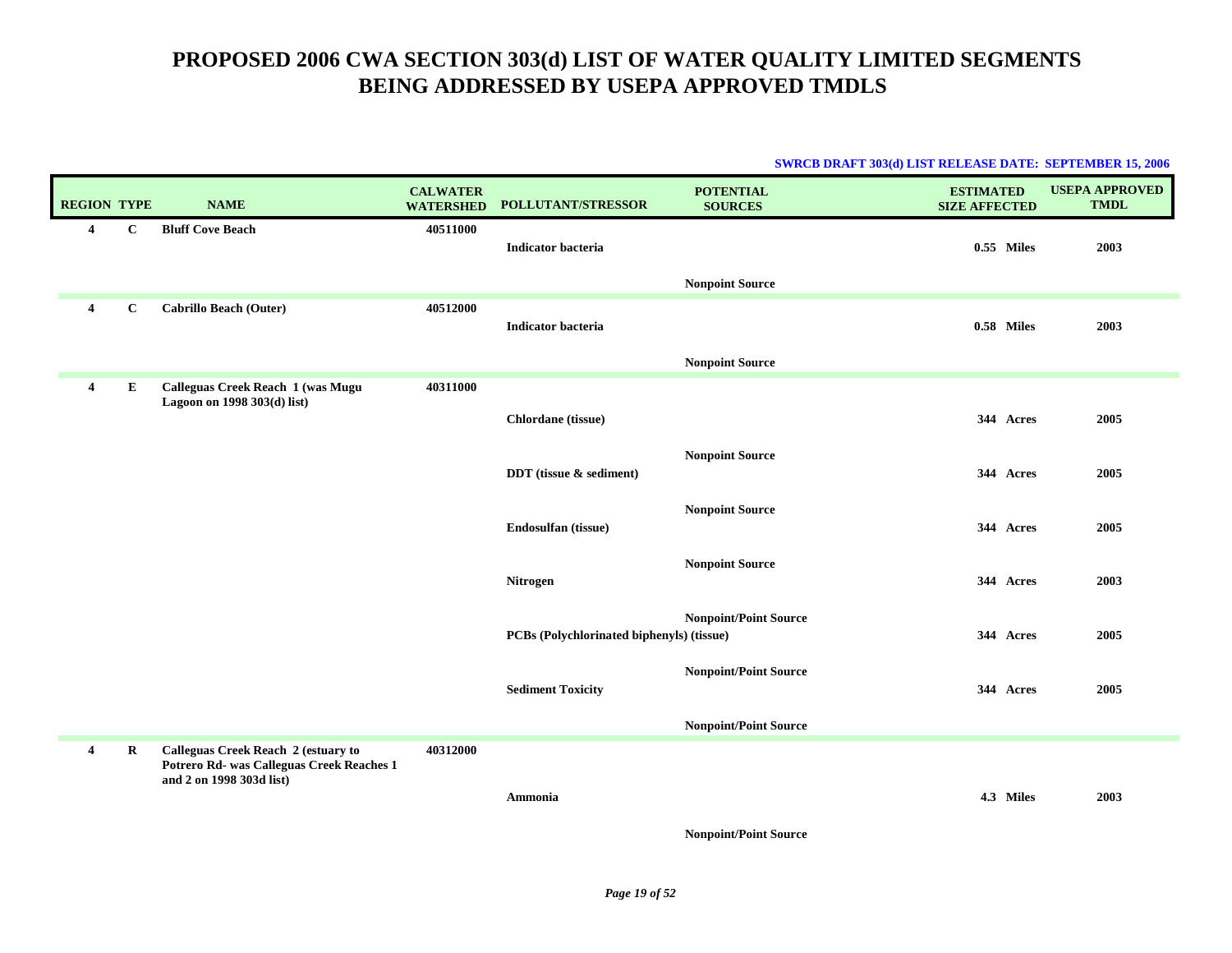| <b>REGION TYPE</b> | <b>NAME</b> | <b>CALWATER</b><br><b>WATERSHED</b> | POLLUTANT/STRESSOR                           | <b>POTENTIAL</b><br><b>SOURCES</b>                                     | <b>ESTIMATED</b><br><b>SIZE AFFECTED</b> | <b>USEPA APPROVED</b><br><b>TMDL</b> |
|--------------------|-------------|-------------------------------------|----------------------------------------------|------------------------------------------------------------------------|------------------------------------------|--------------------------------------|
|                    |             |                                     | ChemA (tissue)                               |                                                                        | 4.3 Miles                                | 2005                                 |
|                    |             |                                     | Historical use of pesticides and lubricants. |                                                                        |                                          |                                      |
|                    |             |                                     | Chlordane (tissue)                           | <b>Nonpoint Source</b>                                                 | 4.3 Miles                                | 2005                                 |
|                    |             |                                     | <b>DDT</b>                                   | <b>Nonpoint Source</b>                                                 | 4.3 Miles                                | 2005                                 |
|                    |             |                                     | DDT (tissue & sediment)                      | <b>Nonpoint Source</b>                                                 | 4.3 Miles                                | 2005                                 |
|                    |             |                                     | Endosulfan (tissue)                          | <b>Nonpoint Source</b>                                                 | 4.3 Miles                                | 2005                                 |
|                    |             |                                     | <b>Nitrogen</b>                              | <b>Nonpoint Source</b>                                                 | 4.3 Miles                                | 2003                                 |
|                    |             |                                     | PCBs (Polychlorinated biphenyls) (tissue)    | <b>Nonpoint/Point Source</b>                                           | 4.3 Miles                                | 2005                                 |
|                    |             |                                     | <b>Sediment Toxicity</b>                     | <b>Nonpoint/Point Source</b>                                           | 4.3 Miles                                | 2005                                 |
|                    |             |                                     | <b>Sedimentation/Siltation</b>               | <b>Nonpoint/Point Source</b>                                           | 4.3 Miles                                | 2005                                 |
|                    |             |                                     | Toxaphene (tissue & sediment)                | <b>Agriculture</b><br><b>Natural Sources</b><br><b>Nonpoint Source</b> | 4.3 Miles                                | 2005                                 |
|                    |             |                                     |                                              |                                                                        |                                          |                                      |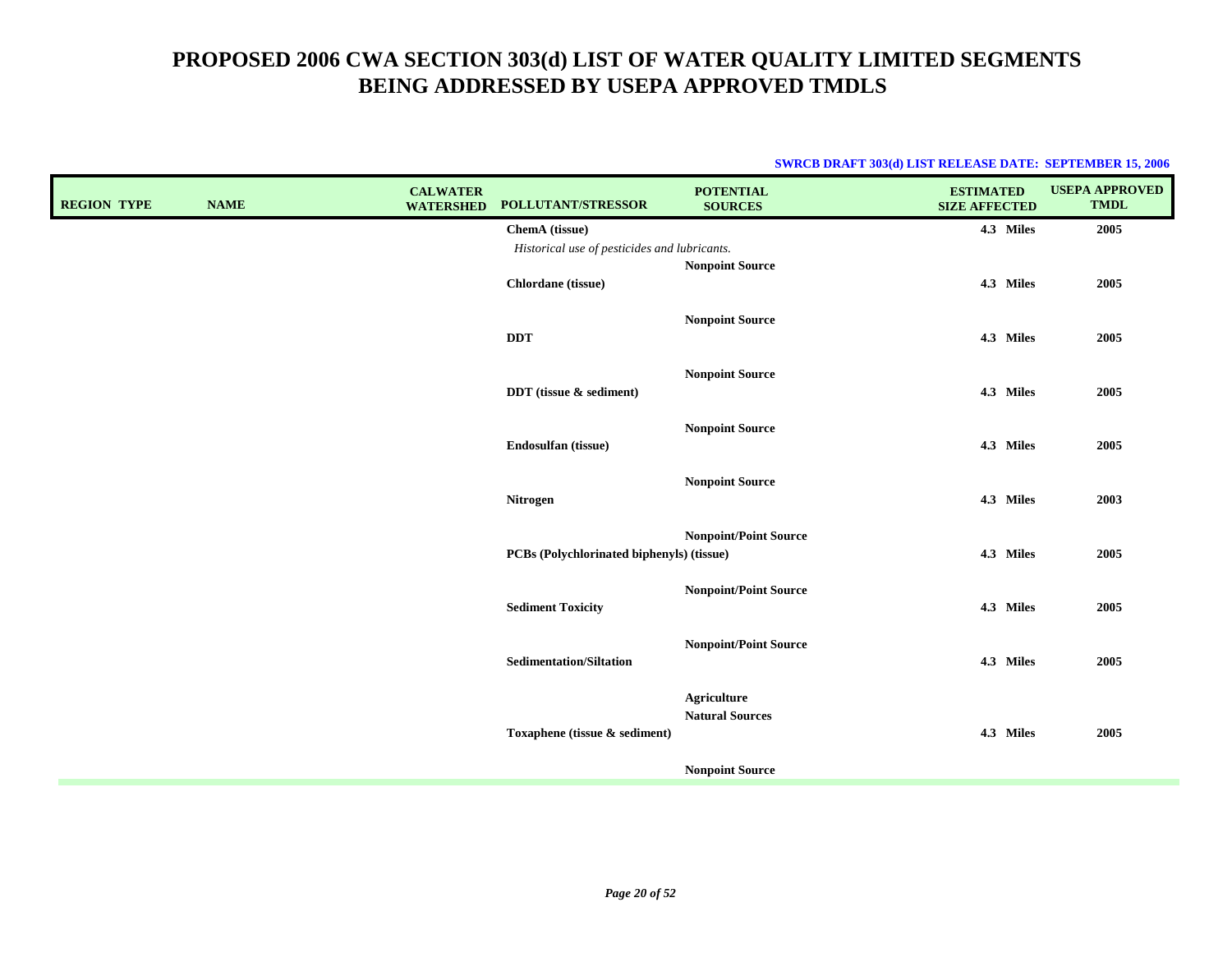| <b>SWRCB DRAFT 303(d) LIST RELEASE DATE: SEPTEMBER 15, 2006</b> |  |
|-----------------------------------------------------------------|--|
|                                                                 |  |

| <b>REGION TYPE</b> |         | <b>NAME</b>                                                                                                     | <b>CALWATER</b><br><b>WATERSHED</b> | POLLUTANT/STRESSOR                                             | <b>POTENTIAL</b><br><b>SOURCES</b>           | <b>ESTIMATED</b><br><b>SIZE AFFECTED</b> | <b>USEPA APPROVED</b><br><b>TMDL</b> |
|--------------------|---------|-----------------------------------------------------------------------------------------------------------------|-------------------------------------|----------------------------------------------------------------|----------------------------------------------|------------------------------------------|--------------------------------------|
| $\overline{4}$     | R       | Calleguas Creek Reach 3 (Potrero Road<br>upstream to confluence with Conejo Creek<br>on 1998 303d list)         | 40312000                            |                                                                |                                              |                                          |                                      |
|                    |         |                                                                                                                 |                                     | <b>Nitrate and Nitrite</b>                                     |                                              | 3.5 Miles                                | 2003                                 |
|                    |         |                                                                                                                 |                                     | <b>Sedimentation/Siltation</b>                                 | <b>Nonpoint/Point Source</b>                 | 3.5 Miles                                | 2005                                 |
|                    |         |                                                                                                                 |                                     |                                                                | <b>Agriculture</b><br><b>Natural Sources</b> |                                          |                                      |
| $\overline{4}$     | $\bf R$ | Calleguas Creek Reach 4 (was Revolon<br>Slough Main Branch: Mugu Lagoon to<br>Central Avenue on 1998 303d list) | 40311000                            |                                                                |                                              |                                          |                                      |
|                    |         |                                                                                                                 |                                     | ChemA (tissue)<br>Historical use of pesticides and lubricants. | <b>Nonpoint Source</b>                       | 7.2 Miles                                | 2005                                 |
|                    |         |                                                                                                                 |                                     | Chlordane (tissue & sediment)                                  |                                              | 7.2 Miles                                | 2005                                 |
|                    |         |                                                                                                                 |                                     | Chlorpyrifos (tissue)                                          | <b>Nonpoint Source</b>                       | 7.2 Miles                                | 2005                                 |
|                    |         |                                                                                                                 |                                     | DDT (tissue & sediment)                                        | <b>Nonpoint Source</b>                       | 7.2 Miles                                | 2005                                 |
|                    |         |                                                                                                                 |                                     | Dieldrin (tissue)                                              | <b>Nonpoint Source</b>                       | 7.2 Miles                                | 2005                                 |
|                    |         |                                                                                                                 |                                     | Endosulfan (tissue & sediment)                                 | <b>Nonpoint Source</b>                       | 7.2 Miles                                | 2005                                 |
|                    |         |                                                                                                                 |                                     | Nitrate as Nitrate (NO3)                                       | <b>Nonpoint Source</b>                       | 7.2 Miles                                | 2003                                 |
|                    |         |                                                                                                                 |                                     | Nitrogen                                                       | <b>Nonpoint/Point Source</b>                 | 7.2 Miles                                | 2003                                 |
|                    |         |                                                                                                                 |                                     |                                                                | <b>Nonpoint Source</b>                       |                                          |                                      |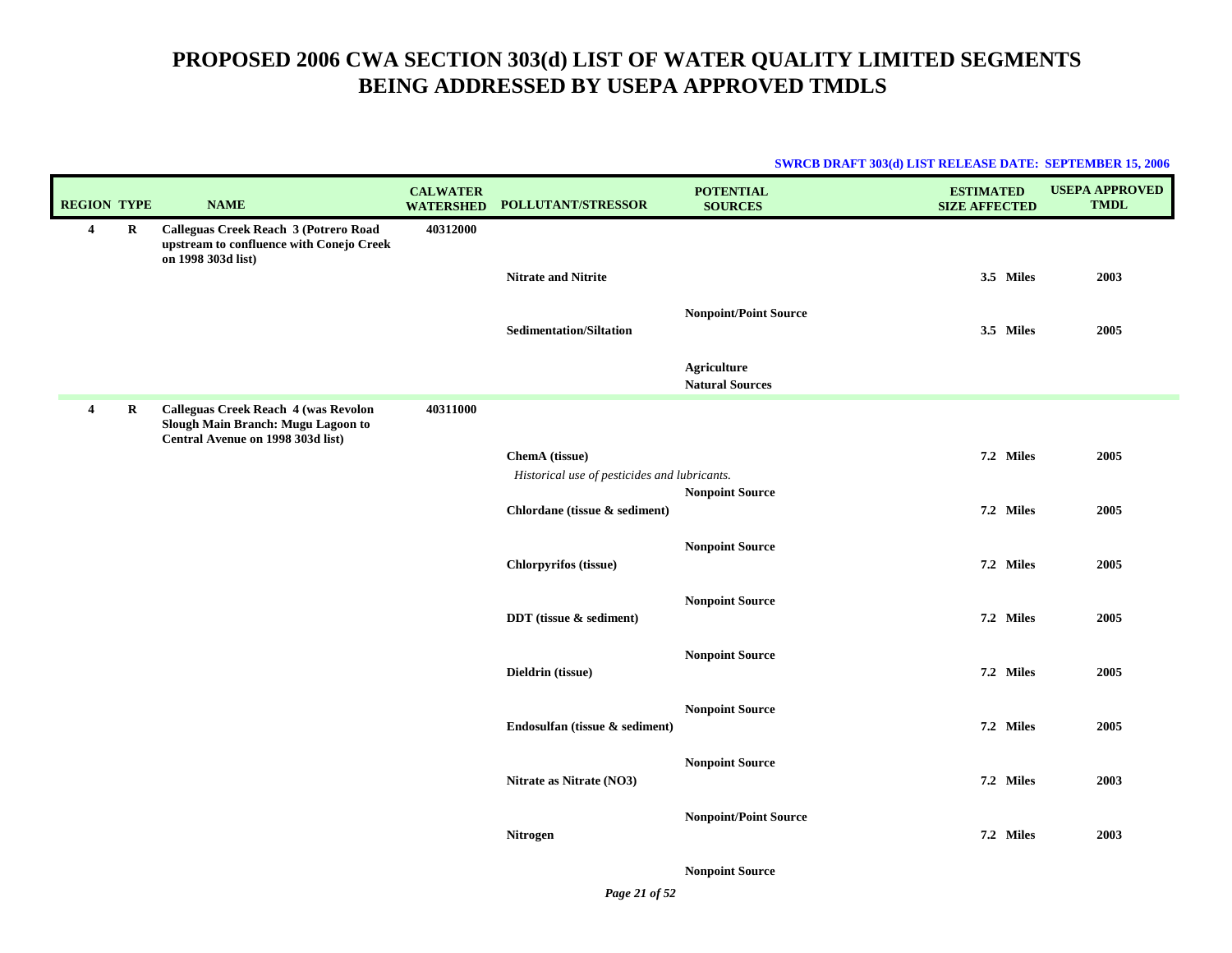#### **SWRCB DRAFT 303(d) LIST RELEASE DATE: SEPTEMBER 15, 2006**

| <b>REGION TYPE</b>            | <b>NAME</b>                                                                 | <b>CALWATER</b><br><b>WATERSHED</b> | POLLUTANT/STRESSOR                        | <b>POTENTIAL</b><br><b>SOURCES</b>           | <b>ESTIMATED</b><br><b>SIZE AFFECTED</b> | <b>USEPA APPROVED</b><br><b>TMDL</b> |
|-------------------------------|-----------------------------------------------------------------------------|-------------------------------------|-------------------------------------------|----------------------------------------------|------------------------------------------|--------------------------------------|
|                               |                                                                             |                                     | PCBs (Polychlorinated biphenyls) (tissue) |                                              | 7.2 Miles                                | 2005                                 |
|                               |                                                                             |                                     | <b>Sedimentation/Siltation</b>            | <b>Nonpoint Source</b>                       | 7.2 Miles                                | 2005                                 |
|                               |                                                                             |                                     | Toxaphene (tissue & sediment)             | <b>Agriculture</b><br><b>Natural Sources</b> | 7.2 Miles                                | 2005                                 |
|                               |                                                                             |                                     | <b>Toxicity</b>                           | <b>Nonpoint Source</b>                       | 7.2 Miles                                | 2005                                 |
|                               |                                                                             |                                     |                                           | <b>Nonpoint Source</b>                       |                                          |                                      |
| $\mathbf R$<br>$\overline{4}$ | <b>Calleguas Creek Reach 5 (was Beardsley</b><br>Channel on 1998 303d list) | 40311000                            | ChemA (tissue)                            |                                              | 4.3 Miles                                | 2005                                 |
|                               |                                                                             |                                     | Chlordane (tissue & sediment)             | <b>Nonpoint Source</b>                       | 4.3 Miles                                | 2005                                 |
|                               |                                                                             |                                     | Chlorpyrifos (tissue)                     | <b>Nonpoint Source</b>                       | 4.3 Miles                                | 2005                                 |
|                               |                                                                             |                                     | Dacthal (sediment)                        | <b>Nonpoint Source</b>                       | 4.3 Miles                                | 2005                                 |
|                               |                                                                             |                                     | DDT (tissue & sediment)                   | <b>Nonpoint Source</b>                       | 4.3 Miles                                | 2005                                 |
|                               |                                                                             |                                     | Dieldrin (tissue)                         | <b>Nonpoint Source</b>                       | 4.3 Miles                                | 2005                                 |
|                               |                                                                             |                                     | Endosulfan (tissue & sediment)            | <b>Nonpoint Source</b>                       | 4.3 Miles                                | 2005                                 |

**Nonpoint Source**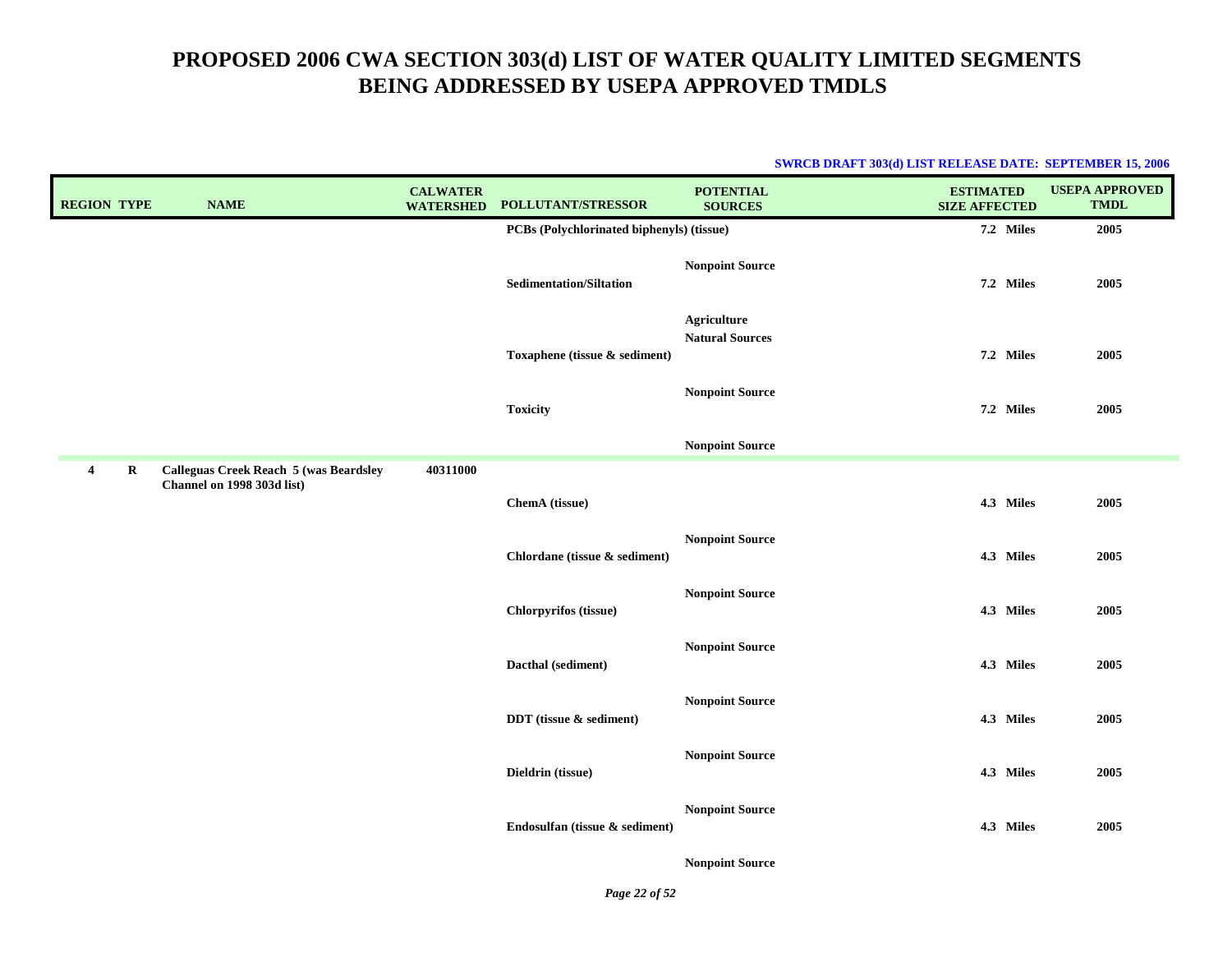| <b>REGION TYPE</b>        | <b>NAME</b>                                                                         | <b>CALWATER</b><br><b>WATERSHED</b> | POLLUTANT/STRESSOR                        | <b>POTENTIAL</b><br><b>SOURCES</b>           | <b>ESTIMATED</b><br><b>SIZE AFFECTED</b> | <b>USEPA APPROVED</b><br><b>TMDL</b> |
|---------------------------|-------------------------------------------------------------------------------------|-------------------------------------|-------------------------------------------|----------------------------------------------|------------------------------------------|--------------------------------------|
|                           |                                                                                     |                                     | Nitrogen                                  |                                              | 4.3 Miles                                | 2003                                 |
|                           |                                                                                     |                                     | PCBs (Polychlorinated biphenyls) (tissue) | <b>Nonpoint Source</b>                       | 4.3 Miles                                | 2005                                 |
|                           |                                                                                     |                                     | <b>Sedimentation/Siltation</b>            | <b>Nonpoint Source</b>                       | 4.3 Miles                                | 2005                                 |
|                           |                                                                                     |                                     | Toxaphene (tissue & sediment)             | <b>Agriculture</b><br><b>Natural Sources</b> | 4.3 Miles                                | 2005                                 |
|                           |                                                                                     |                                     | <b>Toxicity</b>                           | <b>Nonpoint Source</b>                       | 4.3 Miles                                | 2005                                 |
|                           |                                                                                     |                                     |                                           | <b>Nonpoint Source</b>                       |                                          |                                      |
| $\bf R$<br>$\overline{4}$ | Calleguas Creek Reach 6 (was Arroyo Las<br>Posas Reaches 1 and 2 on 1998 303d list) | 40362000                            |                                           |                                              |                                          |                                      |
|                           |                                                                                     |                                     | Ammonia                                   |                                              | 15 Miles                                 | 2003                                 |
|                           |                                                                                     |                                     | <b>DDT</b> (sediment)                     | <b>Nonpoint/Point Source</b>                 | 15 Miles                                 | 2005                                 |
|                           |                                                                                     |                                     | <b>Nitrate and Nitrite</b>                | <b>Nonpoint Source</b>                       | 15 Miles                                 | 2003                                 |
|                           |                                                                                     |                                     | Nitrate as Nitrate (NO3)                  | <b>Nonpoint/Point Source</b>                 | 15 Miles                                 | 2003                                 |
|                           |                                                                                     |                                     | <b>Sedimentation/Siltation</b>            | <b>Nonpoint/Point Source</b>                 | 15 Miles                                 | 2005                                 |
|                           |                                                                                     |                                     |                                           | <b>Agriculture</b><br><b>Natural Sources</b> |                                          |                                      |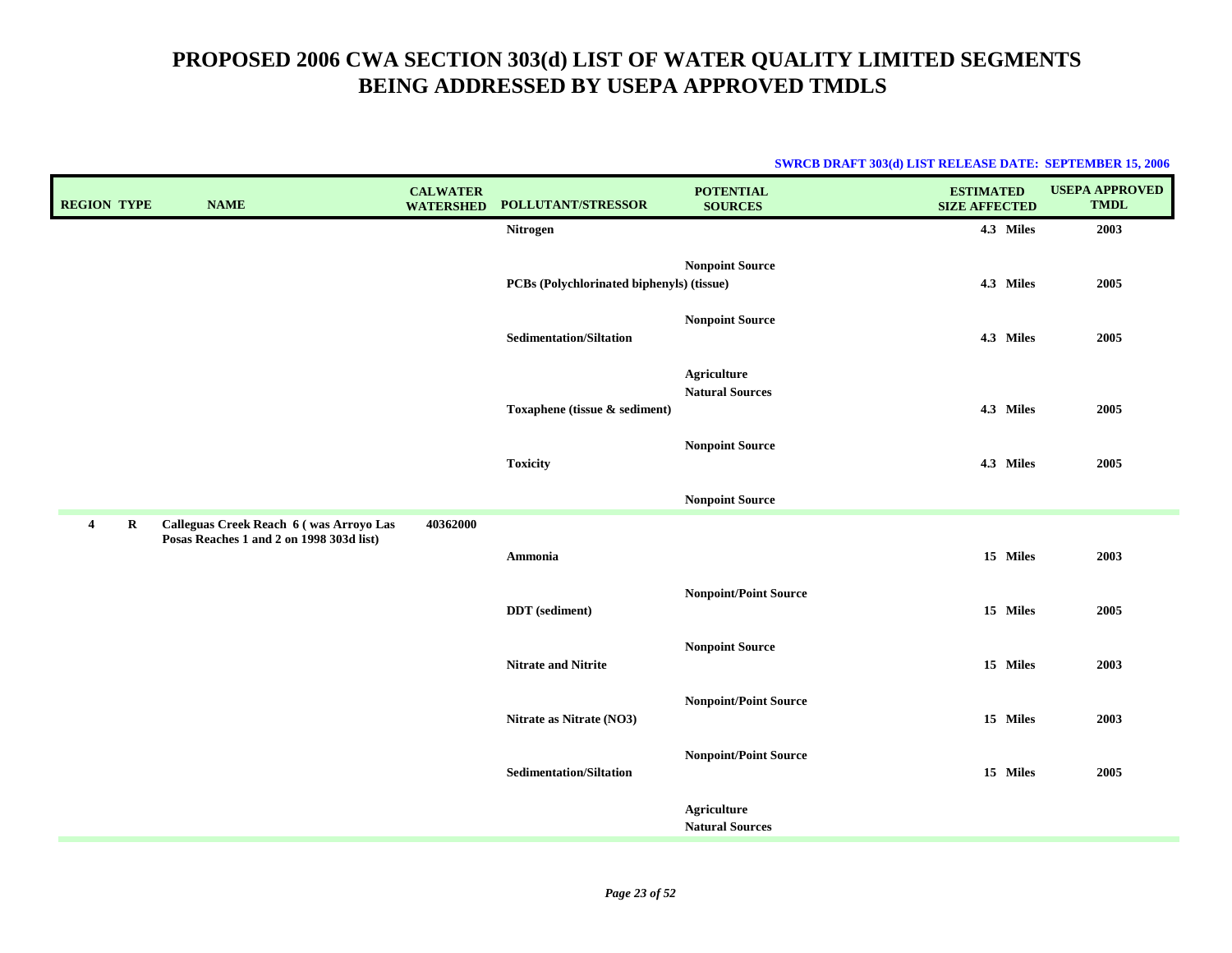| <b>SWRCB DRAFT 303(d) LIST RELEASE DATE: SEPTEMBER 15, 2006</b> |  |
|-----------------------------------------------------------------|--|
|                                                                 |  |

| <b>REGION TYPE</b>      |         | <b>NAME</b>                                                                            | <b>CALWATER</b><br><b>WATERSHED</b> | POLLUTANT/STRESSOR                                                 | <b>POTENTIAL</b><br><b>SOURCES</b>                   | <b>ESTIMATED</b><br><b>SIZE AFFECTED</b> | <b>USEPA APPROVED</b><br><b>TMDL</b> |
|-------------------------|---------|----------------------------------------------------------------------------------------|-------------------------------------|--------------------------------------------------------------------|------------------------------------------------------|------------------------------------------|--------------------------------------|
| 4                       | R       | Calleguas Creek Reach 7 (was Arroyo<br>Simi Reaches 1 and 2 on 1998 303d list)         | 40367000                            | Ammonia                                                            |                                                      | 14 Miles                                 | 2003                                 |
|                         |         |                                                                                        |                                     | <b>Organophosphorus Pesticides</b>                                 | <b>Nonpoint/Point Source</b>                         | 14 Miles                                 | 2005                                 |
|                         |         |                                                                                        |                                     | <b>Sedimentation/Siltation</b>                                     | <b>Municipal Point Sources</b><br><b>Agriculture</b> | 14 Miles                                 | 2005                                 |
|                         |         |                                                                                        |                                     |                                                                    | <b>Agriculture</b><br><b>Natural Sources</b>         |                                          |                                      |
| $\overline{4}$          | $\bf R$ | Calleguas Creek Reach 8 (was Tapo<br>Canyon Reach 1)                                   | 40366000                            | <b>Sedimentation/Siltation</b>                                     |                                                      | 7.2 Miles                                | 2005                                 |
|                         |         |                                                                                        |                                     |                                                                    | <b>Nonpoint Source</b>                               |                                          |                                      |
| $\overline{\mathbf{4}}$ | R       | Calleguas Creek Reach 9A (was lower part<br>of Conejo Creek Reach 1 on 1998 303d list) | 40312000                            | ChemA (tissue)                                                     |                                                      | 1.7 Miles                                | 2005                                 |
|                         |         |                                                                                        |                                     | Chlordane (tissue)<br>Historical use of pesticides and lubricants. | <b>Nonpoint Source</b>                               | 1.7 Miles                                | 2005                                 |
|                         |         |                                                                                        |                                     | DDT (tissue)                                                       | <b>Nonpoint Source</b>                               | 1.7 Miles                                | 2005                                 |
|                         |         |                                                                                        |                                     | Dieldrin (tissue)<br>Historical use of pesticides and lubricants.  | <b>Nonpoint Source</b>                               | 1.7 Miles                                | 2005                                 |
|                         |         |                                                                                        |                                     | Endosulfan (tissue)                                                | <b>Nonpoint Source</b>                               | 1.7 Miles                                | 2005                                 |
|                         |         |                                                                                        |                                     |                                                                    | <b>Nonpoint Source</b>                               |                                          |                                      |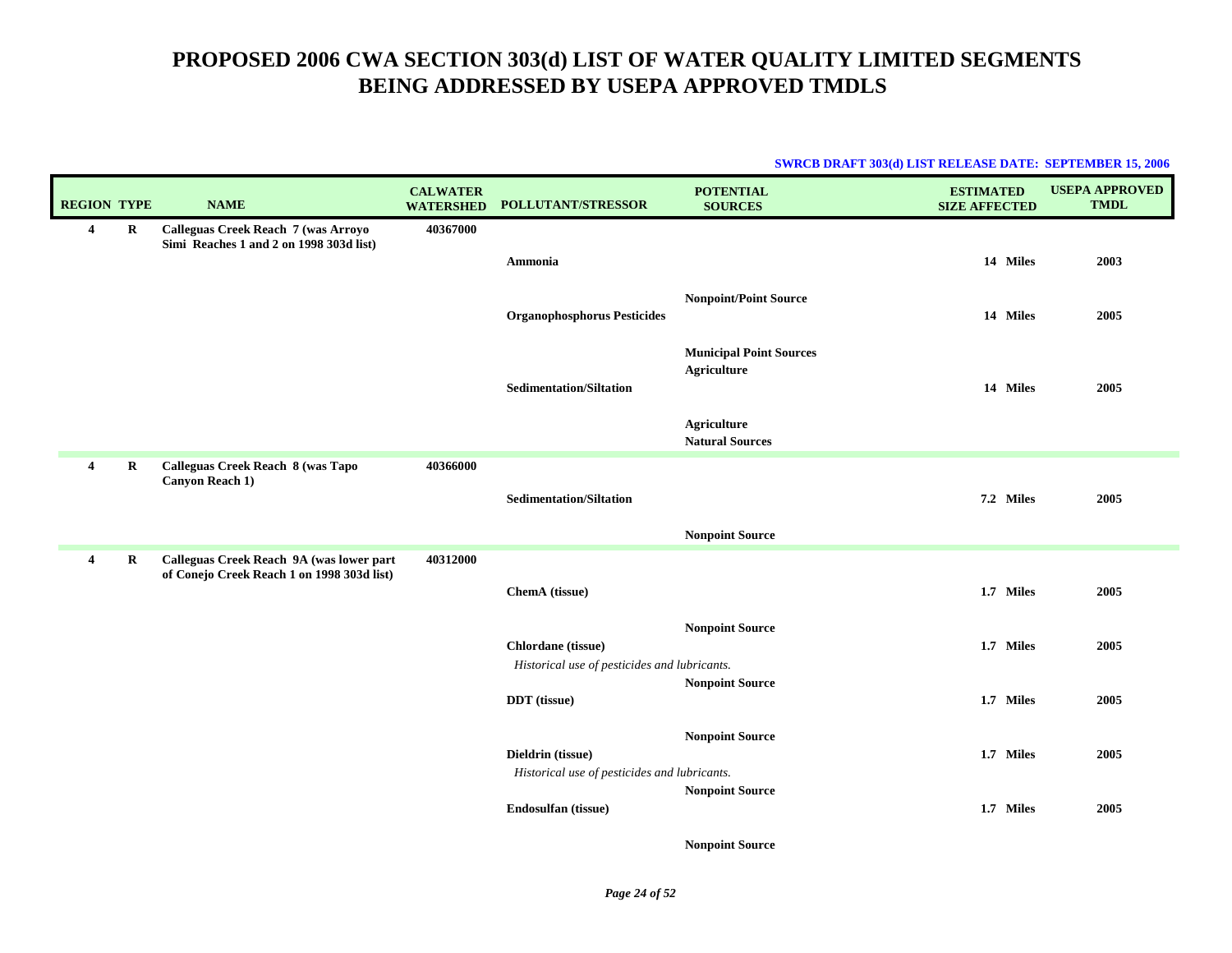| <b>REGION TYPE</b> |         | <b>NAME</b>                                                                                 | <b>CALWATER</b><br><b>WATERSHED</b> | POLLUTANT/STRESSOR                           | <b>POTENTIAL</b><br><b>SOURCES</b> | <b>ESTIMATED</b><br><b>SIZE AFFECTED</b> | <b>USEPA APPROVED</b><br><b>TMDL</b> |
|--------------------|---------|---------------------------------------------------------------------------------------------|-------------------------------------|----------------------------------------------|------------------------------------|------------------------------------------|--------------------------------------|
|                    |         |                                                                                             |                                     | Lindane/Hexachlorocyclohexane/HCH (tissue)   |                                    | 1.7 Miles                                | 2005                                 |
|                    |         |                                                                                             |                                     | Historical use of pesticides and lubricants. |                                    |                                          |                                      |
|                    |         |                                                                                             |                                     | Nitrate as Nitrate (NO3)                     | <b>Nonpoint Source</b>             | 1.7 Miles                                | 2003                                 |
|                    |         |                                                                                             |                                     | Nitrogen, Nitrate                            | <b>Nonpoint/Point Source</b>       | 1.7 Miles                                | 2003                                 |
|                    |         |                                                                                             |                                     | PCBs (Polychlorinated biphenyls) (tissue)    | <b>Nonpoint/Point Source</b>       | 1.7 Miles                                | 2005                                 |
|                    |         |                                                                                             |                                     | Historical use of pesticides and lubricants. |                                    |                                          |                                      |
|                    |         |                                                                                             |                                     | Toxaphene (tissue & sediment)                | <b>Nonpoint Source</b>             | 1.7 Miles                                | 2005                                 |
|                    |         |                                                                                             |                                     |                                              | <b>Nonpoint Source</b>             |                                          |                                      |
| 4                  | $\bf R$ | Calleguas Creek Reach 9B (was part of<br>Conejo Creek Reaches 1 and 2 on 1998<br>303d list) | 40363000                            |                                              |                                    |                                          |                                      |
|                    |         |                                                                                             |                                     | Ammonia                                      |                                    | 6.2 Miles                                | 2003                                 |
|                    |         |                                                                                             |                                     | ChemA (tissue)                               | <b>Nonpoint/Point Source</b>       | 6.2 Miles                                | 2005                                 |
|                    |         |                                                                                             |                                     | DDT (tissue)                                 | <b>Nonpoint Source</b>             | 6.2 Miles                                | 2005                                 |
|                    |         |                                                                                             |                                     | Endosulfan (tissue)                          | <b>Nonpoint Source</b>             | 6.2 Miles                                | 2005                                 |
|                    |         |                                                                                             |                                     | Toxaphene (tissue & sediment)                | <b>Nonpoint Source</b>             | 6.2 Miles                                | 2005                                 |
|                    |         |                                                                                             |                                     | <b>Toxicity</b>                              | <b>Nonpoint Source</b>             | 6.2 Miles                                | 2005                                 |
|                    |         |                                                                                             |                                     |                                              | <b>Nonpoint/Point Source</b>       |                                          |                                      |
|                    |         |                                                                                             |                                     |                                              |                                    |                                          |                                      |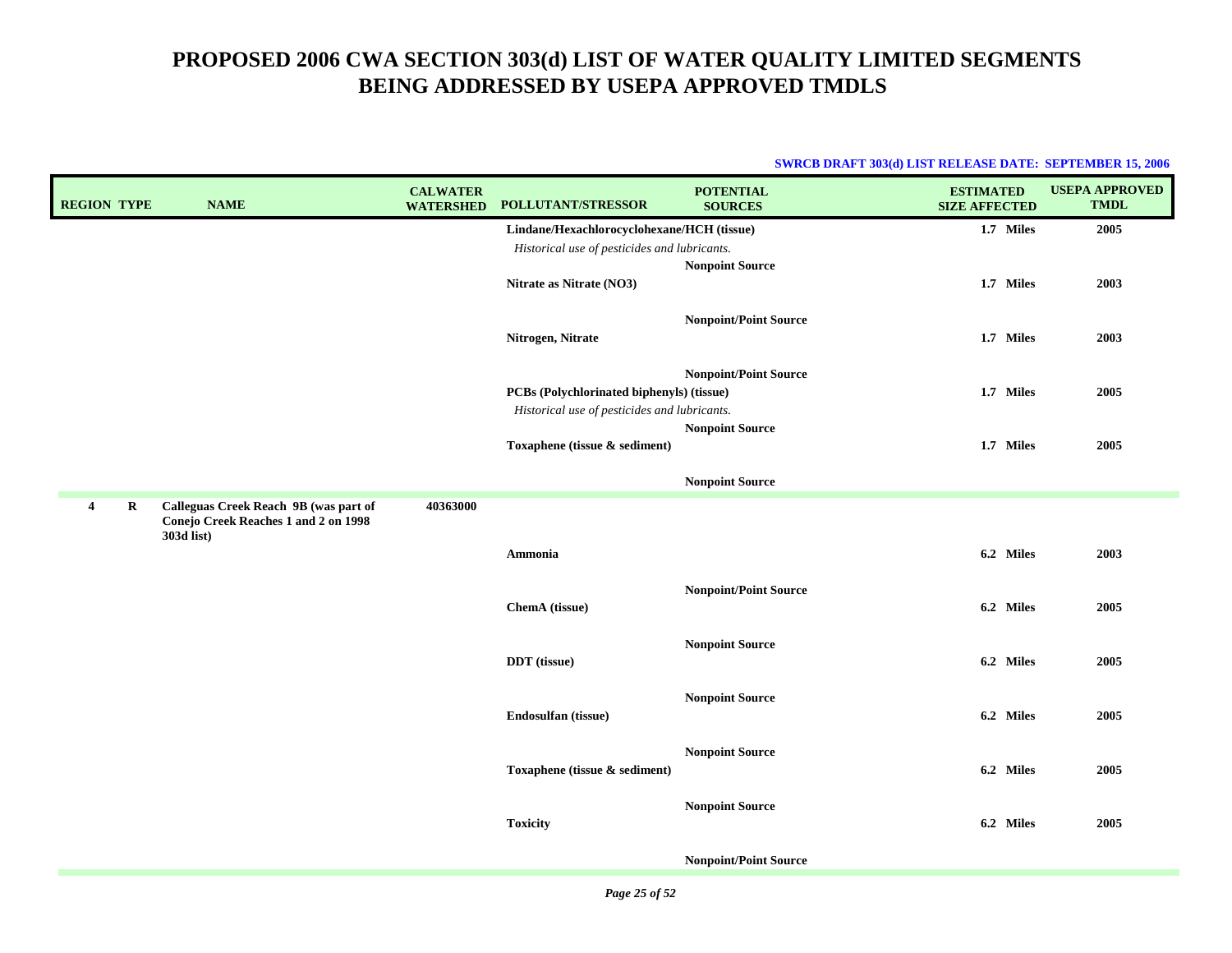| <b>SWRCB DRAFT 303(d) LIST RELEASE DATE: SEPTEMBER 15, 2006</b> |  |
|-----------------------------------------------------------------|--|
|                                                                 |  |

| <b>REGION TYPE</b> |   | <b>NAME</b>                                                                                                                                                    | <b>CALWATER</b><br><b>WATERSHED</b> | POLLUTANT/STRESSOR            | <b>POTENTIAL</b><br><b>SOURCES</b> | <b>ESTIMATED</b><br><b>SIZE AFFECTED</b> | <b>USEPA APPROVED</b><br><b>TMDL</b> |
|--------------------|---|----------------------------------------------------------------------------------------------------------------------------------------------------------------|-------------------------------------|-------------------------------|------------------------------------|------------------------------------------|--------------------------------------|
| $\overline{4}$     | R | Calleguas Creek Reach 10 (Conejo Creek<br>(Hill Canyon)-was part of Conejo Crk<br>Reaches 2 & 3, and lower Conejo<br>Crk/Arroyo Conejo N Fk on 1998 303d list) | 40364000                            |                               |                                    |                                          |                                      |
|                    |   |                                                                                                                                                                |                                     | ChemA (tissue)                |                                    | 3 Miles                                  | 2005                                 |
|                    |   |                                                                                                                                                                |                                     | DDT (tissue)                  | <b>Nonpoint Source</b>             | 3 Miles                                  | 2005                                 |
|                    |   |                                                                                                                                                                |                                     | Endosulfan (tissue)           | <b>Nonpoint Source</b>             | 3 Miles                                  | 2005                                 |
|                    |   |                                                                                                                                                                |                                     | Nitrogen, Nitrite             | <b>Nonpoint Source</b>             | 3 Miles                                  | 2003                                 |
|                    |   |                                                                                                                                                                |                                     | Toxaphene (tissue & sediment) | <b>Nonpoint/Point Source</b>       | 3 Miles                                  | 2005                                 |
|                    |   |                                                                                                                                                                |                                     | <b>Toxicity</b>               | <b>Nonpoint Source</b>             | 3 Miles                                  | 2005                                 |
|                    |   |                                                                                                                                                                |                                     |                               | <b>Nonpoint/Point Source</b>       |                                          |                                      |
| $\overline{4}$     | R | Calleguas Creek Reach 11 (Arroyo Santa<br>Rosa, was part of Conejo Creek Reach 3 on<br>1998 303d list)                                                         | 40365000                            |                               |                                    |                                          |                                      |
|                    |   |                                                                                                                                                                |                                     | Ammonia                       |                                    | 8.7 Miles                                | 2003                                 |
|                    |   |                                                                                                                                                                |                                     | ChemA (tissue)                | <b>Nonpoint/Point Source</b>       | 8.7 Miles                                | 2005                                 |
|                    |   |                                                                                                                                                                |                                     | DDT (tissue)                  | <b>Nonpoint Source</b>             | 8.7 Miles                                | 2005                                 |
|                    |   |                                                                                                                                                                |                                     | Endosulfan (tissue)           | <b>Nonpoint Source</b>             | 8.7 Miles                                | 2005                                 |
|                    |   |                                                                                                                                                                |                                     |                               | <b>Nonpoint Source</b>             |                                          |                                      |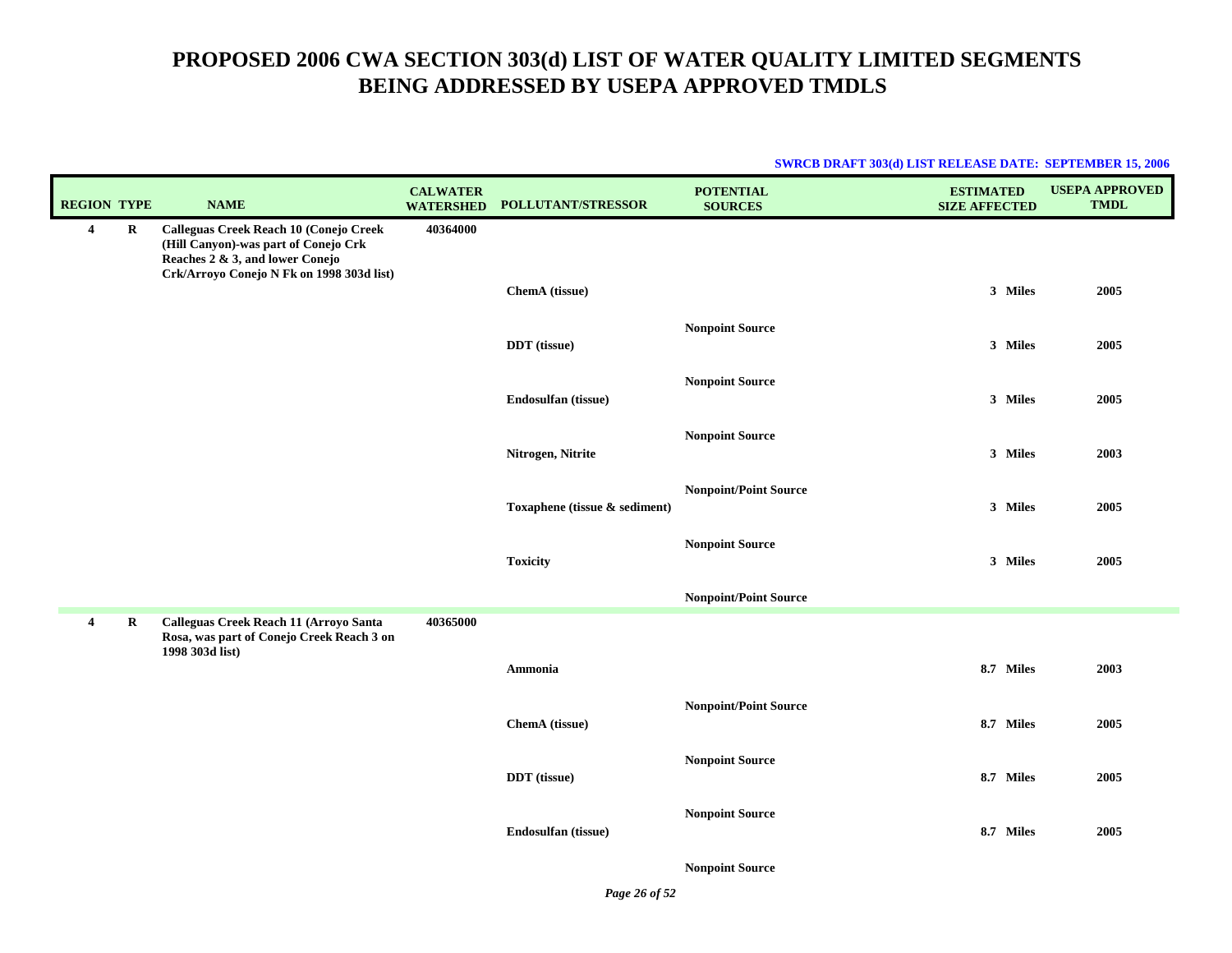| <b>REGION TYPE</b> |         | <b>NAME</b>                                                                                                           | <b>CALWATER</b><br><b>WATERSHED</b> | <b>POLLUTANT/STRESSOR</b>      | <b>POTENTIAL</b><br><b>SOURCES</b>           | <b>ESTIMATED</b><br><b>SIZE AFFECTED</b> | <b>USEPA APPROVED</b><br><b>TMDL</b> |
|--------------------|---------|-----------------------------------------------------------------------------------------------------------------------|-------------------------------------|--------------------------------|----------------------------------------------|------------------------------------------|--------------------------------------|
|                    |         |                                                                                                                       |                                     | <b>Sedimentation/Siltation</b> |                                              | 8.7 Miles                                | 2005                                 |
|                    |         |                                                                                                                       |                                     |                                | <b>Agriculture</b><br><b>Natural Sources</b> | 8.7 Miles                                | 2005                                 |
|                    |         |                                                                                                                       |                                     | Toxaphene (tissue & sediment)  |                                              |                                          |                                      |
|                    |         |                                                                                                                       |                                     | <b>Toxicity</b>                | <b>Nonpoint/Point Source</b>                 | 8.7 Miles                                | 2005                                 |
|                    |         |                                                                                                                       |                                     |                                | <b>Nonpoint/Point Source</b>                 |                                          |                                      |
| 4                  | $\bf R$ | Calleguas Creek Reach 12 (was Conejo<br>Creek/Arroyo Conejo North Fork on 1998<br>303d list)                          | 40364000                            |                                |                                              |                                          |                                      |
|                    |         |                                                                                                                       |                                     | Ammonia                        |                                              | 5.5 Miles                                | 2003                                 |
|                    |         |                                                                                                                       |                                     | Chlordane (tissue)             | <b>Nonpoint/Point Source</b>                 | 5.5 Miles                                | 2005                                 |
|                    |         |                                                                                                                       |                                     | <b>DDT</b> (tissue)            | <b>Nonpoint Source</b>                       | 5.5 Miles                                | 2005                                 |
|                    |         |                                                                                                                       |                                     |                                | <b>Nonpoint Source</b>                       |                                          |                                      |
| 4                  | R       | Calleguas Creek Reach 13 (Conejo Creek<br>South Fork, was Conejo Cr Reach 4 and<br>part of Reach 3 on 1998 303d list) | 40368000                            |                                |                                              |                                          |                                      |
|                    |         |                                                                                                                       |                                     | Ammonia                        |                                              | 17 Miles                                 | 2003                                 |
|                    |         |                                                                                                                       |                                     | ChemA (tissue)                 | <b>Nonpoint/Point Source</b>                 | 17 Miles                                 | 2005                                 |
|                    |         |                                                                                                                       |                                     | <b>DDT</b> (tissue)            | <b>Nonpoint Source</b>                       | 17 Miles                                 | 2005                                 |
|                    |         |                                                                                                                       |                                     |                                | <b>Nonpoint Source</b>                       |                                          |                                      |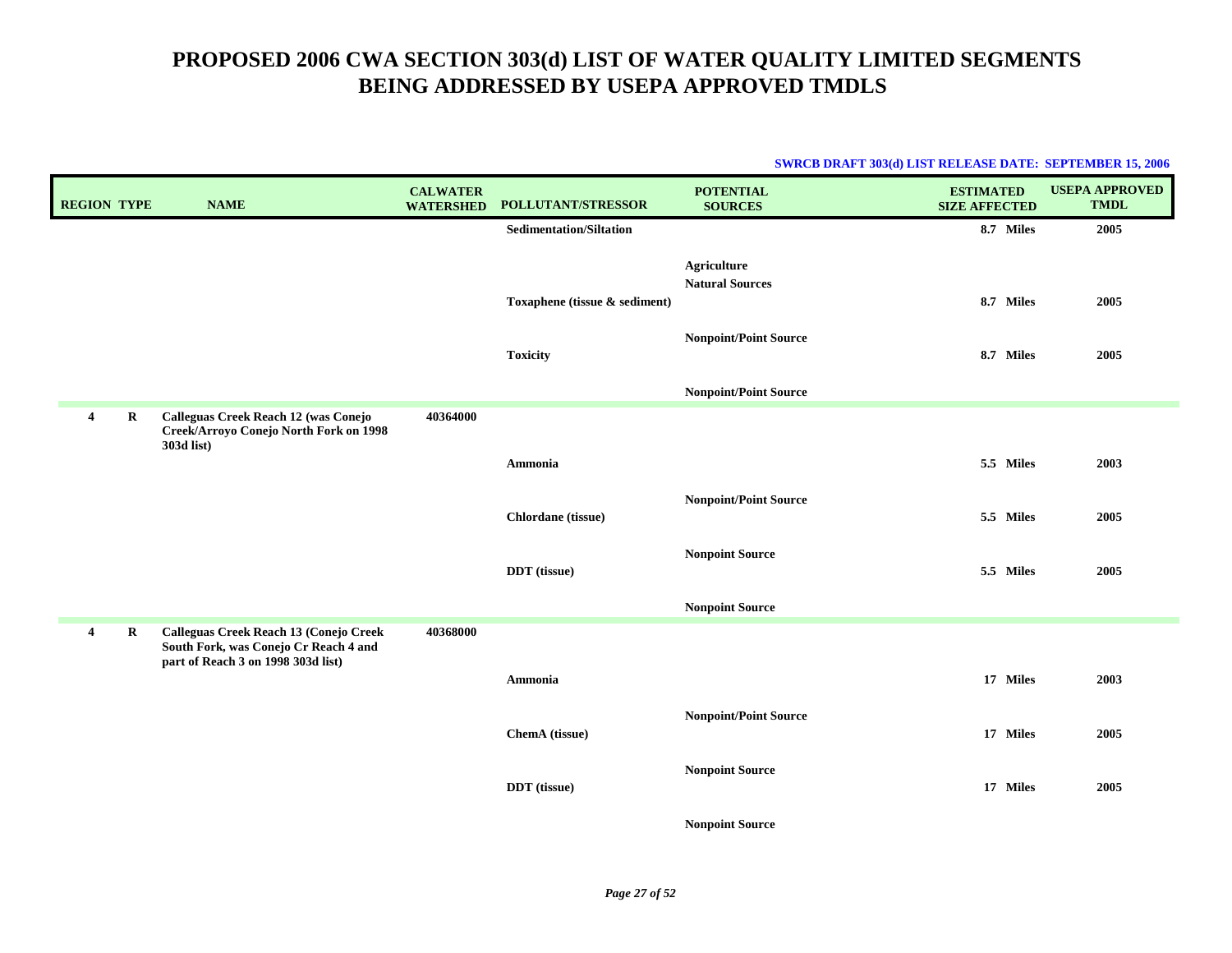#### **SWRCB DRAFT 303(d) LIST RELEASE DATE: SEPTEMBER 15, 2006**

| <b>REGION TYPE</b>      |              | <b>NAME</b>                        | <b>CALWATER</b><br><b>WATERSHED</b> | POLLUTANT/STRESSOR            | <b>POTENTIAL</b><br><b>SOURCES</b> | <b>ESTIMATED</b><br><b>SIZE AFFECTED</b> | <b>USEPA APPROVED</b><br><b>TMDL</b> |
|-------------------------|--------------|------------------------------------|-------------------------------------|-------------------------------|------------------------------------|------------------------------------------|--------------------------------------|
|                         |              |                                    |                                     | Endosulfan (tissue)           |                                    | 17 Miles                                 | 2005                                 |
|                         |              |                                    |                                     | Toxaphene (tissue & sediment) | <b>Nonpoint Source</b>             | 17 Miles                                 | 2005                                 |
|                         |              |                                    |                                     | <b>Toxicity</b>               | <b>Nonpoint Source</b>             | 17 Miles                                 | 2005                                 |
|                         |              |                                    |                                     |                               | <b>Nonpoint/Point Source</b>       |                                          |                                      |
| $\overline{\mathbf{4}}$ | $\mathbf C$  | <b>Carbon Beach</b>                | 40416000                            | Indicator bacteria            |                                    | 1.5 Miles                                | 2003                                 |
|                         |              |                                    |                                     |                               | <b>Source Unknown</b>              |                                          |                                      |
| $\overline{\mathbf{4}}$ | $\mathbf{C}$ | <b>Castlerock Beach</b>            | 40513000                            | <b>Indicator bacteria</b>     |                                    | 0.21 Miles                               | 2003                                 |
|                         |              |                                    |                                     |                               | <b>Nonpoint/Point Source</b>       |                                          |                                      |
| $\overline{\mathbf{4}}$ | $\mathbf R$  | <b>Compton Creek</b>               | 40515010                            | Copper                        |                                    | 8.5 Miles                                | 2005                                 |
|                         |              |                                    |                                     | Lead                          | <b>Nonpoint/Point Source</b>       | 8.5 Miles                                | 2005                                 |
|                         |              |                                    |                                     | pH                            | <b>Nonpoint/Point Source</b>       | 8.5 Miles                                | 2004                                 |
|                         |              |                                    |                                     |                               | <b>Nonpoint/Point Source</b>       |                                          |                                      |
| $\overline{4}$          | $\mathbf C$  | Dan Blocker Memorial (Coral) Beach | 40431000                            | <b>Coliform Bacteria</b>      |                                    | 2.1 Miles                                | 2003                                 |
|                         |              |                                    |                                     |                               | <b>Nonpoint Source</b>             |                                          |                                      |
| $\overline{4}$          | $\mathbf C$  | <b>Dockweiler Beach</b>            | 40512000                            | <b>Indicator bacteria</b>     |                                    | 4.6 Miles                                | 2003                                 |

**Nonpoint Source**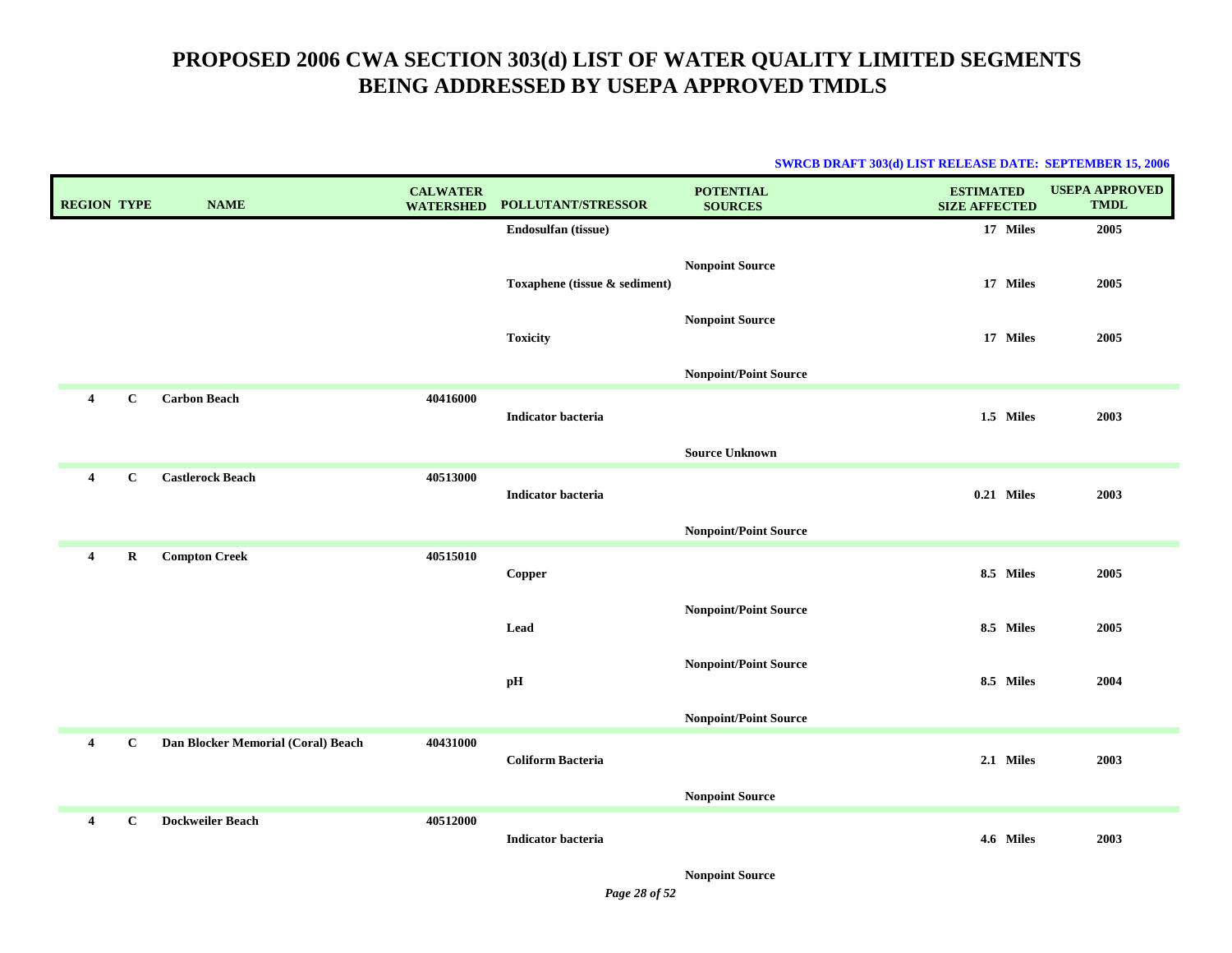|                    |              |                                                                      |                                     |                           | <b>SWRCB DRAFT 303(d) LIST RELEASE DATE: SEPTEMBER 15, 2006</b> |                                          |                                      |
|--------------------|--------------|----------------------------------------------------------------------|-------------------------------------|---------------------------|-----------------------------------------------------------------|------------------------------------------|--------------------------------------|
| <b>REGION TYPE</b> |              | <b>NAME</b>                                                          | <b>CALWATER</b><br><b>WATERSHED</b> | POLLUTANT/STRESSOR        | <b>POTENTIAL</b><br><b>SOURCES</b>                              | <b>ESTIMATED</b><br><b>SIZE AFFECTED</b> | <b>USEPA APPROVED</b><br><b>TMDL</b> |
| 4                  | $\mathbf R$  | Dry Canyon Creek                                                     | 40521000                            | Selenium, Total           |                                                                 | 3.9 Miles                                | 2005                                 |
|                    |              |                                                                      |                                     |                           | <b>Nonpoint Source</b>                                          |                                          |                                      |
| $\overline{4}$     | $\bf R$      | <b>Duck Pond Agricultural Drains/Mugu</b><br>Drain/Oxnard Drain No 2 | 40311000                            |                           |                                                                 |                                          |                                      |
|                    |              |                                                                      |                                     | ChemA (tissue)            |                                                                 | 12 Miles                                 | 2005                                 |
|                    |              |                                                                      |                                     | Chlordane (tissue)        | <b>Nonpoint Source</b>                                          | 12 Miles                                 | 2005                                 |
|                    |              |                                                                      |                                     | DDT (tissue & sediment)   | <b>Nonpoint Source</b>                                          | 12 Miles                                 | 2005                                 |
|                    |              |                                                                      |                                     |                           | <b>Nonpoint Source</b>                                          |                                          |                                      |
|                    |              |                                                                      |                                     | Nitrogen                  |                                                                 | 12 Miles                                 | 2003                                 |
|                    |              |                                                                      |                                     | <b>Sediment Toxicity</b>  | <b>Nonpoint Source</b>                                          | 12 Miles                                 | 2005                                 |
|                    |              |                                                                      |                                     | Toxaphene (tissue)        | <b>Nonpoint Source</b>                                          | 12 Miles                                 | 2005                                 |
|                    |              |                                                                      |                                     | <b>Toxicity</b>           | <b>Nonpoint Source</b>                                          | 12 Miles                                 | 2005                                 |
|                    |              |                                                                      |                                     |                           | <b>Nonpoint Source</b>                                          |                                          |                                      |
| $\overline{4}$     | L            | <b>Echo Park Lake</b>                                                | 40515010                            | <b>Trash</b>              |                                                                 | 13 Acres                                 | 2007                                 |
|                    |              |                                                                      |                                     |                           | <b>Source Unknown</b>                                           |                                          |                                      |
| $\overline{4}$     | $\mathbf{C}$ | <b>Escondido Beach</b>                                               | 40434000                            | <b>Indicator bacteria</b> |                                                                 | 1.2 Miles                                | 2003                                 |
|                    |              |                                                                      |                                     |                           | <b>Nonpoint Source</b>                                          |                                          |                                      |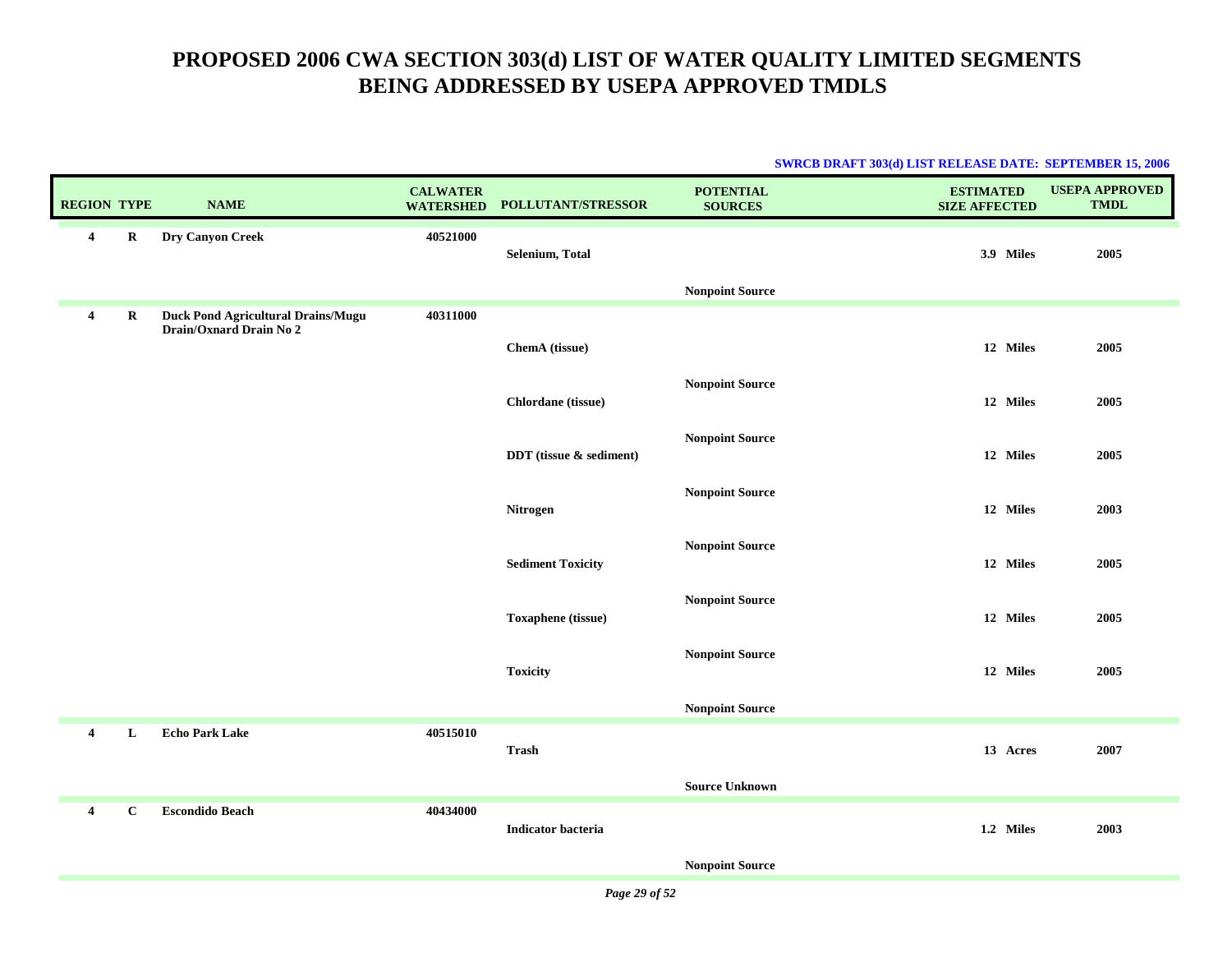|                    |              |                                                        |                                     |                            |                                    | <b>SWRCB DRAFT 303(d) LIST RELEASE DATE: SEPTEMBER 15, 2006</b> |                                      |
|--------------------|--------------|--------------------------------------------------------|-------------------------------------|----------------------------|------------------------------------|-----------------------------------------------------------------|--------------------------------------|
| <b>REGION TYPE</b> |              | <b>NAME</b>                                            | <b>CALWATER</b><br><b>WATERSHED</b> | POLLUTANT/STRESSOR         | <b>POTENTIAL</b><br><b>SOURCES</b> | <b>ESTIMATED</b><br><b>SIZE AFFECTED</b>                        | <b>USEPA APPROVED</b><br><b>TMDL</b> |
| 4                  | $\mathbf{C}$ | <b>Flat Rock Point Beach Area</b>                      | 40511000                            | <b>Indicator bacteria</b>  |                                    | 0.11 Miles                                                      | 2003                                 |
|                    |              |                                                        |                                     |                            | <b>Nonpoint Source</b>             |                                                                 |                                      |
| 4                  | $\bf R$      | Fox Barranca (tributary to Calleguas Creek<br>Reach 6) | 40362000                            | <b>Nitrate and Nitrite</b> | <b>Nonpoint Source</b>             | 6.7 Miles                                                       | 2003                                 |
| 4                  | $\mathbf{C}$ | <b>Hermosa Beach</b>                                   | 40512000                            | <b>Indicator bacteria</b>  | <b>Nonpoint Source</b>             | 2 Miles                                                         | 2003                                 |
| 4                  | $\mathbf C$  | <b>Inspiration Point Beach</b>                         | 40511000                            | <b>Indicator bacteria</b>  | <b>Nonpoint Source</b>             | 0.14 Miles                                                      | 2003                                 |
| 4                  | $\mathbf{C}$ | La Costa Beach                                         | 40416000                            | <b>Indicator bacteria</b>  | <b>Nonpoint Source</b>             | 0.74 Miles                                                      | 2003                                 |
| 4                  | $\mathbf{C}$ | <b>Las Flores Beach</b>                                | 40415000                            | <b>Coliform Bacteria</b>   | <b>Nonpoint Source</b>             | 1.1 Miles                                                       | 2003                                 |
| 4                  | $\mathbf{C}$ | <b>Las Tunas Beach</b>                                 | 40412000                            | <b>Indicator bacteria</b>  | <b>Nonpoint Source</b>             | 1.2 Miles                                                       | 2003                                 |
| 4                  | $\mathbf{C}$ | Leo Carillo Beach (South of County Line)               | 40444000                            | <b>Coliform Bacteria</b>   | <b>Nonpoint Source</b>             | 1.8 Miles                                                       | 2003                                 |
|                    |              |                                                        |                                     |                            |                                    |                                                                 |                                      |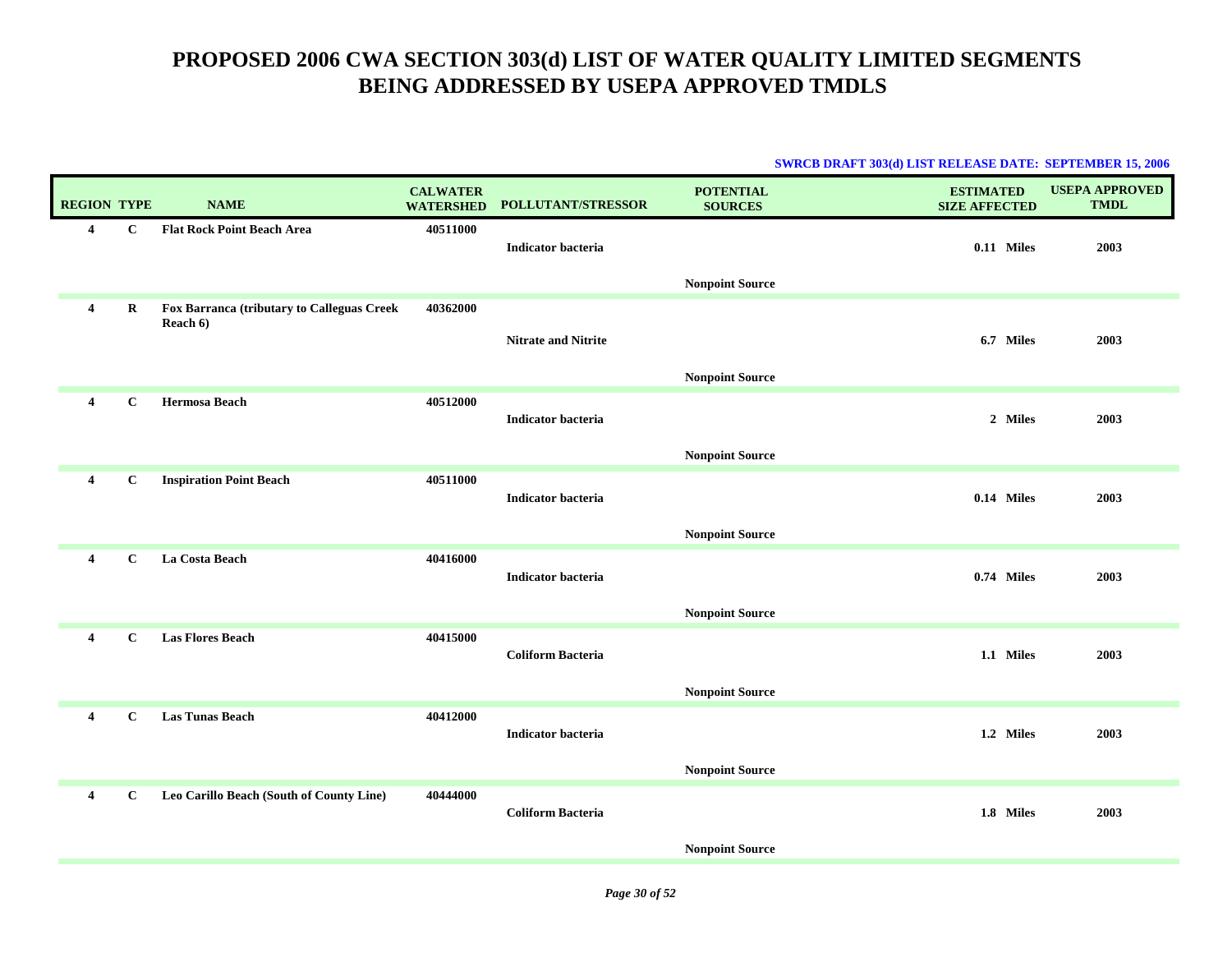|                         |             |                                                                |                                     |                           | <b>SWRCB DRAFT 303(d) LIST RELEASE DATE: SEPTEMBER 15, 2006</b> |                                          |                                      |
|-------------------------|-------------|----------------------------------------------------------------|-------------------------------------|---------------------------|-----------------------------------------------------------------|------------------------------------------|--------------------------------------|
| <b>REGION TYPE</b>      |             | <b>NAME</b>                                                    | <b>CALWATER</b><br><b>WATERSHED</b> | <b>POLLUTANT/STRESSOR</b> | <b>POTENTIAL</b><br><b>SOURCES</b>                              | <b>ESTIMATED</b><br><b>SIZE AFFECTED</b> | <b>USEPA APPROVED</b><br><b>TMDL</b> |
| $\overline{4}$          | L           | <b>Lincoln Park Lake</b>                                       | 40515010                            | Trash                     |                                                                 | 3.8 Acres                                | 2007                                 |
|                         |             |                                                                |                                     |                           | <b>Source Unknown</b>                                           |                                          |                                      |
| $\overline{4}$          | $\mathbf C$ | <b>Long Point Beach</b>                                        | 40511000                            | <b>Coliform Bacteria</b>  |                                                                 | 0.7 Miles                                | 2003                                 |
|                         |             |                                                                |                                     |                           | <b>Nonpoint Source</b>                                          |                                          |                                      |
| $\overline{\mathbf{4}}$ | B           | Los Angeles Harbor - Inner Cabrillo Beach<br>Area              | 40512000                            |                           |                                                                 |                                          |                                      |
|                         |             |                                                                |                                     | <b>Indicator bacteria</b> |                                                                 | 82 Acres                                 | 2004                                 |
|                         |             |                                                                |                                     |                           | <b>Source Unknown</b>                                           |                                          |                                      |
| $\overline{\mathbf{4}}$ | ${\bf E}$   | Los Angeles River Estuary (Queensway<br>Bay)                   | 40512000                            |                           |                                                                 |                                          |                                      |
|                         |             |                                                                |                                     | Trash                     |                                                                 | 207 Acres                                | 2007                                 |
|                         |             |                                                                |                                     |                           | <b>Source Unknown</b>                                           |                                          |                                      |
| 4                       | $\bf R$     | Los Angeles River Reach 1 (Estuary to<br><b>Carson Street)</b> | 40512000                            |                           |                                                                 |                                          |                                      |
|                         |             |                                                                |                                     | Aluminum, Total           |                                                                 | 3.4 Miles                                | 2005                                 |
|                         |             |                                                                |                                     |                           | <b>Nonpoint/Point Source</b>                                    |                                          |                                      |
|                         |             |                                                                |                                     | Ammonia                   |                                                                 | 3.4 Miles                                | 2004                                 |
|                         |             |                                                                |                                     | <b>Copper, Dissolved</b>  | <b>Nonpoint/Point Source</b>                                    | 3.4 Miles                                | 2005                                 |
|                         |             |                                                                |                                     | Lead                      | <b>Nonpoint/Point Source</b>                                    | 3.4 Miles                                | 2005                                 |
|                         |             |                                                                |                                     | <b>Nutrients (Algae)</b>  | <b>Nonpoint/Point Source</b>                                    | 3.4 Miles                                | 2004                                 |

**Nonpoint/Point Source**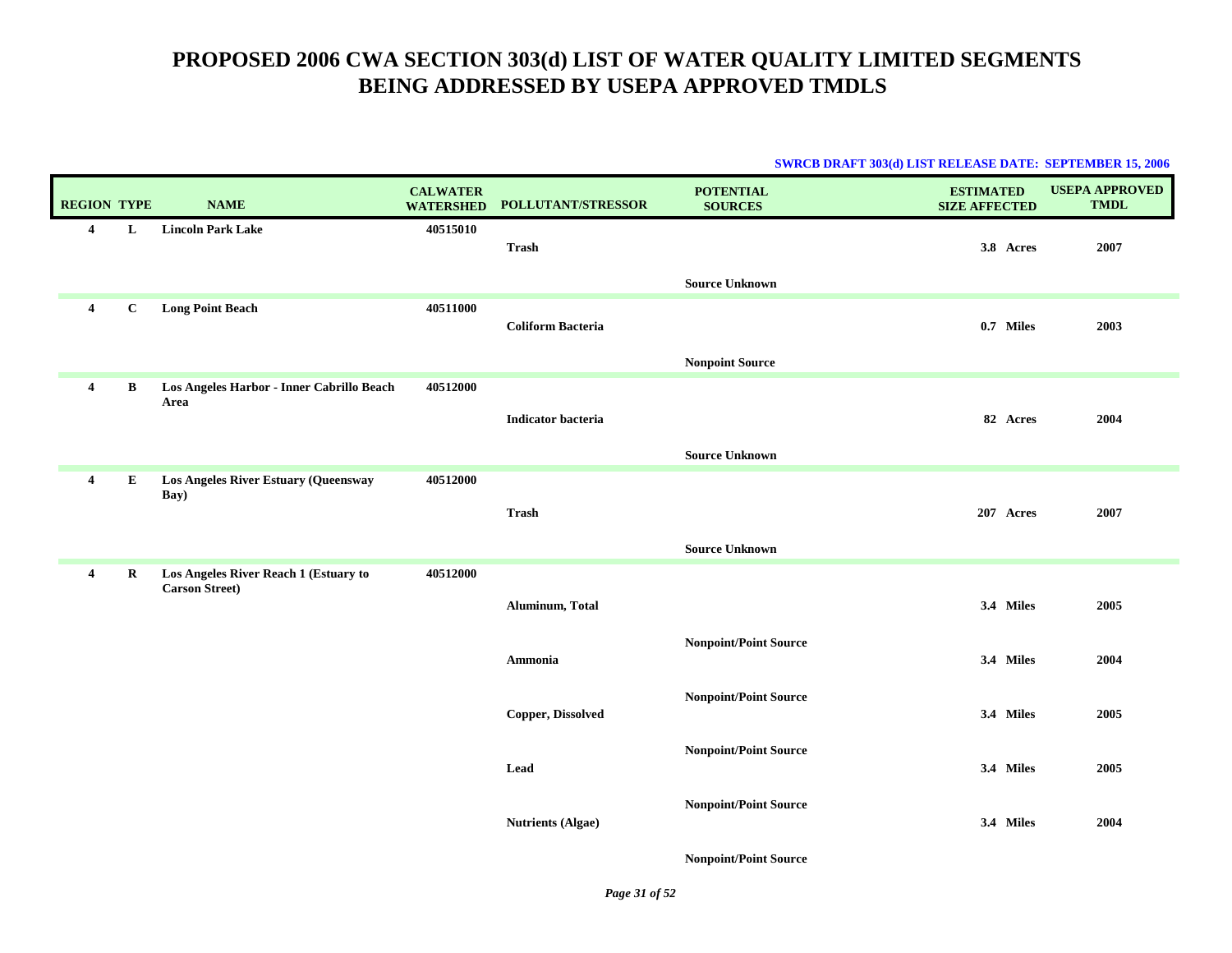| <b>REGION TYPE</b>      |             | <b>NAME</b>                                                     | <b>CALWATER</b><br><b>WATERSHED</b> | POLLUTANT/STRESSOR       | <b>POTENTIAL</b><br><b>SOURCES</b> | <b>ESTIMATED</b><br><b>SIZE AFFECTED</b> | <b>USEPA APPROVED</b><br><b>TMDL</b> |
|-------------------------|-------------|-----------------------------------------------------------------|-------------------------------------|--------------------------|------------------------------------|------------------------------------------|--------------------------------------|
|                         |             |                                                                 |                                     | pH                       |                                    | 3.4 Miles                                | 2003                                 |
|                         |             |                                                                 |                                     | <b>Trash</b>             | <b>Nonpoint/Point Source</b>       | 3.4 Miles                                | 2007                                 |
|                         |             |                                                                 |                                     | Zinc, Dissolved          | <b>Nonpoint/Point Source</b>       | 3.4 Miles                                | 2005                                 |
|                         |             |                                                                 |                                     |                          | <b>Nonpoint/Point Source</b>       |                                          |                                      |
| $\overline{\mathbf{4}}$ | R           | Los Angeles River Reach 2 (Carson to<br><b>Figueroa Street)</b> | 40515010                            |                          |                                    |                                          |                                      |
|                         |             |                                                                 |                                     | Ammonia                  |                                    | 19 Miles                                 | 2004                                 |
|                         |             |                                                                 |                                     | Lead                     | <b>Nonpoint/Point Source</b>       | 19 Miles                                 | 2005                                 |
|                         |             |                                                                 |                                     | <b>Nutrients (Algae)</b> | <b>Nonpoint/Point Source</b>       | 19 Miles                                 | 2004                                 |
|                         |             |                                                                 |                                     | <b>Trash</b>             | <b>Nonpoint/Point Source</b>       | 19 Miles                                 | 2007                                 |
|                         |             |                                                                 |                                     |                          | <b>Nonpoint/Point Source</b>       |                                          |                                      |
| 4                       | $\mathbf R$ | Los Angeles River Reach 3 (Figueroa St. to<br>Riverside Dr.)    | 40521000                            | Ammonia                  |                                    | 7.9 Miles                                | 2004                                 |
|                         |             |                                                                 |                                     | <b>Nutrients (Algae)</b> | <b>Nonpoint/Point Source</b>       | 7.9 Miles                                | 2004                                 |
|                         |             |                                                                 |                                     | <b>Trash</b>             | <b>Nonpoint/Point Source</b>       | 7.9 Miles                                | 2007                                 |
|                         |             |                                                                 |                                     |                          | <b>Source Unknown</b>              |                                          |                                      |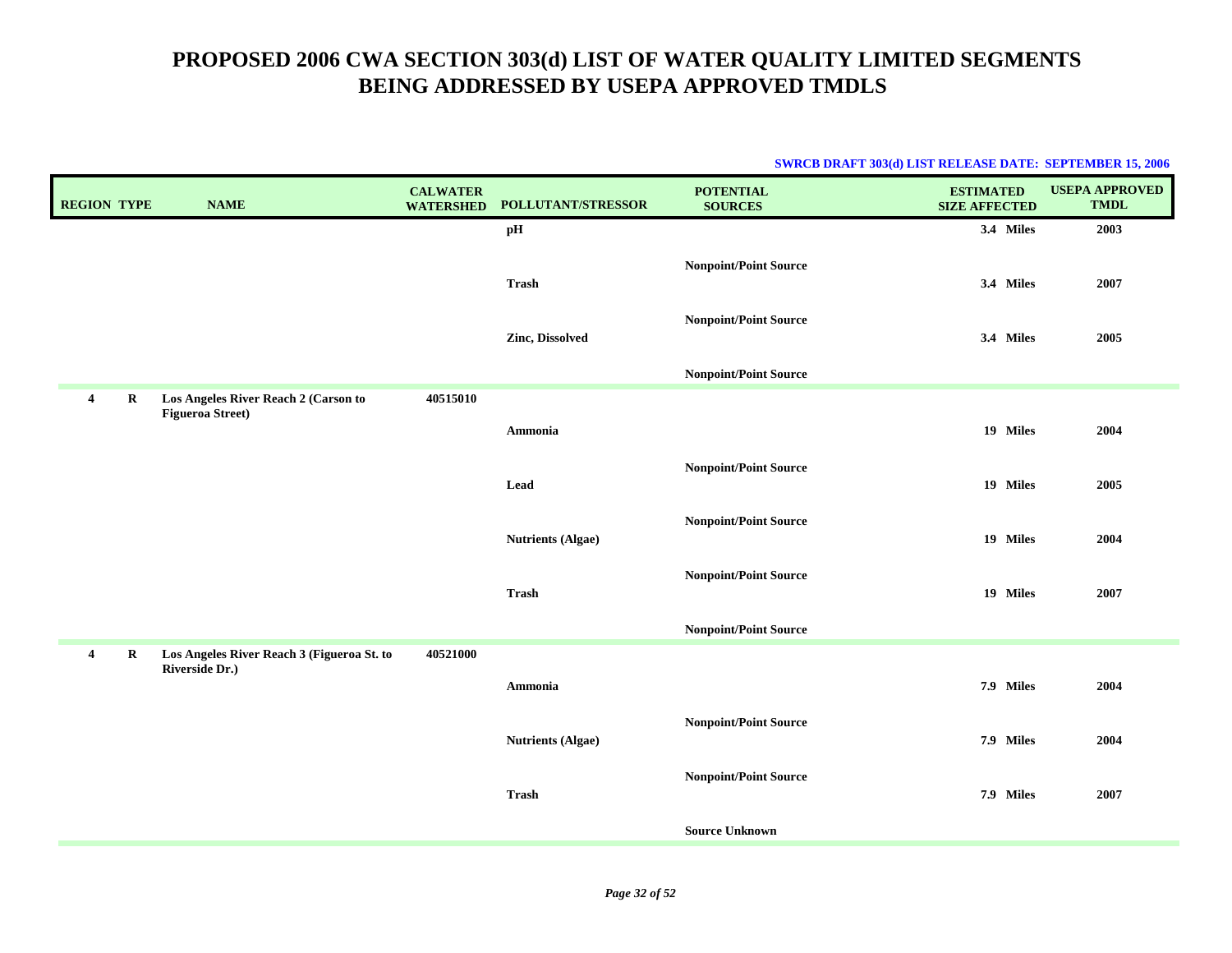| <b>REGION TYPE</b>      |             | <b>NAME</b>                                                   | <b>CALWATER</b><br><b>WATERSHED</b> | POLLUTANT/STRESSOR        | <b>POTENTIAL</b><br><b>SOURCES</b> | <b>ESTIMATED</b><br><b>SIZE AFFECTED</b> | <b>USEPA APPROVED</b><br><b>TMDL</b> |
|-------------------------|-------------|---------------------------------------------------------------|-------------------------------------|---------------------------|------------------------------------|------------------------------------------|--------------------------------------|
| $\overline{\mathbf{4}}$ | $\mathbf R$ | Los Angeles River Reach 4 (Sepulveda Dr.<br>to Sepulveda Dam) | 40521000                            |                           |                                    |                                          |                                      |
|                         |             |                                                               |                                     | Ammonia                   |                                    | 11 Miles                                 | 2004                                 |
|                         |             |                                                               |                                     |                           | <b>Nonpoint/Point Source</b>       |                                          |                                      |
|                         |             |                                                               |                                     | Lead                      |                                    | 11 Miles                                 | 2005                                 |
|                         |             |                                                               |                                     |                           | <b>Nonpoint/Point Source</b>       |                                          |                                      |
|                         |             |                                                               |                                     | <b>Nutrients (Algae)</b>  |                                    | 11 Miles                                 | 2004                                 |
|                         |             |                                                               |                                     |                           | <b>Nonpoint/Point Source</b>       |                                          |                                      |
|                         |             |                                                               |                                     | <b>Trash</b>              |                                    | 11 Miles                                 | 2007                                 |
|                         |             |                                                               |                                     |                           | <b>Source Unknown</b>              |                                          |                                      |
| $\overline{\mathbf{4}}$ | $\bf R$     | Los Angeles River Reach 5 (within<br>Sepulveda Basin)         | 40521000                            |                           |                                    |                                          |                                      |
|                         |             |                                                               |                                     | Ammonia                   |                                    | 1.9 Miles                                | 2004                                 |
|                         |             |                                                               |                                     |                           | <b>Nonpoint/Point Source</b>       |                                          |                                      |
|                         |             |                                                               |                                     | <b>Nutrients (Algae)</b>  |                                    | 1.9 Miles                                | 2004                                 |
|                         |             |                                                               |                                     |                           | <b>Nonpoint/Point Source</b>       |                                          |                                      |
|                         |             |                                                               |                                     | <b>Trash</b>              |                                    | 1.9 Miles                                | 2007                                 |
|                         |             |                                                               |                                     |                           | <b>Nonpoint/Point Source</b>       |                                          |                                      |
| $\overline{4}$          | $\mathbf C$ | Lunada Bay Beach                                              | 40511000                            | <b>Indicator bacteria</b> |                                    | 0.63 Miles                               | 2002                                 |
|                         |             |                                                               |                                     |                           |                                    |                                          |                                      |
|                         |             |                                                               |                                     |                           | <b>Nonpoint Source</b>             |                                          |                                      |
| $\overline{4}$          | $\mathbf C$ | Malaga Cove Beach                                             | 40511000                            | <b>Indicator bacteria</b> |                                    | <b>0.39 Miles</b>                        | 2002                                 |
|                         |             |                                                               |                                     |                           |                                    |                                          |                                      |
|                         |             |                                                               |                                     |                           | <b>Nonpoint Source</b>             |                                          |                                      |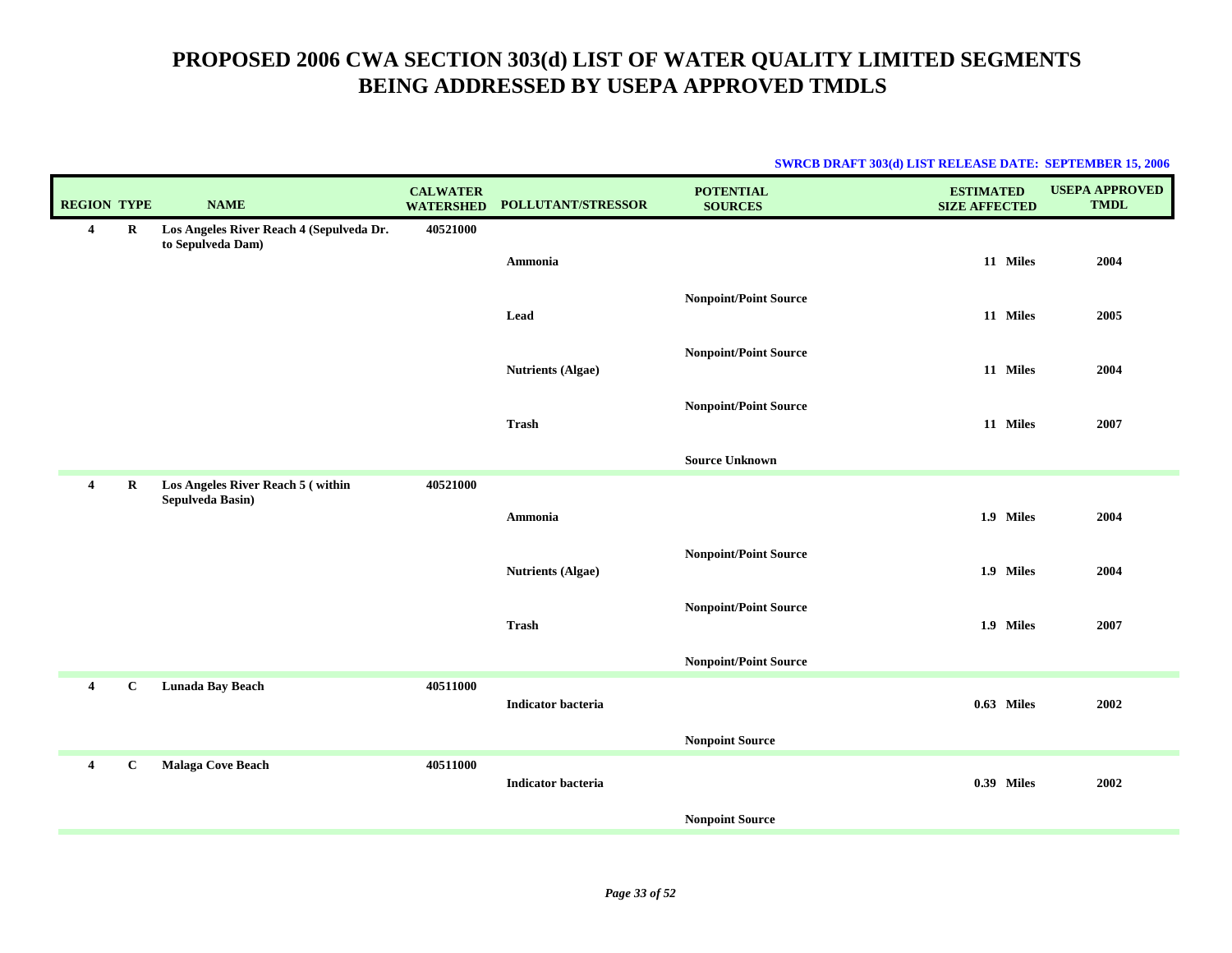|                         |              |                                        |                                     |                                  | <u>DWACD DIVAL I JOJ(U) LIDI KELEEADE DATE, DEI TEMDER 19, 2000</u> |                                          |                                      |
|-------------------------|--------------|----------------------------------------|-------------------------------------|----------------------------------|---------------------------------------------------------------------|------------------------------------------|--------------------------------------|
| <b>REGION TYPE</b>      |              | <b>NAME</b>                            | <b>CALWATER</b><br><b>WATERSHED</b> | POLLUTANT/STRESSOR               | <b>POTENTIAL</b><br><b>SOURCES</b>                                  | <b>ESTIMATED</b><br><b>SIZE AFFECTED</b> | <b>USEPA APPROVED</b><br><b>TMDL</b> |
| $\overline{\mathbf{4}}$ | $\bf C$      | <b>Malibu Beach</b>                    | 40421000                            | <b>Indicator bacteria</b>        |                                                                     | 0.77 Miles                               | 2002                                 |
|                         |              |                                        |                                     |                                  | <b>Nonpoint Source</b>                                              |                                          |                                      |
| $\overline{4}$          | $\mathbf{C}$ | <b>Malibu Lagoon Beach (Surfrider)</b> | 40421000                            | <b>Coliform Bacteria</b>         |                                                                     | 1 Miles                                  | 2003                                 |
|                         |              |                                        |                                     |                                  | <b>Nonpoint Source</b>                                              |                                          |                                      |
| $\overline{\mathbf{4}}$ | $\bf C$      | <b>Manhattan Beach</b>                 | 40512000                            | <b>Indicator bacteria</b>        |                                                                     | 2 Miles                                  | 2002                                 |
|                         |              |                                        |                                     |                                  | <b>Nonpoint Source</b>                                              |                                          |                                      |
| $\overline{\mathbf{4}}$ | B            | Marina del Rey Harbor - Back Basins    | 40517000                            | Chlordane (tissue & sediment)    |                                                                     | 391 Acres                                | 2005                                 |
|                         |              |                                        |                                     | Copper (sediment)                | <b>Nonpoint Source</b>                                              | 391 Acres                                | 2005                                 |
|                         |              |                                        |                                     | DDT (tissue)                     | <b>Nonpoint Source</b>                                              | 391 Acres                                | 2005                                 |
|                         |              |                                        |                                     | Dieldrin (tissue)                | <b>Nonpoint Source</b>                                              | 391 Acres                                | 2005                                 |
|                         |              |                                        |                                     | <b>Fish Consumption Advisory</b> | <b>Nonpoint Source</b>                                              | 391 Acres                                | 2005                                 |
|                         |              |                                        |                                     | <b>Indicator bacteria</b>        | <b>Nonpoint Source</b>                                              | 391 Acres                                | 2004                                 |
|                         |              |                                        |                                     | Lead (sediment)                  | <b>Nonpoint Source</b>                                              | 391 Acres                                | 2005                                 |
|                         |              |                                        |                                     |                                  | <b>Nonpoint Source</b>                                              |                                          |                                      |

#### **SWRCB DRAFT 303(d) LIST RELEASE DATE: SEPTEMBER 15, 2006**

*Page 34 of 52*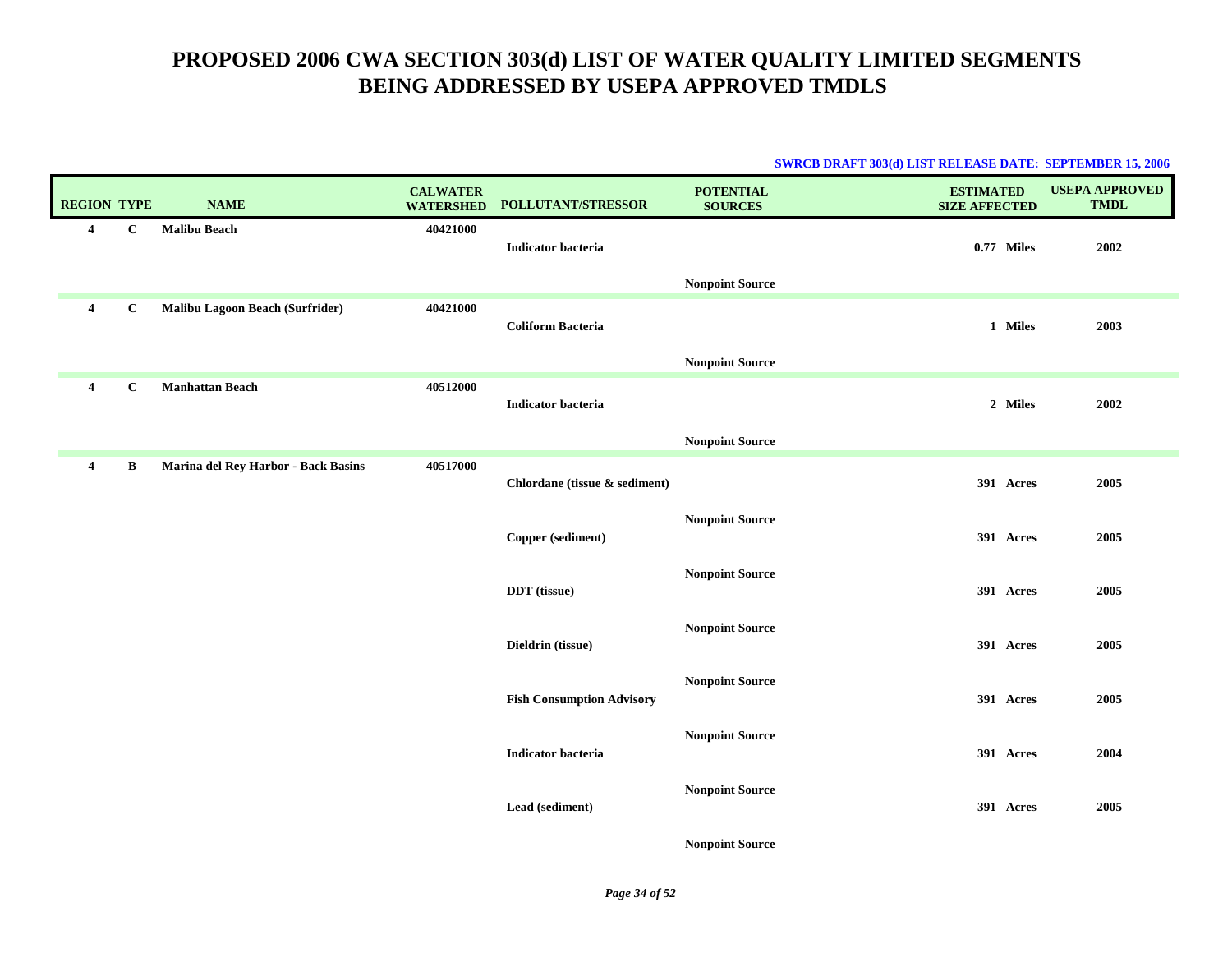| <b>REGION TYPE</b> |             | <b>NAME</b>                                        | <b>CALWATER</b><br><b>WATERSHED</b> | POLLUTANT/STRESSOR                                                      | <b>POTENTIAL</b><br><b>SOURCES</b>                                                                                     | <b>ESTIMATED</b><br><b>SIZE AFFECTED</b> | <b>USEPA APPROVED</b><br><b>TMDL</b> |
|--------------------|-------------|----------------------------------------------------|-------------------------------------|-------------------------------------------------------------------------|------------------------------------------------------------------------------------------------------------------------|------------------------------------------|--------------------------------------|
|                    |             |                                                    |                                     | PCBs (Polychlorinated biphenyls) (tissue & sediment)<br>PCBs in tissue. | Historical use of pesticides, storm water runoff/aerial deposition from urban areas. Shellfish harvesting advisory for | 391 Acres                                | 2005                                 |
|                    |             |                                                    |                                     | <b>Sediment Toxicity</b>                                                | <b>Nonpoint Source</b>                                                                                                 | 391 Acres                                | 2005                                 |
|                    |             |                                                    |                                     | Zinc (sediment)                                                         | <b>Nonpoint Source</b>                                                                                                 | 391 Acres                                | 2005                                 |
|                    |             |                                                    |                                     |                                                                         | <b>Nonpoint Source</b>                                                                                                 |                                          |                                      |
| $\overline{4}$     | $\mathbf C$ | Marina del Rey Harbor Beach                        | 40517000                            | <b>Indicator bacteria</b>                                               |                                                                                                                        | 0.29 Miles                               | 2004                                 |
|                    |             |                                                    |                                     |                                                                         | <b>Nonpoint Source</b>                                                                                                 |                                          |                                      |
| $\overline{4}$     | $\mathbf R$ | <b>McCoy Canyon Creek</b>                          | 40521000                            | Selenium, Total                                                         |                                                                                                                        | 4 Miles                                  | 2005                                 |
|                    |             |                                                    |                                     |                                                                         | <b>Urban Runoff/Storm Sewers</b><br><b>Natural Sources</b>                                                             |                                          |                                      |
| $\overline{4}$     | $\mathbf c$ | McGrath Beach                                      | 40311000                            | <b>Coliform Bacteria</b>                                                |                                                                                                                        | 1.5 Miles                                | 2003                                 |
|                    |             |                                                    |                                     |                                                                         | <b>Nonpoint Source</b>                                                                                                 |                                          |                                      |
| $\overline{4}$     | R           | Mint Canyon Creek Reach 1 (Confl to<br>Rowler Cyn) | 40351000                            | <b>Nitrate and Nitrite</b>                                              |                                                                                                                        | 8.1 Miles                                | 2004                                 |
|                    |             |                                                    |                                     |                                                                         | <b>Nonpoint Source</b>                                                                                                 |                                          |                                      |
| 4                  | R           | <b>Monrovia Canyon Creek</b>                       | 40531000                            | Lead                                                                    |                                                                                                                        | 3.4 Miles                                | 2005                                 |
|                    |             |                                                    |                                     |                                                                         | <b>Nonpoint Source</b>                                                                                                 |                                          |                                      |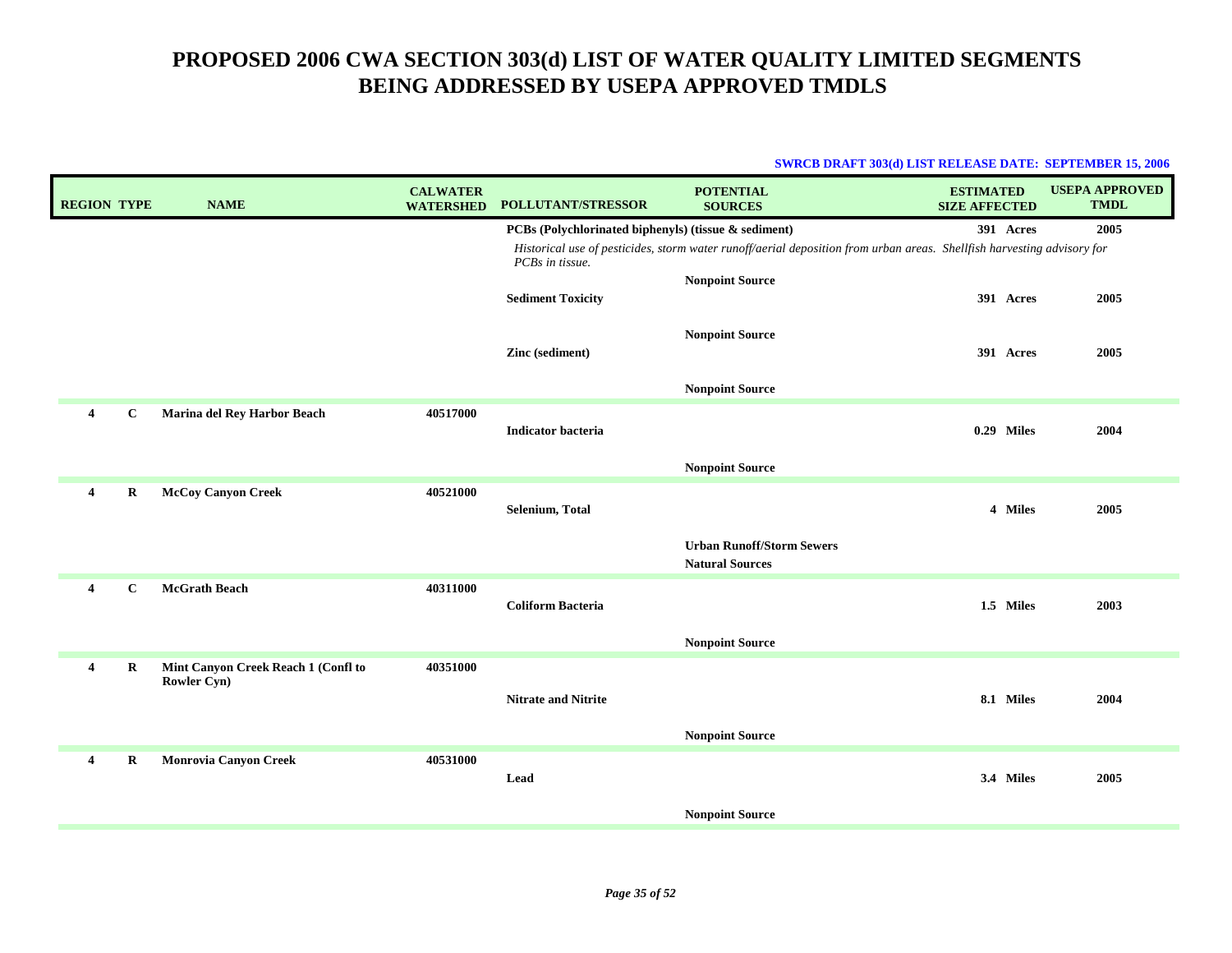|                         |              |                                 |                                     |                                                                                | <b>SWRCB DRAFT 303(d) LIST RELEASE DATE: SEPTEMBER 15, 2006</b> |                                          |                                      |
|-------------------------|--------------|---------------------------------|-------------------------------------|--------------------------------------------------------------------------------|-----------------------------------------------------------------|------------------------------------------|--------------------------------------|
| <b>REGION TYPE</b>      |              | <b>NAME</b>                     | <b>CALWATER</b><br><b>WATERSHED</b> | POLLUTANT/STRESSOR                                                             | <b>POTENTIAL</b><br><b>SOURCES</b>                              | <b>ESTIMATED</b><br><b>SIZE AFFECTED</b> | <b>USEPA APPROVED</b><br><b>TMDL</b> |
| 4                       | $\bf C$      | <b>Nicholas Canyon Beach</b>    | 40444000                            | <b>Indicator bacteria</b>                                                      |                                                                 | 1.7 Miles                                | 2002                                 |
|                         |              |                                 |                                     |                                                                                | <b>Nonpoint Source</b>                                          |                                          |                                      |
| $\overline{\mathbf{4}}$ | $\mathbf C$  | Palo Verde Shoreline Park Beach | 40511000                            | <b>Pathogens</b>                                                               |                                                                 | 0.24 Miles                               | 2003                                 |
|                         |              |                                 |                                     |                                                                                | <b>Nonpoint Source</b>                                          |                                          |                                      |
| $\overline{4}$          | $\mathbf{C}$ | <b>Paradise Cove Beach</b>      | 40435000                            | <b>Fecal Coliform</b>                                                          |                                                                 | 1.7 Miles                                | 2003                                 |
|                         |              |                                 |                                     |                                                                                | <b>Nonpoint Source</b>                                          |                                          |                                      |
| 4                       | L            | <b>Peck Road Park Lake</b>      | 40531000                            | <b>Trash</b>                                                                   |                                                                 | 103 Acres                                | 2007                                 |
|                         |              |                                 |                                     |                                                                                | <b>Nonpoint Source</b>                                          |                                          |                                      |
| $\overline{\mathbf{4}}$ | $\mathbf C$  | Peninsula Beach                 | 40311000                            | <b>Indicator bacteria</b><br>Area affected is beach area north of South Jetty. | <b>Nonpoint/Point Source</b>                                    | 0.2 Miles                                | 2003                                 |
| $\overline{4}$          | $\mathbf{C}$ | <b>Point Dume Beach</b>         | 40435000                            | <b>Indicator bacteria</b>                                                      | <b>Nonpoint Source</b>                                          | 2.5 Miles                                | 2002                                 |
| $\overline{4}$          | $\mathbf{C}$ | <b>Point Fermin Park Beach</b>  | 40512000                            | <b>Total Coliform</b>                                                          | <b>Nonpoint Source</b>                                          | 1.6 Miles                                | 2002                                 |
| 4                       | $\mathbf C$  | <b>Point Vicente Beach</b>      | 40511000                            | <b>Indicator bacteria</b>                                                      |                                                                 | 0.63 Miles                               | 2002                                 |
|                         |              |                                 |                                     |                                                                                | <b>Nonpoint Source</b>                                          |                                          |                                      |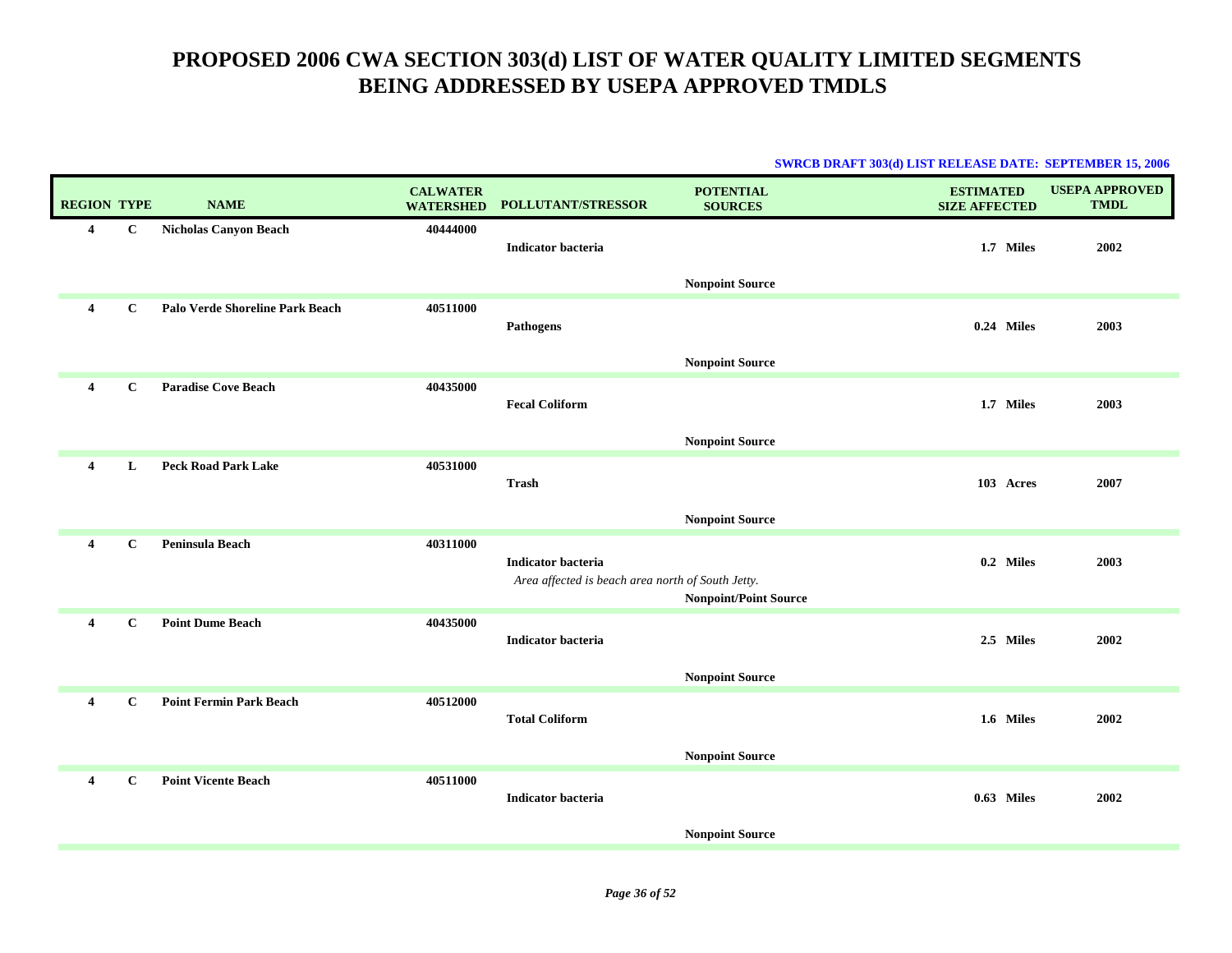|                    |              |                                                       |                                     |                           | <b>SWRCB DRAFT 303(d) LIST RELEASE DATE: SEPTEMBER 15, 2006</b>                                                                                        |                                          |            |                                      |
|--------------------|--------------|-------------------------------------------------------|-------------------------------------|---------------------------|--------------------------------------------------------------------------------------------------------------------------------------------------------|------------------------------------------|------------|--------------------------------------|
| <b>REGION TYPE</b> |              | <b>NAME</b>                                           | <b>CALWATER</b><br><b>WATERSHED</b> | POLLUTANT/STRESSOR        | <b>POTENTIAL</b><br><b>SOURCES</b>                                                                                                                     | <b>ESTIMATED</b><br><b>SIZE AFFECTED</b> |            | <b>USEPA APPROVED</b><br><b>TMDL</b> |
| 4                  | $\mathbf{C}$ | <b>Portuguese Bend Beach</b>                          | 40511000                            | <b>Indicator bacteria</b> |                                                                                                                                                        |                                          | 1.4 Miles  | 2002                                 |
| 4                  | $\mathbf{C}$ | <b>Promenade Park Beach</b>                           | 40210000                            | <b>Indicator bacteria</b> | <b>Nonpoint Source</b><br>Area affected is at Oak Street, Redwood Apartments, and south of drain at California Street.<br><b>Nonpoint/Point Source</b> |                                          | 0.37 Miles | 2003                                 |
| 4                  | $\mathbf{C}$ | <b>Puerco Beach</b>                                   | 40431000                            | <b>Indicator bacteria</b> | <b>Nonpoint Source</b>                                                                                                                                 |                                          | 0.5 Miles  | 2002                                 |
| 4                  | $\mathbf{C}$ | <b>Redondo Beach</b>                                  | 40512000                            | <b>Coliform Bacteria</b>  | <b>Nonpoint Source</b>                                                                                                                                 |                                          | 1.5 Miles  | 2003                                 |
| 4                  | $\mathbf{C}$ | <b>Resort Point Beach</b>                             | 40511000                            | Indicator bacteria        | <b>Nonpoint Source</b>                                                                                                                                 |                                          | 0.15 Miles | 2002                                 |
| 4                  | $\mathbf{C}$ | <b>Rincon Beach</b>                                   | 40100010                            | <b>Indicator bacteria</b> | Area affected is 50 and 150 yards south of mouth of Rincon Creek, and at the end of the footpath.<br><b>Nonpoint/Point Source</b>                      |                                          | 0.09 Miles | 2003                                 |
| 4                  | $\bf R$      | Rio Hondo Reach 1 (Confl. LA River to Snt<br>Ana Fwy) | 40515010                            | <b>Copper</b>             |                                                                                                                                                        |                                          | 4.6 Miles  | 2005                                 |
|                    |              |                                                       |                                     | Lead                      | <b>Nonpoint/Point Source</b>                                                                                                                           |                                          | 4.6 Miles  | 2005                                 |
|                    |              |                                                       |                                     |                           | <b>Nonpoint/Point Source</b>                                                                                                                           |                                          |            |                                      |

*Page 37 of 52*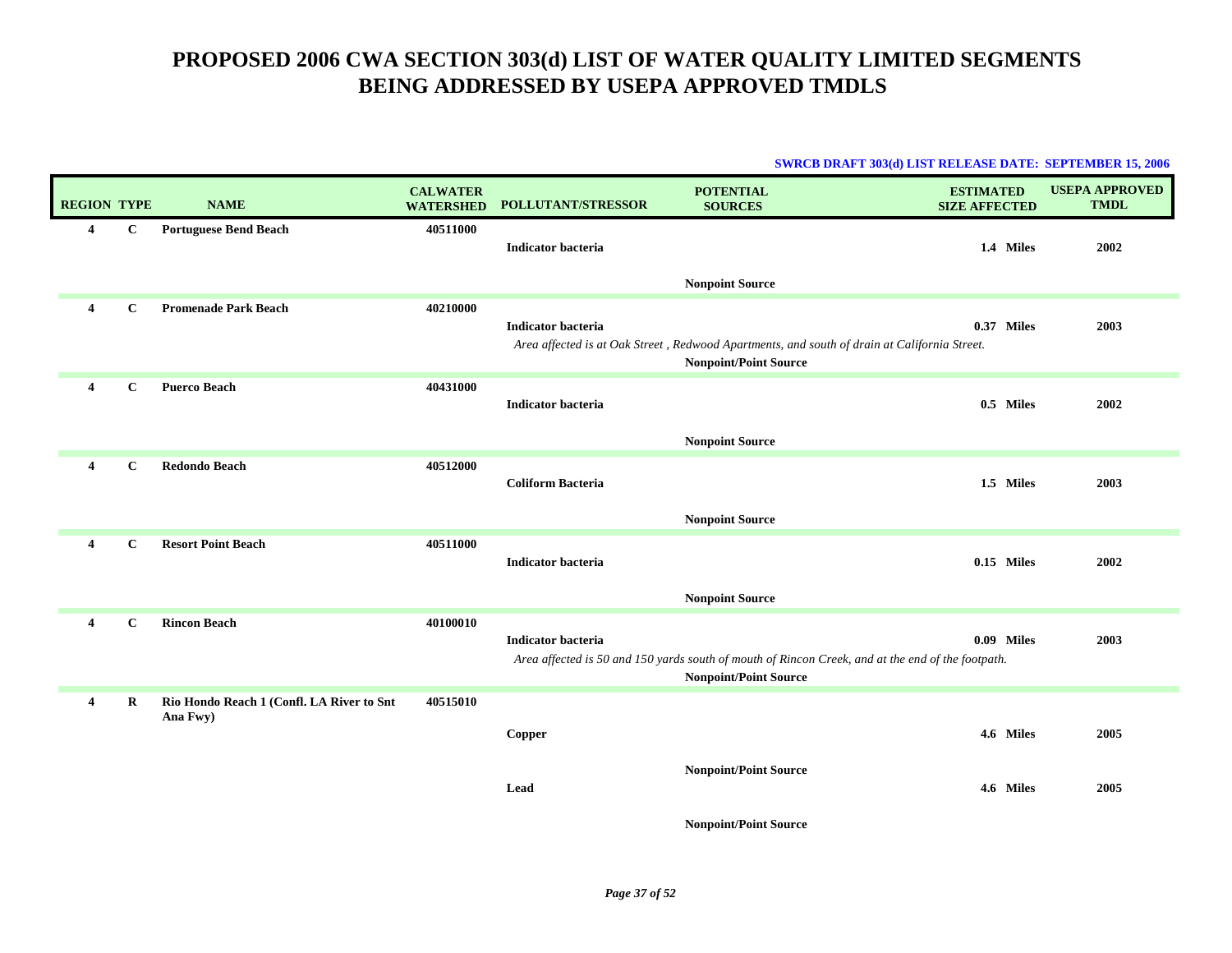| <b>REGION TYPE</b>      |             | <b>NAME</b>                                                                                                                                        | <b>CALWATER</b><br><b>WATERSHED</b> | POLLUTANT/STRESSOR                                         | <b>POTENTIAL</b><br><b>SOURCES</b> | <b>ESTIMATED</b><br><b>SIZE AFFECTED</b> | <b>USEPA APPROVED</b><br><b>TMDL</b> |
|-------------------------|-------------|----------------------------------------------------------------------------------------------------------------------------------------------------|-------------------------------------|------------------------------------------------------------|------------------------------------|------------------------------------------|--------------------------------------|
|                         |             |                                                                                                                                                    |                                     | pН                                                         |                                    | 4.6 Miles                                | 2004                                 |
|                         |             |                                                                                                                                                    |                                     | Zinc                                                       | <b>Nonpoint/Point Source</b>       | 4.6 Miles                                | 2005                                 |
|                         |             |                                                                                                                                                    |                                     |                                                            | <b>Nonpoint/Point Source</b>       |                                          |                                      |
| $\overline{4}$          | $\mathbf C$ | <b>Royal Palms Beach</b>                                                                                                                           | 40511000                            | <b>Indicator bacteria</b>                                  |                                    | 1.1 Miles                                | 2002                                 |
|                         |             |                                                                                                                                                    |                                     |                                                            | <b>Nonpoint Source</b>             |                                          |                                      |
| $\overline{\mathbf{4}}$ | R           | San Gabriel River, East Fork                                                                                                                       | 40543000                            | Trash                                                      |                                    | 5.9 Miles                                | 1999                                 |
|                         |             |                                                                                                                                                    |                                     |                                                            | <b>Nonpoint Source</b>             |                                          |                                      |
| $\overline{4}$          | R           | Santa Clara River Reach 3 (Freeman<br>Diversion to A Street)                                                                                       | 40331000                            |                                                            |                                    |                                          |                                      |
|                         |             |                                                                                                                                                    |                                     | Ammonia                                                    |                                    | 31 Miles                                 | 2004                                 |
|                         |             |                                                                                                                                                    |                                     | <b>Chloride</b>                                            | <b>Nonpoint/Point Source</b>       | 31 Miles                                 | 2002                                 |
|                         |             |                                                                                                                                                    |                                     |                                                            | <b>Nonpoint/Point Source</b>       |                                          |                                      |
| 4                       | $\bf{R}$    | Santa Clara River Reach 5 (Blue Cut<br>gaging station to West Pier Hwy 99 Bridge)<br>(was named Santa Clara River Reach 7 on<br>$2002303(d)$ list) | 40351000                            | <b>Chloride</b>                                            |                                    | 9.4 Miles                                | 2005                                 |
|                         |             |                                                                                                                                                    |                                     | Chloride was relisted by USEPA in 2002.                    |                                    |                                          |                                      |
| 4                       | $\mathbf R$ | Santa Clara River Reach 6 (W Pier Hwy 99                                                                                                           | 40351000                            |                                                            | <b>Nonpoint/Point Source</b>       |                                          |                                      |
|                         |             | to Bouquet Cyn Rd) (was named Santa<br>Clara River Reach 8 on 2002 303(d) list)                                                                    |                                     | <b>Chloride</b><br>Chloride was relisted by USEPA in 2002. | <b>Nonpoint/Point Source</b>       | 5.2 Miles                                | 2005                                 |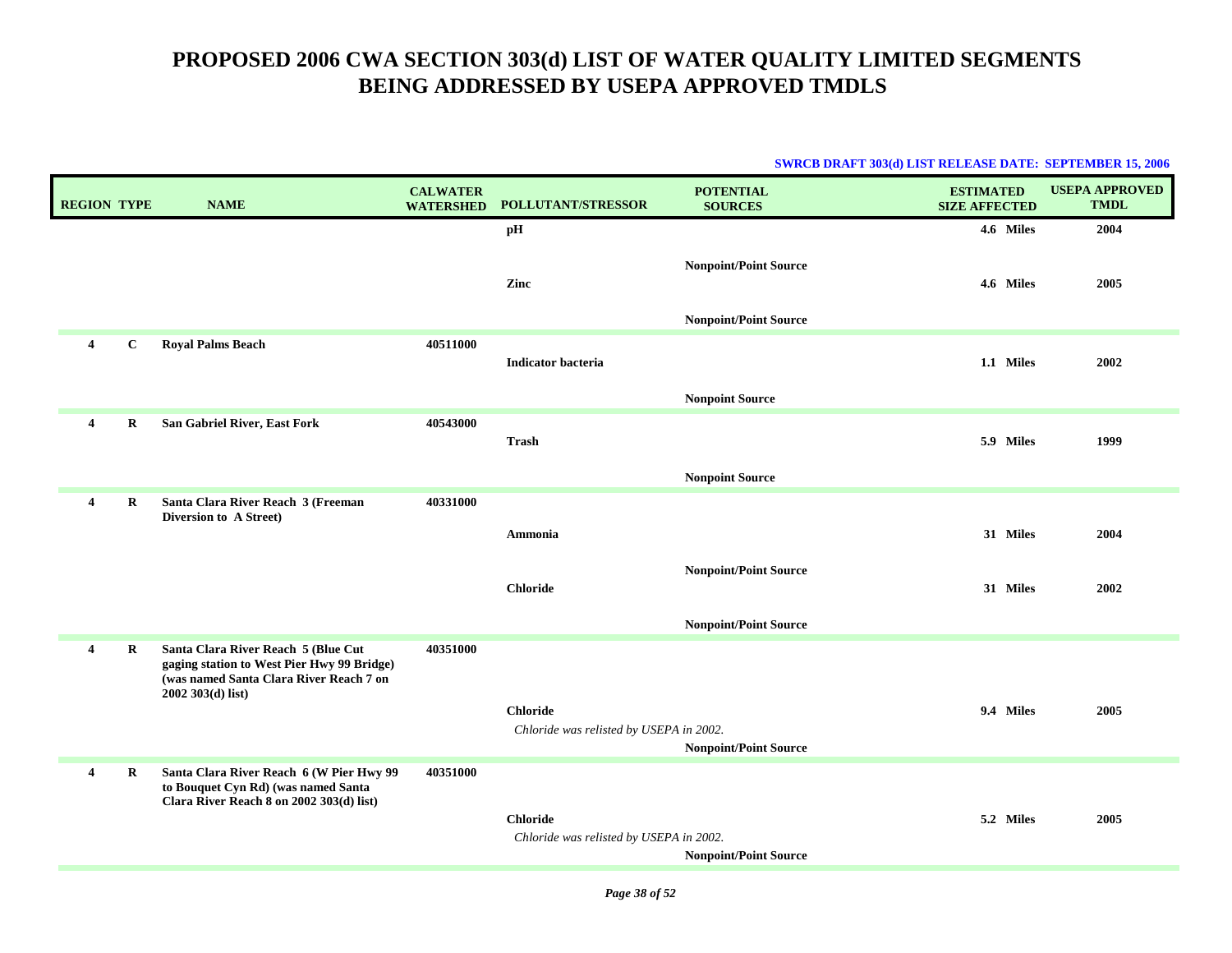| <b>SWRCB DRAFT 303(d) LIST RELEASE DATE: SEPTEMBER 15, 2006</b> |  |
|-----------------------------------------------------------------|--|
|                                                                 |  |

|                         | <b>REGION TYPE</b> | <b>NAME</b>                                                                                                                                           | <b>CALWATER</b><br><b>WATERSHED</b> | POLLUTANT/STRESSOR         | <b>POTENTIAL</b><br><b>SOURCES</b>                                                             | <b>ESTIMATED</b><br><b>SIZE AFFECTED</b> | <b>USEPA APPROVED</b><br><b>TMDL</b> |
|-------------------------|--------------------|-------------------------------------------------------------------------------------------------------------------------------------------------------|-------------------------------------|----------------------------|------------------------------------------------------------------------------------------------|------------------------------------------|--------------------------------------|
| $\overline{4}$          | R                  | Santa Clara River Reach 7 (Bouquet<br><b>Canyon Rd to above Lang Gaging Station)</b><br>(was named Santa Clara River Reach 9 on<br>$2002303(d)$ list) | 40351000                            |                            |                                                                                                |                                          |                                      |
|                         |                    |                                                                                                                                                       |                                     | <b>Chloride</b>            |                                                                                                | 21 Miles                                 | 2004                                 |
|                         |                    |                                                                                                                                                       |                                     | <b>Nitrate and Nitrite</b> | <b>Nonpoint/Point Source</b>                                                                   | 21 Miles                                 | 2003                                 |
|                         |                    |                                                                                                                                                       |                                     |                            | <b>Nonpoint/Point Source</b>                                                                   |                                          |                                      |
| $\overline{\mathbf{4}}$ | $\mathbf{C}$       | <b>Santa Monica Beach</b>                                                                                                                             | 40513000                            | <b>Indicator bacteria</b>  |                                                                                                | 3 Miles                                  | 2002                                 |
|                         |                    |                                                                                                                                                       |                                     |                            | <b>Nonpoint Source</b>                                                                         |                                          |                                      |
| $\overline{4}$          | R                  | Santa Monica Canyon                                                                                                                                   | 40513000                            | <b>Indicator bacteria</b>  |                                                                                                | 2.7 Miles                                | 2002                                 |
|                         |                    |                                                                                                                                                       |                                     |                            | <b>Nonpoint Source</b>                                                                         |                                          |                                      |
| $\overline{\mathbf{4}}$ | $\mathbf{C}$       | <b>Sea Level Beach</b>                                                                                                                                | 40441000                            | <b>Indicator bacteria</b>  |                                                                                                | 0.21 Miles                               | 2002                                 |
|                         |                    |                                                                                                                                                       |                                     |                            | <b>Nonpoint Source</b>                                                                         |                                          |                                      |
| $\overline{4}$          | $\mathbf R$        | Sepulveda Canyon                                                                                                                                      | 405.13                              | <b>Indicator bacteria</b>  |                                                                                                | 0.83 Miles                               | 2002                                 |
|                         |                    |                                                                                                                                                       |                                     |                            | <b>Nonpoint Source</b>                                                                         |                                          |                                      |
| $\overline{\mathbf{4}}$ | $\mathbf C$        | <b>Surfers Point at Seaside</b>                                                                                                                       | 40210000                            | <b>Indicator bacteria</b>  | Area affected is the end of the access path via a wooden gate.<br><b>Nonpoint/Point Source</b> | 0.53 Miles                               | 2003                                 |
| $\overline{4}$          | $\mathbf{C}$       | <b>Topanga Beach</b>                                                                                                                                  | 40413000                            | <b>Coliform Bacteria</b>   |                                                                                                | 2.5 Miles                                | 2002                                 |
|                         |                    |                                                                                                                                                       |                                     |                            | <b>Nonpoint Source</b>                                                                         |                                          |                                      |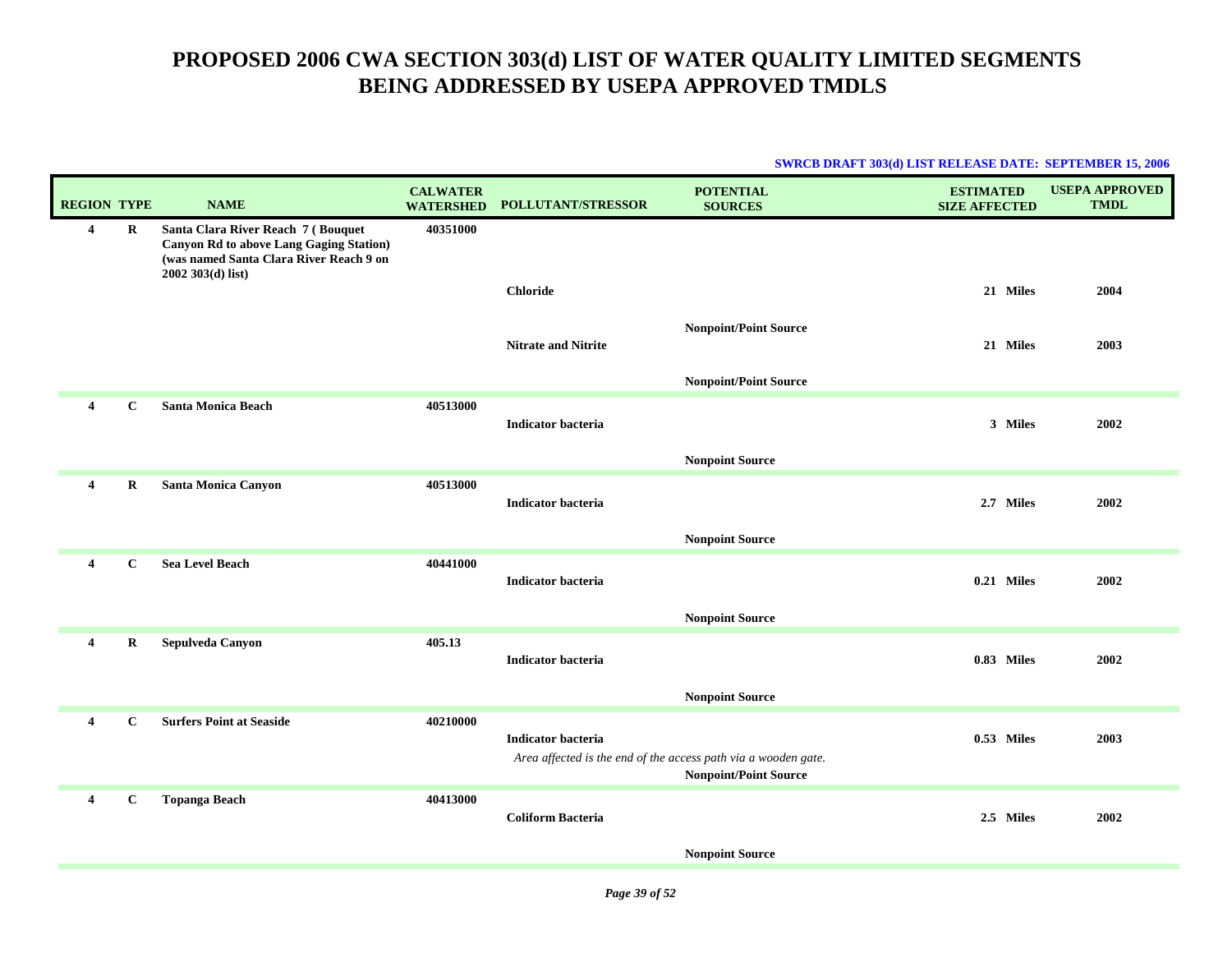|                    |             |                                       |                                     |                            | <b>SWRCB DRAFT 303(d) LIST RELEASE DATE: SEPTEMBER 15, 2006</b> |                                          |                                      |
|--------------------|-------------|---------------------------------------|-------------------------------------|----------------------------|-----------------------------------------------------------------|------------------------------------------|--------------------------------------|
| <b>REGION TYPE</b> |             | <b>NAME</b>                           | <b>CALWATER</b><br><b>WATERSHED</b> | POLLUTANT/STRESSOR         | <b>POTENTIAL</b><br><b>SOURCES</b>                              | <b>ESTIMATED</b><br><b>SIZE AFFECTED</b> | <b>USEPA APPROVED</b><br><b>TMDL</b> |
| 4                  | $\mathbf C$ | <b>Torrance Beach</b>                 | 40512000                            |                            |                                                                 |                                          |                                      |
|                    |             |                                       |                                     | <b>Coliform Bacteria</b>   |                                                                 | 1.1 Miles                                | 2002                                 |
|                    |             |                                       |                                     |                            | <b>Nonpoint Source</b>                                          |                                          |                                      |
| $\overline{4}$     | $\mathbf R$ | <b>Torrey Canyon Creek</b>            | 40341000                            |                            |                                                                 |                                          |                                      |
|                    |             |                                       |                                     | <b>Nitrate and Nitrite</b> |                                                                 | 1.7 Miles                                | 2004                                 |
|                    |             |                                       |                                     |                            | <b>Nonpoint Source</b>                                          |                                          |                                      |
| $\overline{4}$     | С           | <b>Trancas Beach (Broad Beach)</b>    | 40437000                            | <b>Fecal Coliform</b>      |                                                                 | 1.7 Miles                                | 2002                                 |
|                    |             |                                       |                                     |                            |                                                                 |                                          |                                      |
|                    |             |                                       |                                     |                            | <b>Nonpoint Source</b>                                          |                                          |                                      |
| 4                  | $\bf R$     | Tujunga Wash (LA River to Hansen Dam) | 40521000                            | <b>Ammonia</b>             |                                                                 | 9.7 Miles                                | 2004                                 |
|                    |             |                                       |                                     |                            |                                                                 |                                          |                                      |
|                    |             |                                       |                                     |                            | <b>Nonpoint Source</b>                                          |                                          |                                      |
|                    |             |                                       |                                     | Copper                     |                                                                 | 9.7 Miles                                | 2005                                 |
|                    |             |                                       |                                     |                            | <b>Nonpoint Source</b>                                          |                                          |                                      |
| 4                  | $\mathbf C$ | <b>Venice Beach</b>                   | 40513000                            |                            |                                                                 | 2.5 Miles                                |                                      |
|                    |             |                                       |                                     | <b>Indicator bacteria</b>  |                                                                 |                                          | 2002                                 |
|                    |             |                                       |                                     |                            | <b>Nonpoint Source</b>                                          |                                          |                                      |
| $\overline{4}$     | R           | <b>Wheeler Canyon/Todd Barranca</b>   | 40321000                            | <b>Nitrate and Nitrite</b> |                                                                 | 10 Miles                                 | 2004                                 |
|                    |             |                                       |                                     |                            |                                                                 |                                          |                                      |
|                    |             |                                       |                                     |                            | <b>Nonpoint Source</b>                                          |                                          |                                      |
| 4                  | C           | <b>Whites Point Beach</b>             | 40511000                            |                            |                                                                 |                                          |                                      |
|                    |             |                                       |                                     | <b>Indicator</b> bacteria  |                                                                 | 1.1 Miles                                | 2002                                 |
|                    |             |                                       |                                     |                            | <b>Nonpoint Source</b>                                          |                                          |                                      |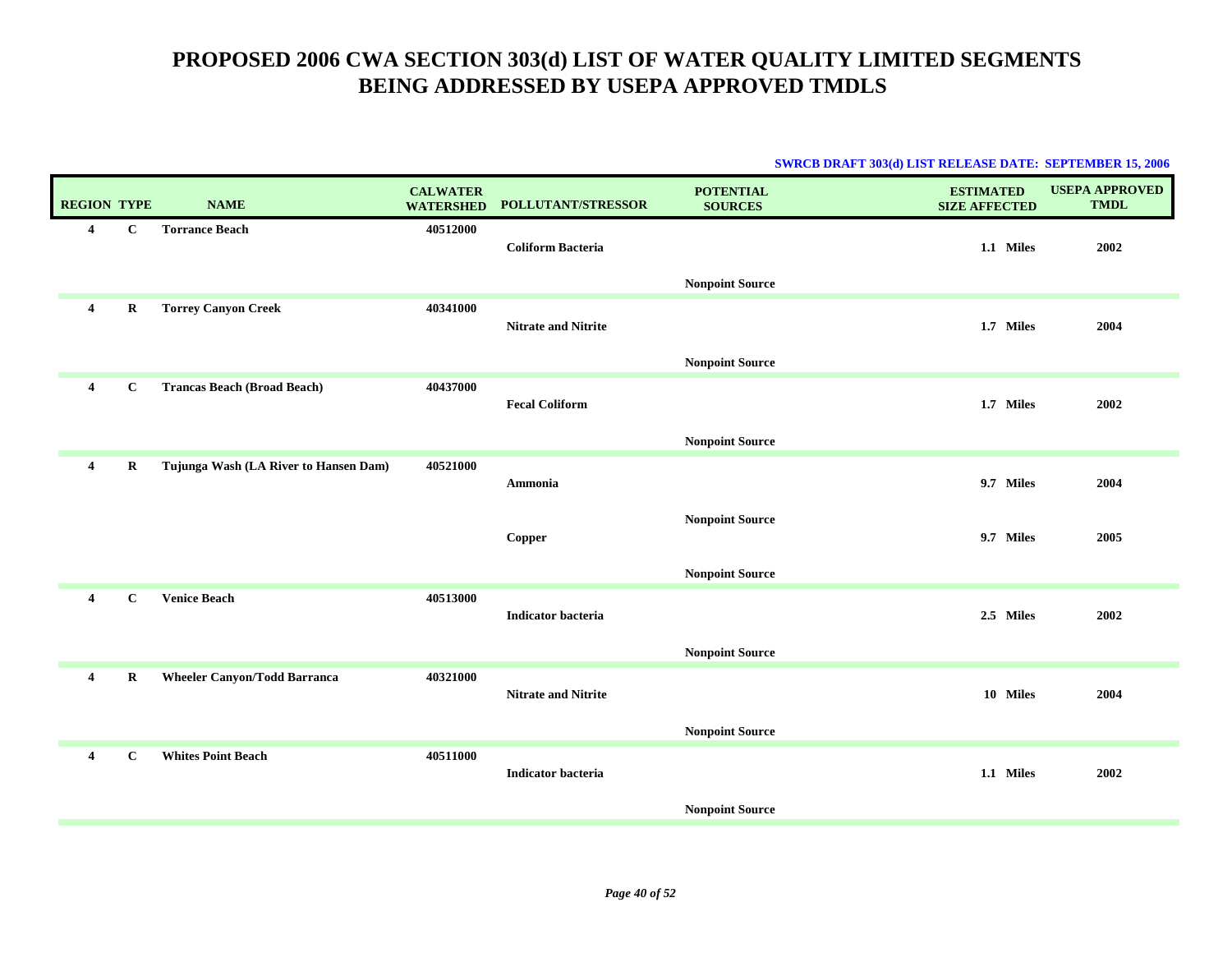| <b>SWRCB DRAFT 303(d) LIST RELEASE DATE: SEPTEMBER 15, 2006</b> |  |
|-----------------------------------------------------------------|--|
|                                                                 |  |

| <b>REGION TYPE</b>      |             | <b>NAME</b>                                                                                             | <b>CALWATER</b><br><b>WATERSHED</b> | POLLUTANT/STRESSOR                                              | <b>POTENTIAL</b><br><b>SOURCES</b>                                                                                                                                          | <b>ESTIMATED</b><br><b>SIZE AFFECTED</b> | <b>USEPA APPROVED</b><br><b>TMDL</b> |
|-------------------------|-------------|---------------------------------------------------------------------------------------------------------|-------------------------------------|-----------------------------------------------------------------|-----------------------------------------------------------------------------------------------------------------------------------------------------------------------------|------------------------------------------|--------------------------------------|
| $\overline{\mathbf{4}}$ | $\mathbf C$ | <b>Will Rogers Beach</b>                                                                                | 40513000                            | <b>Indicator bacteria</b>                                       |                                                                                                                                                                             | 3 Miles                                  | 2002                                 |
|                         |             |                                                                                                         |                                     |                                                                 | <b>Nonpoint Source</b>                                                                                                                                                      |                                          |                                      |
| 4                       | $\mathbf C$ | Zuma Beach (Westward Beach)                                                                             | 40436000                            | <b>Indicator bacteria</b>                                       |                                                                                                                                                                             | 1.6 Miles                                | 2002                                 |
|                         |             |                                                                                                         |                                     |                                                                 | <b>Nonpoint Source</b>                                                                                                                                                      |                                          |                                      |
| 5                       | R           | <b>Arcade Creek</b>                                                                                     | 51921000                            | <b>Chlorpyrifos</b>                                             |                                                                                                                                                                             | 9.9 Miles                                | 2004                                 |
|                         |             |                                                                                                         |                                     | <b>Diazinon</b>                                                 | <b>Urban Runoff/Storm Sewers</b><br>The agricultural source of diazinon for these waterbodies is from aerial deposition.<br>Agriculture<br><b>Urban Runoff/Storm Sewers</b> | 9.9 Miles                                | 2004                                 |
| 5                       | $\bf{R}$    | <b>Bear Creek</b>                                                                                       | 51320023                            | Mercury                                                         | <b>Resource Extraction</b>                                                                                                                                                  | 15 Miles                                 | 2005                                 |
| 5                       | R           | Cache Creek, Lower (Clear Lake Dam to<br><b>Cache Creek Settling Basin near Yolo</b><br><b>Bypass</b> ) | 51120000                            | Mercury<br>All resource extraction sources are abandoned mines. | <b>Resource Extraction</b>                                                                                                                                                  | 96 Miles                                 | 2005                                 |
| 5                       | R           | <b>Calaveras River, Lower</b>                                                                           | 54400000                            | <b>Diazinon</b>                                                 | <b>Urban Runoff/Storm Sewers</b>                                                                                                                                            | 5.8 Miles                                | 2006                                 |
| 5                       | R           | <b>Chicken Ranch Slough</b>                                                                             | 51921000                            | <b>Chlorpyrifos</b>                                             | $\sim$<br>0.0000                                                                                                                                                            | 8 Miles                                  | 2004                                 |

**Urban Runoff/Storm Sewers**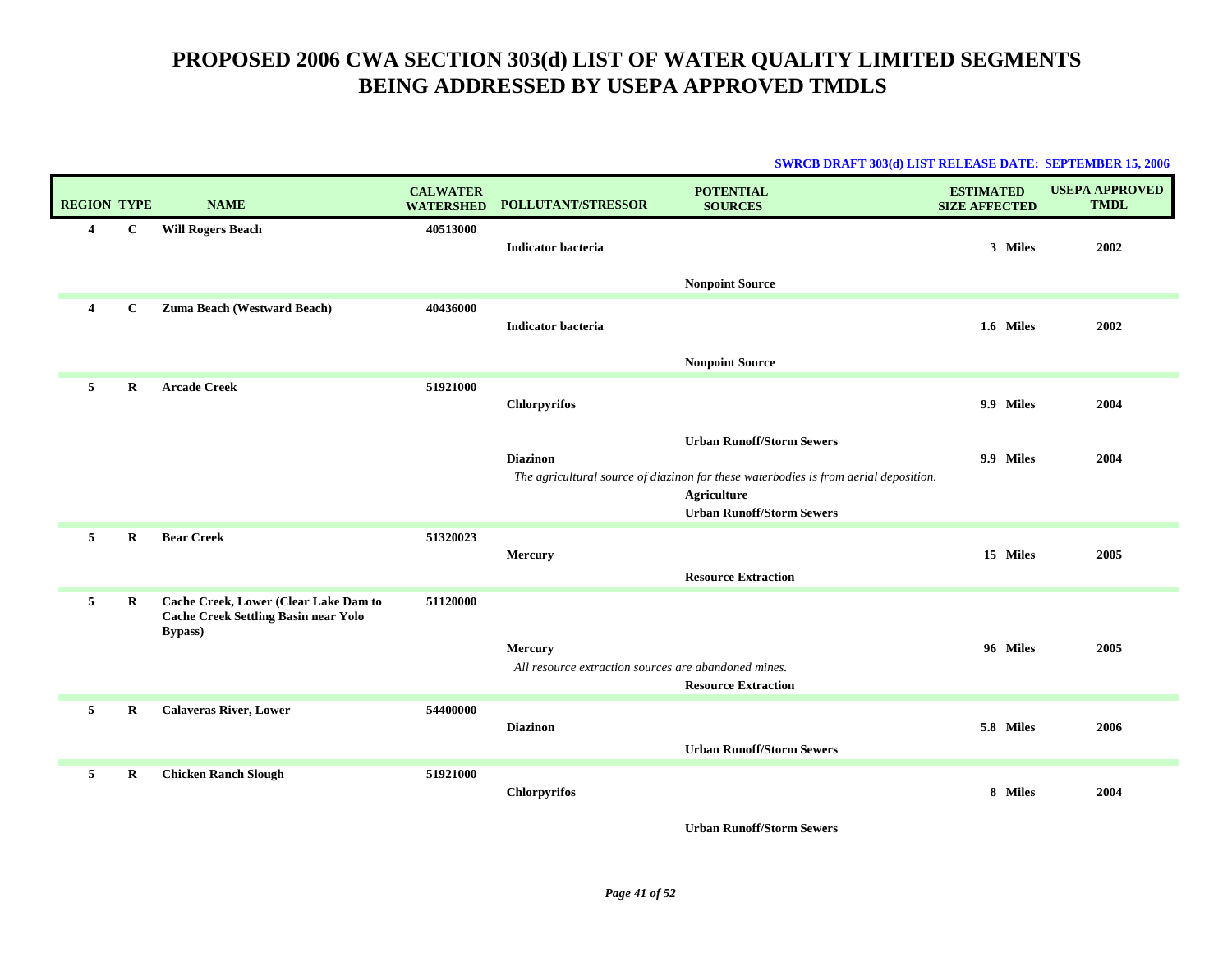#### **SWRCB DRAFT 303(d) LIST RELEASE DATE: SEPTEMBER 15, 2006**

| <b>REGION TYPE</b> |   | <b>NAME</b>                             | <b>CALWATER</b><br><b>WATERSHED</b> | <b>POLLUTANT/STRESSOR</b>                      | <b>POTENTIAL</b><br><b>SOURCES</b>                                                                                                      | <b>ESTIMATED</b><br><b>SIZE AFFECTED</b> | <b>USEPA APPROVED</b><br><b>TMDL</b> |
|--------------------|---|-----------------------------------------|-------------------------------------|------------------------------------------------|-----------------------------------------------------------------------------------------------------------------------------------------|------------------------------------------|--------------------------------------|
|                    |   |                                         |                                     | <b>Diazinon</b>                                | The agricultural source of diazinon for these waterbodies is from aerial deposition.<br>Agriculture<br><b>Urban Runoff/Storm Sewers</b> | 8 Miles                                  | 2004                                 |
| $5^{\circ}$        | L | <b>Clear Lake</b>                       | 51352000                            | Mercury                                        | <b>Resource Extraction</b>                                                                                                              | 40070 Acres                              | 2003                                 |
| 5                  | E | Delta Waterways (eastern portion)       | 54400000                            | <b>Chlorpyrifos</b>                            | <b>Agriculture</b>                                                                                                                      | 2972 Acres                               | 2006                                 |
|                    |   |                                         |                                     | <b>Diazinon</b>                                | <b>Urban Runoff/Storm Sewers</b><br>Agriculture                                                                                         | <b>2972 Acres</b>                        | 2006                                 |
| 5                  | E | Delta Waterways (Stockton Ship Channel) | 54400000                            | Chlorpyrifos                                   | <b>Urban Runoff/Storm Sewers</b>                                                                                                        | 1603 Acres                               | 2006                                 |
|                    |   |                                         |                                     | <b>Diazinon</b>                                | Agriculture<br><b>Urban Runoff/Storm Sewers</b>                                                                                         | 1603 Acres                               | 2006                                 |
|                    |   |                                         |                                     | <b>Organic Enrichment/Low Dissolved Oxygen</b> | <b>Agriculture</b><br><b>Urban Runoff/Storm Sewers</b>                                                                                  | 1603 Acres                               | 2005                                 |
|                    |   |                                         |                                     |                                                | <b>Municipal Point Sources</b><br><b>Urban Runoff/Storm Sewers</b>                                                                      |                                          |                                      |
| 5                  | Е | Delta Waterways (western portion)       | 54400000                            | <b>Chlorpyrifos</b>                            |                                                                                                                                         | 14524 Acres                              | 2006                                 |
|                    |   |                                         |                                     |                                                | <b>Agriculture</b>                                                                                                                      |                                          |                                      |

**Urban Runoff/Storm Sewers**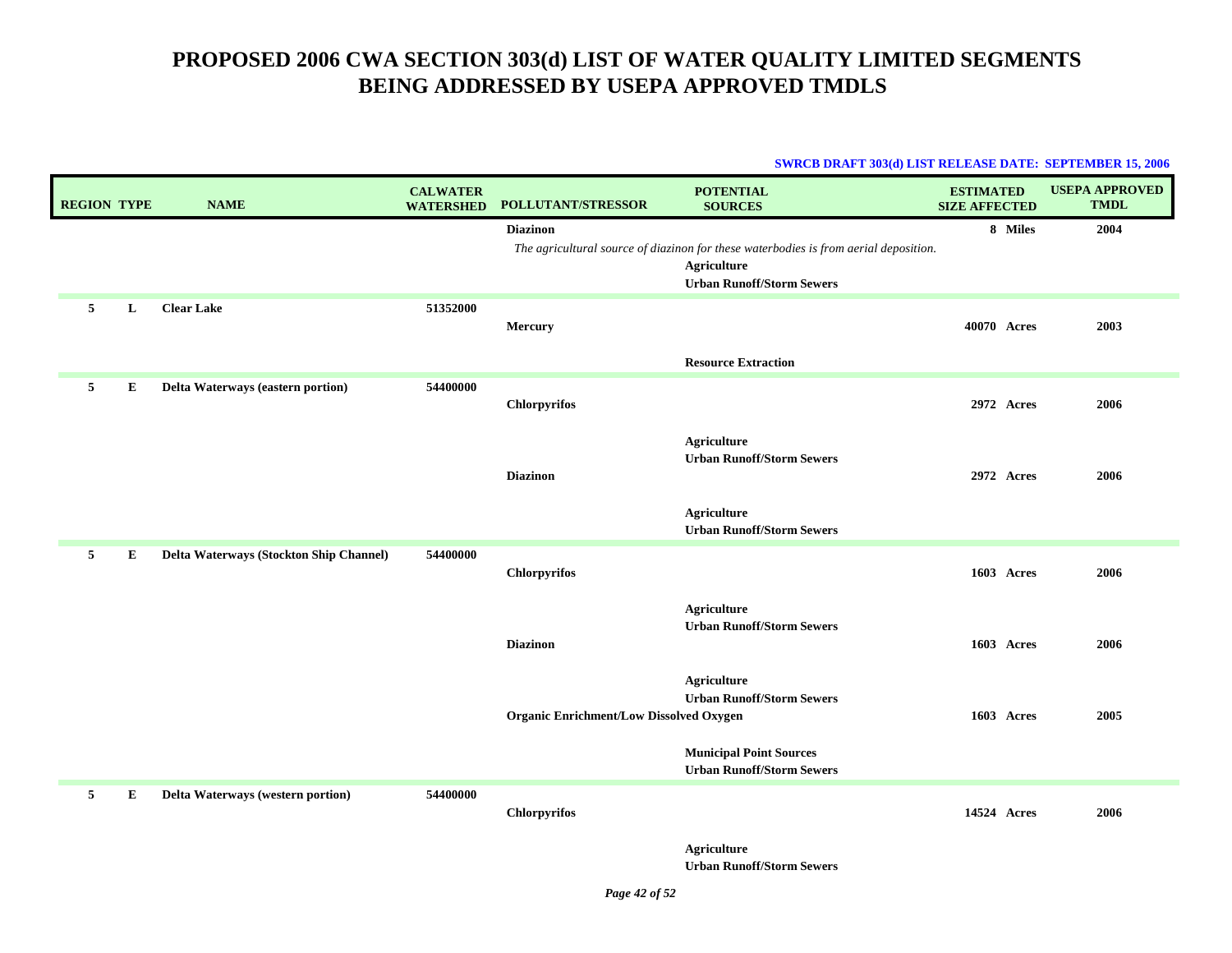| <b>REGION TYPE</b> |         | <b>NAME</b>                                                           | <b>CALWATER</b><br><b>WATERSHED</b> | POLLUTANT/STRESSOR                                                     | <b>POTENTIAL</b><br><b>SOURCES</b>                                                                                                                                          | <b>ESTIMATED</b><br><b>SIZE AFFECTED</b> | <b>USEPA APPROVED</b><br><b>TMDL</b> |
|--------------------|---------|-----------------------------------------------------------------------|-------------------------------------|------------------------------------------------------------------------|-----------------------------------------------------------------------------------------------------------------------------------------------------------------------------|------------------------------------------|--------------------------------------|
|                    |         |                                                                       |                                     | <b>Diazinon</b>                                                        |                                                                                                                                                                             | 14524 Acres                              | 2006                                 |
|                    |         |                                                                       |                                     |                                                                        | Agriculture<br><b>Urban Runoff/Storm Sewers</b>                                                                                                                             |                                          |                                      |
| 5                  | R       | <b>Elder Creek</b>                                                    | 51911000                            | <b>Chlorpyrifos</b>                                                    |                                                                                                                                                                             | 11 Miles                                 | 2004                                 |
|                    |         |                                                                       |                                     | <b>Diazinon</b>                                                        | <b>Urban Runoff/Storm Sewers</b><br>The agricultural source of diazinon for these waterbodies is from aerial deposition.<br>Agriculture<br><b>Urban Runoff/Storm Sewers</b> | 11 Miles                                 | 2004                                 |
| 5                  | R       | <b>Elk Grove Creek</b>                                                | 51911000                            | <b>Diazinon</b>                                                        | The agricultural source of diazinon for these waterbodies is from aerial deposition.<br>Agriculture<br><b>Urban Runoff/Storm Sewers</b>                                     | 6.9 Miles                                | 2004                                 |
| 5                  | $\bf R$ | Five Mile Slough (Alexandria Place to<br><b>Fourteen Mile Slough)</b> | 54400000                            | <b>Chlorpyrifos</b><br><b>Diazinon</b>                                 | <b>Urban Runoff/Storm Sewers</b><br>The agricultural source of diazinon for this waterbody is from aerial deposition.                                                       | 1.6 Miles<br>1.6 Miles                   | 2006<br>2006                         |
|                    |         |                                                                       |                                     |                                                                        | Agriculture<br><b>Urban Runoff/Storm Sewers</b>                                                                                                                             |                                          |                                      |
| 5                  | W       | <b>Grasslands Marshes</b>                                             | 54120000                            | <b>Selenium</b>                                                        |                                                                                                                                                                             | <b>7962 Acres</b>                        | 1996                                 |
|                    |         |                                                                       |                                     |                                                                        | <b>Source Unknown</b>                                                                                                                                                       |                                          |                                      |
| 5                  | $\bf R$ | <b>Harley Gulch</b>                                                   | 51332022                            | <b>Mercury</b><br>All resource extraction sources are abandoned mines. | <b>Resource Extraction</b>                                                                                                                                                  | 6 Miles                                  | 2005                                 |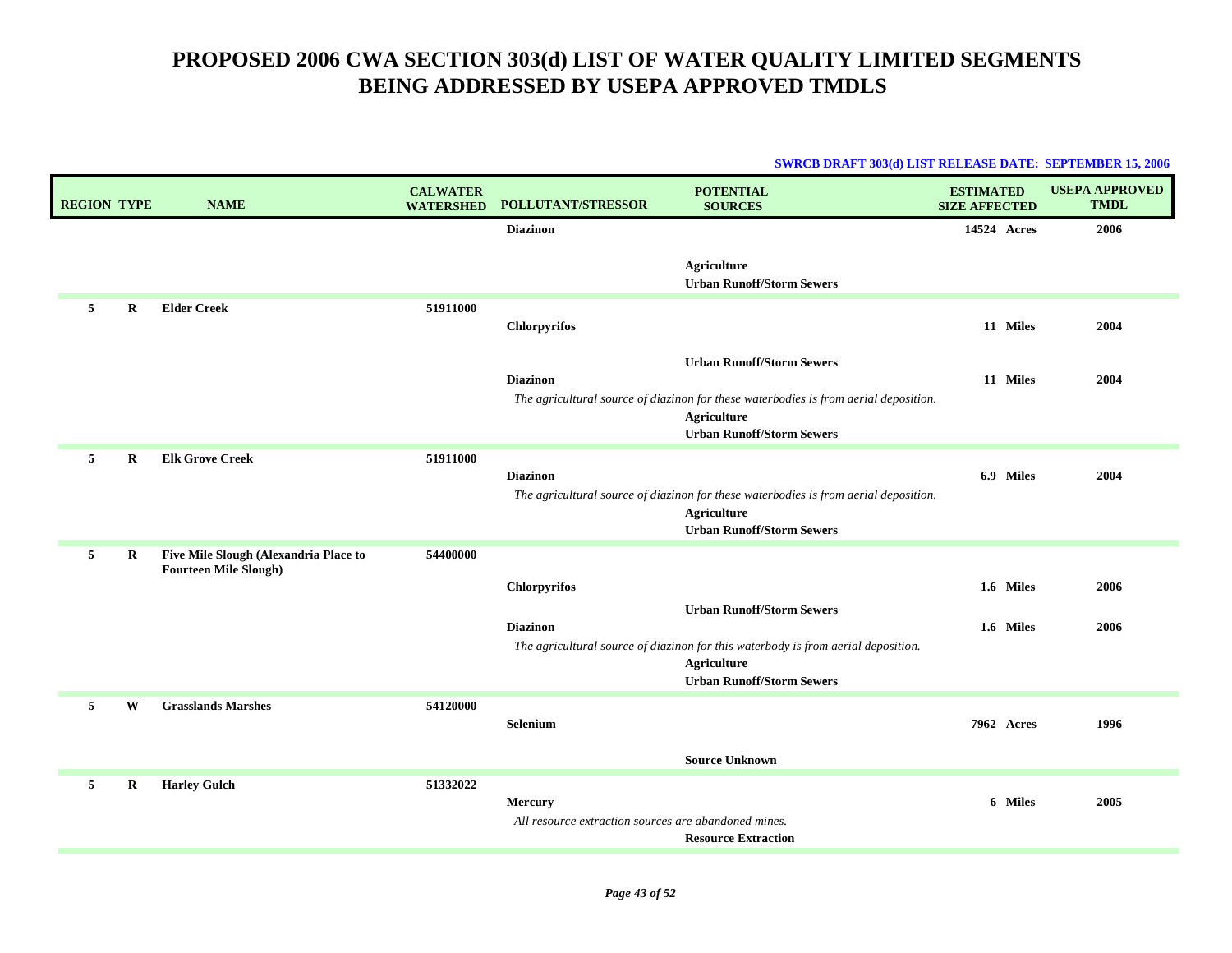#### **SWRCB DRAFT 303(d) LIST RELEASE DATE: SEPTEMBER 15, 2006**

|             | <b>REGION TYPE</b> | <b>NAME</b>                                                  | <b>CALWATER</b><br><b>WATERSHED</b> | POLLUTANT/STRESSOR                     | <b>POTENTIAL</b><br><b>SOURCES</b>                                                                                                                                       | <b>ESTIMATED</b><br><b>SIZE AFFECTED</b> | <b>USEPA APPROVED</b><br><b>TMDL</b> |
|-------------|--------------------|--------------------------------------------------------------|-------------------------------------|----------------------------------------|--------------------------------------------------------------------------------------------------------------------------------------------------------------------------|------------------------------------------|--------------------------------------|
| 5           | W                  | <b>Mendota Pool</b>                                          | 55120000                            | Selenium                               | <b>Agriculture</b><br><b>Agricultural Return Flows</b><br><b>Groundwater Withdrawal</b><br>Other                                                                         | 3045 Acres                               | 1996                                 |
| 5           | $\bf R$            | Mosher Slough (downstream of I-5)                            | 54400000                            | <b>Chlorpyrifos</b><br><b>Diazinon</b> | <b>Urban Runoff/Storm Sewers</b><br>The agricultural source of diazinon for this waterbody is from aerial deposition.<br>Agriculture<br><b>Urban Runoff/Storm Sewers</b> | 1.3 Miles<br>1.3 Miles                   | 2006<br>2006                         |
| 5           | R                  | <b>Mud Slough</b>                                            | 54120000                            | Selenium                               | <b>Agriculture</b>                                                                                                                                                       | 13 Miles                                 | 1996                                 |
| 5           | R                  | Sacramento River (Keswick Dam to<br><b>Cottonwood Creek)</b> | 52440014                            | Cadmium<br>Copper                      | <b>Resource Extraction</b>                                                                                                                                               | 15 Miles<br>15 Miles                     | 2002<br>2002                         |
|             |                    |                                                              |                                     | Zinc                                   | <b>Resource Extraction</b><br><b>Resource Extraction</b>                                                                                                                 | 15 Miles                                 | 2002                                 |
| $5^{\circ}$ | $\bf R$            | San Joaquin River (Mendota Pool to Bear<br>Creek)            | 54110000                            | <b>Chlorpyrifos</b>                    |                                                                                                                                                                          | 88 Miles                                 | 2005                                 |
|             |                    |                                                              |                                     | <b>Diazinon</b>                        | Agriculture                                                                                                                                                              | 88 Miles                                 | 2005                                 |

**Agriculture**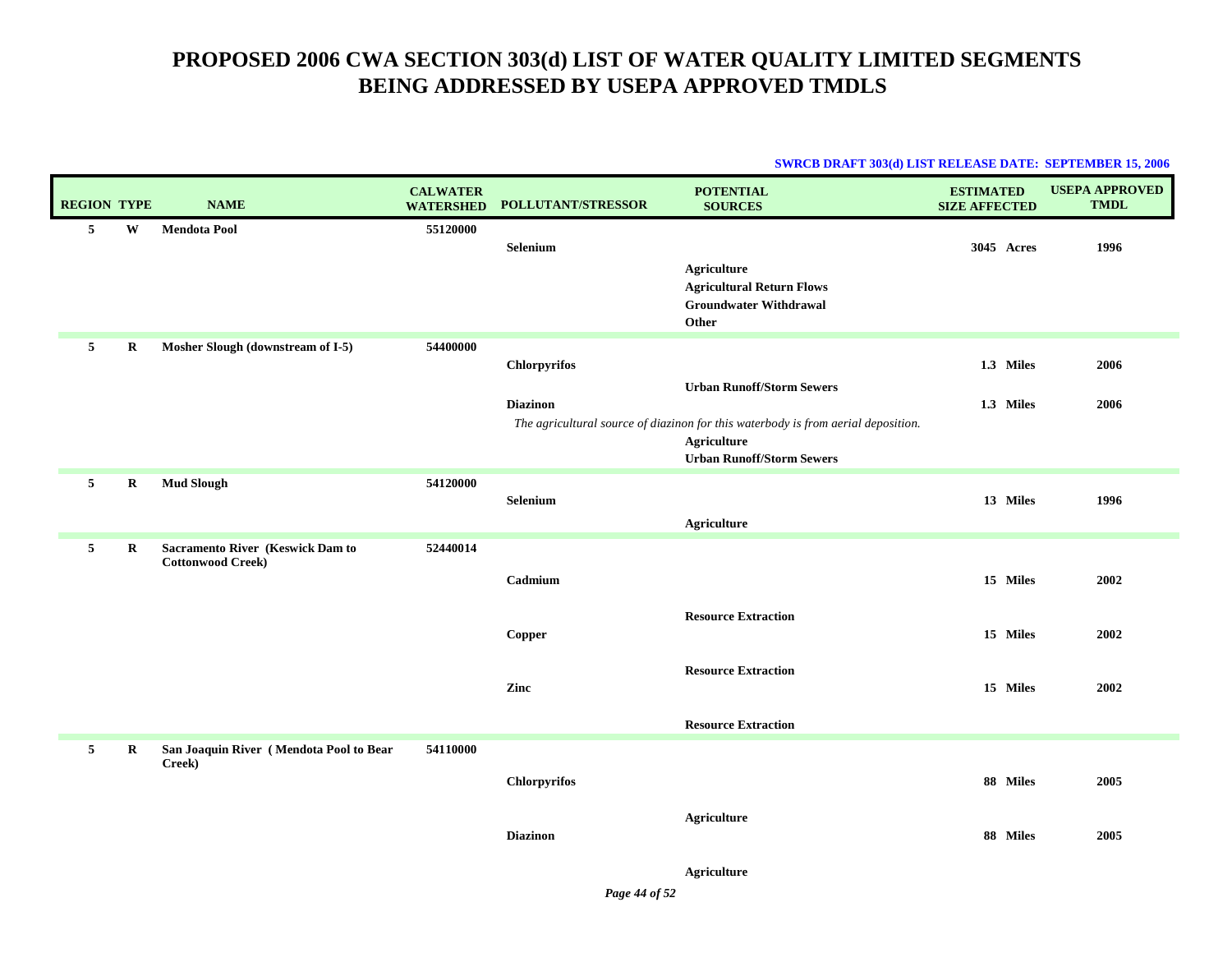| <b>REGION TYPE</b> |             | <b>NAME</b>                                                      | <b>CALWATER</b><br><b>WATERSHED</b> | POLLUTANT/STRESSOR  | <b>POTENTIAL</b><br><b>SOURCES</b> | <b>ESTIMATED</b><br><b>SIZE AFFECTED</b> | <b>USEPA APPROVED</b><br><b>TMDL</b> |
|--------------------|-------------|------------------------------------------------------------------|-------------------------------------|---------------------|------------------------------------|------------------------------------------|--------------------------------------|
| 5                  | $\bf R$     | San Joaquin River (Bear Creek to Mud                             | 54120000                            |                     |                                    |                                          |                                      |
|                    |             | Slough)                                                          |                                     |                     |                                    |                                          |                                      |
|                    |             |                                                                  |                                     | <b>Chlorpyrifos</b> |                                    | 14 Miles                                 | 2005                                 |
|                    |             |                                                                  |                                     |                     | <b>Agriculture</b>                 |                                          |                                      |
|                    |             |                                                                  |                                     | <b>Diazinon</b>     |                                    | 14 Miles                                 | 2005                                 |
|                    |             |                                                                  |                                     |                     | <b>Agriculture</b>                 |                                          |                                      |
| 5                  | $\bf R$     | San Joaquin River (Mud Slough to Merced                          | 54110000                            |                     |                                    |                                          |                                      |
|                    |             | <b>River</b> )                                                   |                                     | Chlorpyrifos        |                                    | 3 Miles                                  | 2005                                 |
|                    |             |                                                                  |                                     |                     |                                    |                                          |                                      |
|                    |             |                                                                  |                                     | <b>Diazinon</b>     | <b>Agriculture</b>                 | 3 Miles                                  | 2005                                 |
|                    |             |                                                                  |                                     |                     |                                    |                                          |                                      |
|                    |             |                                                                  |                                     | Selenium            | Agriculture                        | 3 Miles                                  | 1996                                 |
|                    |             |                                                                  |                                     |                     |                                    |                                          |                                      |
|                    |             |                                                                  |                                     |                     | <b>Agriculture</b>                 |                                          |                                      |
| $5\phantom{.0}$    | $\bf R$     | San Joaquin River (Merced River to<br><b>Tuolumne River)</b>     | 54110000                            |                     |                                    |                                          |                                      |
|                    |             |                                                                  |                                     | <b>Chlorpyrifos</b> |                                    | 29 Miles                                 | 2005                                 |
|                    |             |                                                                  |                                     |                     |                                    |                                          |                                      |
|                    |             |                                                                  |                                     | <b>Diazinon</b>     | <b>Agriculture</b>                 | 29 Miles                                 | 2005                                 |
|                    |             |                                                                  |                                     |                     |                                    |                                          |                                      |
|                    |             |                                                                  |                                     | Selenium            | <b>Agriculture</b>                 | 29 Miles                                 | 2002                                 |
|                    |             |                                                                  |                                     |                     |                                    |                                          |                                      |
|                    |             |                                                                  |                                     |                     | Agriculture                        |                                          |                                      |
| 5                  | $\mathbf R$ | San Joaquin River (Tuolumne River to<br><b>Stanislaus River)</b> | 53530000                            |                     |                                    |                                          |                                      |
|                    |             |                                                                  |                                     | Chlorpyrifos        |                                    | 8.4 Miles                                | 2005                                 |
|                    |             |                                                                  |                                     | $\bullet$           |                                    |                                          |                                      |
|                    |             |                                                                  |                                     |                     | <b>Agriculture</b>                 |                                          |                                      |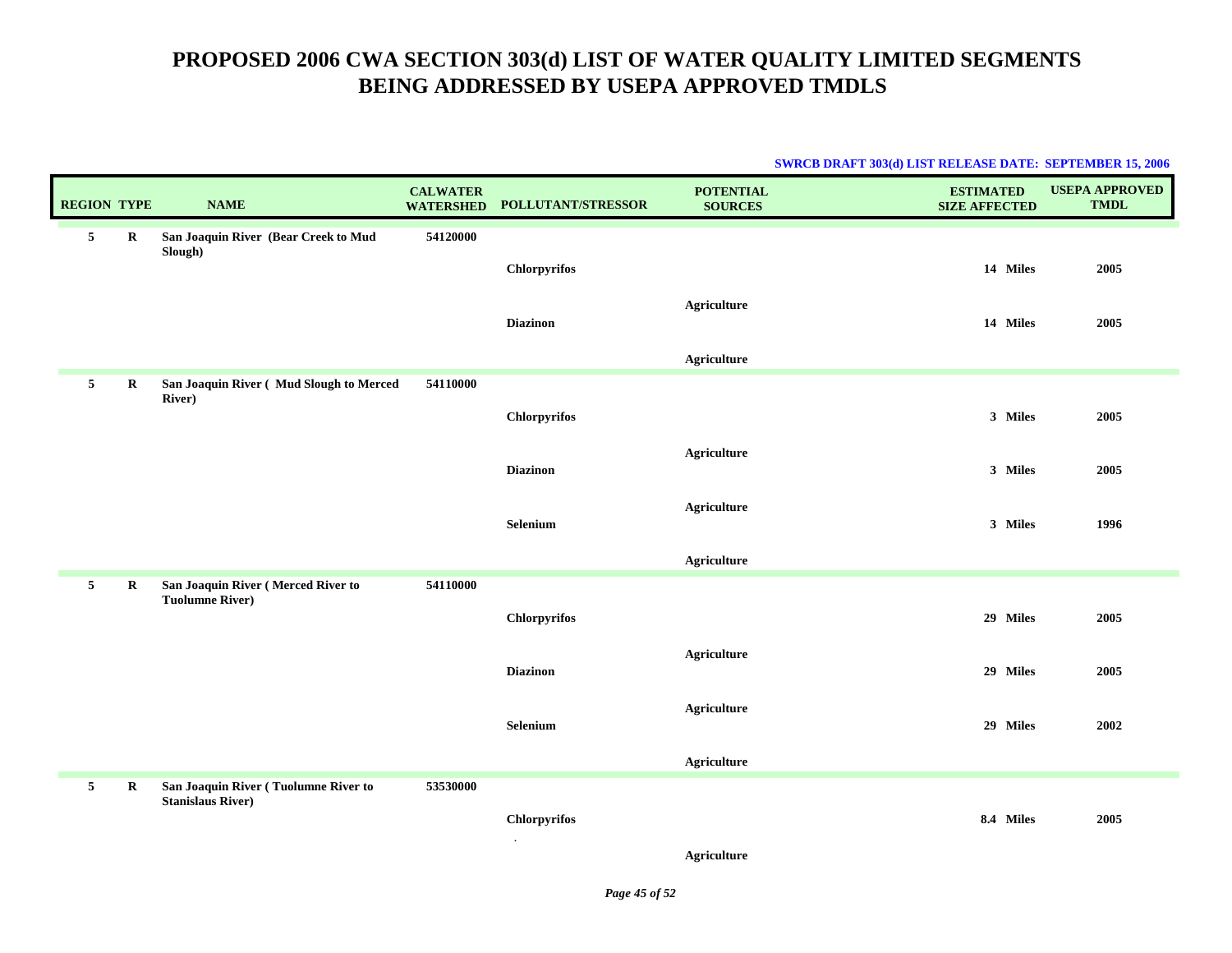| <b>REGION TYPE</b> |         | <b>NAME</b>                            | <b>CALWATER</b><br><b>WATERSHED</b> | POLLUTANT/STRESSOR                                                     | <b>POTENTIAL</b><br><b>SOURCES</b>                                                                                                      | <b>ESTIMATED</b><br><b>SIZE AFFECTED</b> | <b>USEPA APPROVED</b><br><b>TMDL</b> |
|--------------------|---------|----------------------------------------|-------------------------------------|------------------------------------------------------------------------|-----------------------------------------------------------------------------------------------------------------------------------------|------------------------------------------|--------------------------------------|
|                    |         |                                        |                                     | <b>Diazinon</b>                                                        |                                                                                                                                         | 8.4 Miles                                | 2005                                 |
|                    |         |                                        |                                     | <b>Selenium</b>                                                        | <b>Agriculture</b>                                                                                                                      | 8.4 Miles                                | 2002                                 |
|                    |         |                                        |                                     |                                                                        | <b>Source Unknown</b>                                                                                                                   |                                          |                                      |
| 5                  | $\bf R$ | San Joaquin River (Stanislaus River to | 54400000                            |                                                                        |                                                                                                                                         |                                          |                                      |
|                    |         | <b>Delta Boundary</b> )                |                                     | <b>Chlorpyrifos</b>                                                    |                                                                                                                                         | 3 Miles                                  | 2005                                 |
|                    |         |                                        |                                     | <b>Diazinon</b>                                                        | <b>Agriculture</b>                                                                                                                      | 3 Miles                                  | 2005                                 |
|                    |         |                                        |                                     |                                                                        |                                                                                                                                         |                                          |                                      |
|                    |         |                                        |                                     | Selenium                                                               | Agriculture                                                                                                                             | 3 Miles                                  | 2002                                 |
|                    |         |                                        |                                     |                                                                        | Agriculture                                                                                                                             |                                          |                                      |
| 5                  | R       | <b>Smith Canal</b>                     | 54400000                            | <b>Organophosphorus Pesticides</b>                                     |                                                                                                                                         | 2.4 Miles                                | 2006                                 |
|                    |         |                                        |                                     |                                                                        | <b>Urban Runoff/Storm Sewers</b>                                                                                                        |                                          |                                      |
| 5                  | R       | <b>Strong Ranch Slough</b>             | 51921000                            | <b>Chlorpyrifos</b>                                                    |                                                                                                                                         | 6.4 Miles                                | 2004                                 |
|                    |         |                                        |                                     | <b>Diazinon</b>                                                        | <b>Urban Runoff/Storm Sewers</b><br>The agricultural source of diazinon for these waterbodies is from aerial deposition.<br>Agriculture | 6.4 Miles                                | 2004                                 |
|                    |         |                                        |                                     |                                                                        | <b>Urban Runoff/Storm Sewers</b>                                                                                                        |                                          |                                      |
| 5                  | $\bf R$ | <b>Sulphur Creek (Colusa County)</b>   | 51320024                            | <b>Mercury</b><br>All resource extraction sources are abandoned mines. | <b>Resource Extraction</b>                                                                                                              | 14 Miles                                 | 2005                                 |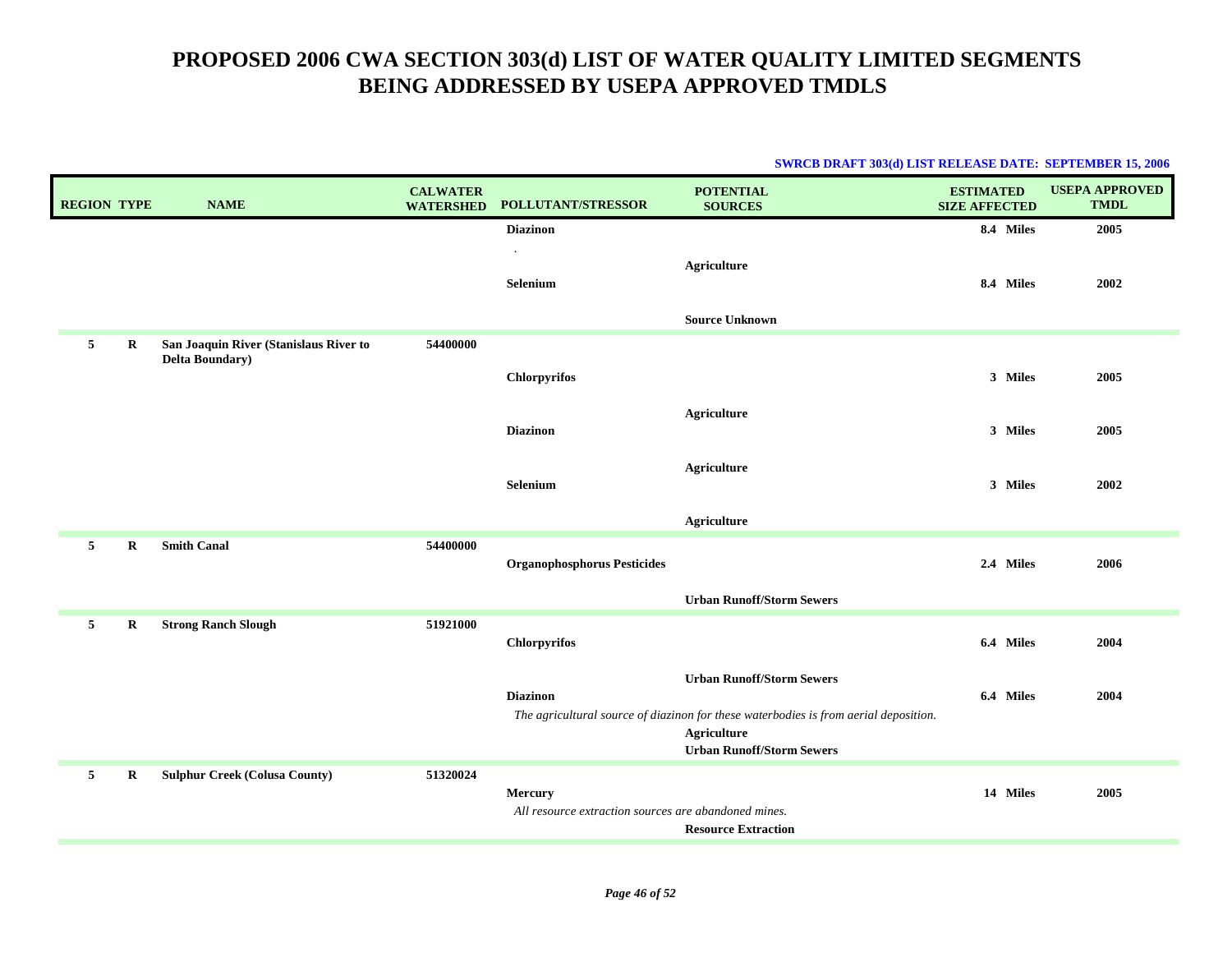| <b>SWRCB DRAFT 303(d) LIST RELEASE DATE: SEPTEMBER 15, 2006</b> |  |
|-----------------------------------------------------------------|--|
|                                                                 |  |

| <b>REGION TYPE</b> |   | <b>NAME</b>                                               | <b>CALWATER</b><br><b>WATERSHED</b> | <b>POLLUTANT/STRESSOR</b>      | <b>POTENTIAL</b><br><b>SOURCES</b>                                                                                                                                       | <b>ESTIMATED</b><br><b>SIZE AFFECTED</b> | <b>USEPA APPROVED</b><br><b>TMDL</b> |
|--------------------|---|-----------------------------------------------------------|-------------------------------------|--------------------------------|--------------------------------------------------------------------------------------------------------------------------------------------------------------------------|------------------------------------------|--------------------------------------|
| 6                  | R | <b>Heavenly Valley Creek (source to USFS</b><br>boundary) | 63410031                            | <b>Sedimentation/Siltation</b> |                                                                                                                                                                          | 2 Miles                                  | 2002                                 |
|                    |   |                                                           |                                     |                                | <b>Source Unknown</b>                                                                                                                                                    |                                          |                                      |
| 6                  | L | <b>Indian Creek Reservoir</b>                             | 63220010                            | Phosphorus                     | Reservoir is eutrophic. Most significant source of nutrient loading is release of phosphorus from sediment. The USEPA                                                    | 164 Acres                                | 2003                                 |
|                    |   |                                                           |                                     | with eutrophication.           | approved the TMDL in 2003. Reductions in phosphorus loading are expected to ameliorate other problems associated<br>Pasture Grazing-Riparian and/or Upland<br>Wastewater |                                          |                                      |
|                    |   |                                                           |                                     |                                | <b>Flow Regulation/Modification</b><br><b>Erosion/Siltation</b><br><b>Internal Nutrient Cycling (primarily lakes)</b>                                                    |                                          |                                      |
| $\overline{7}$     | R | <b>Alamo River</b>                                        | 72310000                            | <b>Sedimentation/Siltation</b> |                                                                                                                                                                          | 57 Miles                                 | 2002                                 |
|                    |   |                                                           |                                     | Selenium                       | <b>Agricultural Return Flows</b><br>Selenium originates from Upper Basin Portion of Colorado River. Elevated fish tissue levels.<br><b>Agricultural Return Flows</b>     | 57 Miles                                 | 2003                                 |
| 7                  | R | <b>Imperial Valley Drains</b>                             | 72310000                            | <b>Sedimentation/Siltation</b> |                                                                                                                                                                          | 1225 Miles                               | 2005                                 |
|                    |   |                                                           |                                     |                                | <b>Agricultural Return Flows</b>                                                                                                                                         |                                          |                                      |
| $\overline{7}$     | R | <b>New River (Imperial County)</b>                        | 72800000                            | Pathogens                      |                                                                                                                                                                          | 66 Miles                                 | 2002                                 |
|                    |   |                                                           |                                     |                                | <b>Municipal Point Sources</b><br><b>Confined Animal Feeding Operations (NPS)</b><br>Wastewater<br>Out-of-state source                                                   |                                          |                                      |
|                    |   |                                                           |                                     |                                | <b>Point Source</b>                                                                                                                                                      |                                          |                                      |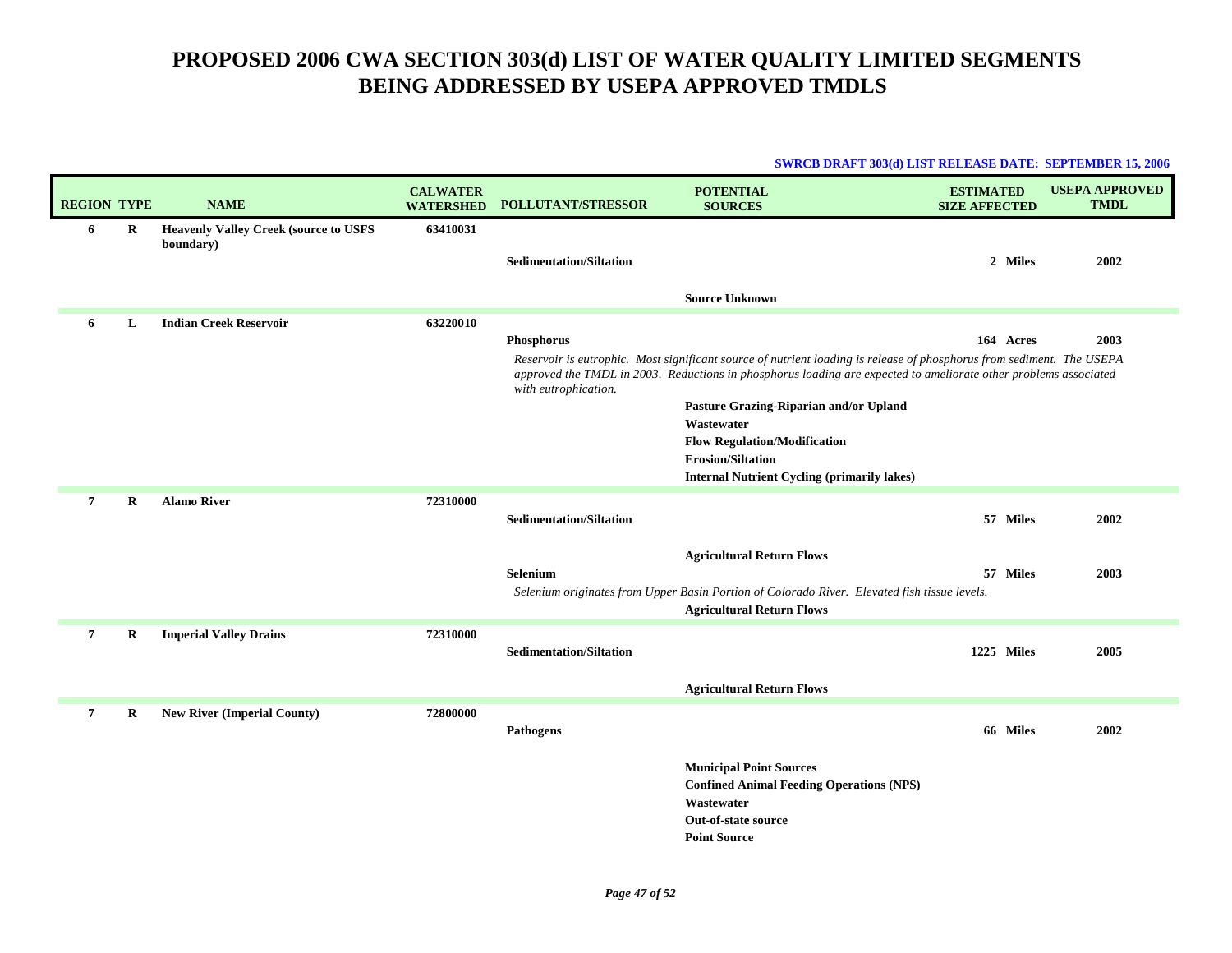| <b>REGION TYPE</b> |             | <b>NAME</b>                             | <b>CALWATER</b><br><b>WATERSHED</b> | POLLUTANT/STRESSOR                             | <b>POTENTIAL</b><br><b>SOURCES</b>                                       | <b>ESTIMATED</b><br><b>SIZE AFFECTED</b> | <b>USEPA APPROVED</b><br><b>TMDL</b> |
|--------------------|-------------|-----------------------------------------|-------------------------------------|------------------------------------------------|--------------------------------------------------------------------------|------------------------------------------|--------------------------------------|
|                    |             |                                         |                                     | <b>Sedimentation/Siltation</b>                 |                                                                          | 66 Miles                                 | 2003                                 |
|                    |             |                                         |                                     |                                                | <b>Agricultural Return Flows</b>                                         |                                          |                                      |
| 8                  | L           | Canyon Lake (Railroad Canyon Reservoir) | 80211000                            | <b>Nutrients</b>                               |                                                                          | 453 Acres                                | 2005                                 |
|                    |             |                                         |                                     |                                                | <b>Nonpoint Source</b>                                                   |                                          |                                      |
| 8                  | $\bf R$     | <b>Chino Creek Reach 1</b>              | 80121000                            | <b>Pathogens</b>                               |                                                                          | 7.8 Miles                                | 2005                                 |
|                    |             |                                         |                                     |                                                | <b>Agriculture</b><br><b>Dairies</b><br><b>Urban Runoff/Storm Sewers</b> |                                          |                                      |
| 8                  | $\bf R$     | <b>Chino Creek Reach 2</b>              | 80121000                            | <b>Coliform Bacteria</b>                       |                                                                          | 2.5 Miles                                | 2005                                 |
|                    |             |                                         |                                     |                                                | <b>Unknown Nonpoint Source</b>                                           |                                          |                                      |
| 8                  | $\mathbf R$ | Cucamonga Creek, Valley Reach           | 80121000                            | <b>Coliform Bacteria</b>                       | <b>Unknown Nonpoint Source</b>                                           | 9.6 Miles                                | 2005                                 |
| 8                  | L           | <b>Elsinore, Lake</b>                   | 80231000                            | <b>Nutrients</b>                               |                                                                          | 2431 Acres                               | 2005                                 |
|                    |             |                                         |                                     | <b>Organic Enrichment/Low Dissolved Oxygen</b> | <b>Unknown Nonpoint Source</b>                                           | 2431 Acres                               | 2005                                 |
|                    |             |                                         |                                     |                                                | <b>Unknown Nonpoint Source</b>                                           |                                          |                                      |
| 8                  | R           | <b>Knickerbocker Creek</b>              | 80171000                            | <b>Pathogens</b>                               |                                                                          | 2 Miles                                  | 2005                                 |
|                    |             |                                         |                                     |                                                | <b>Unknown Nonpoint Source</b>                                           |                                          |                                      |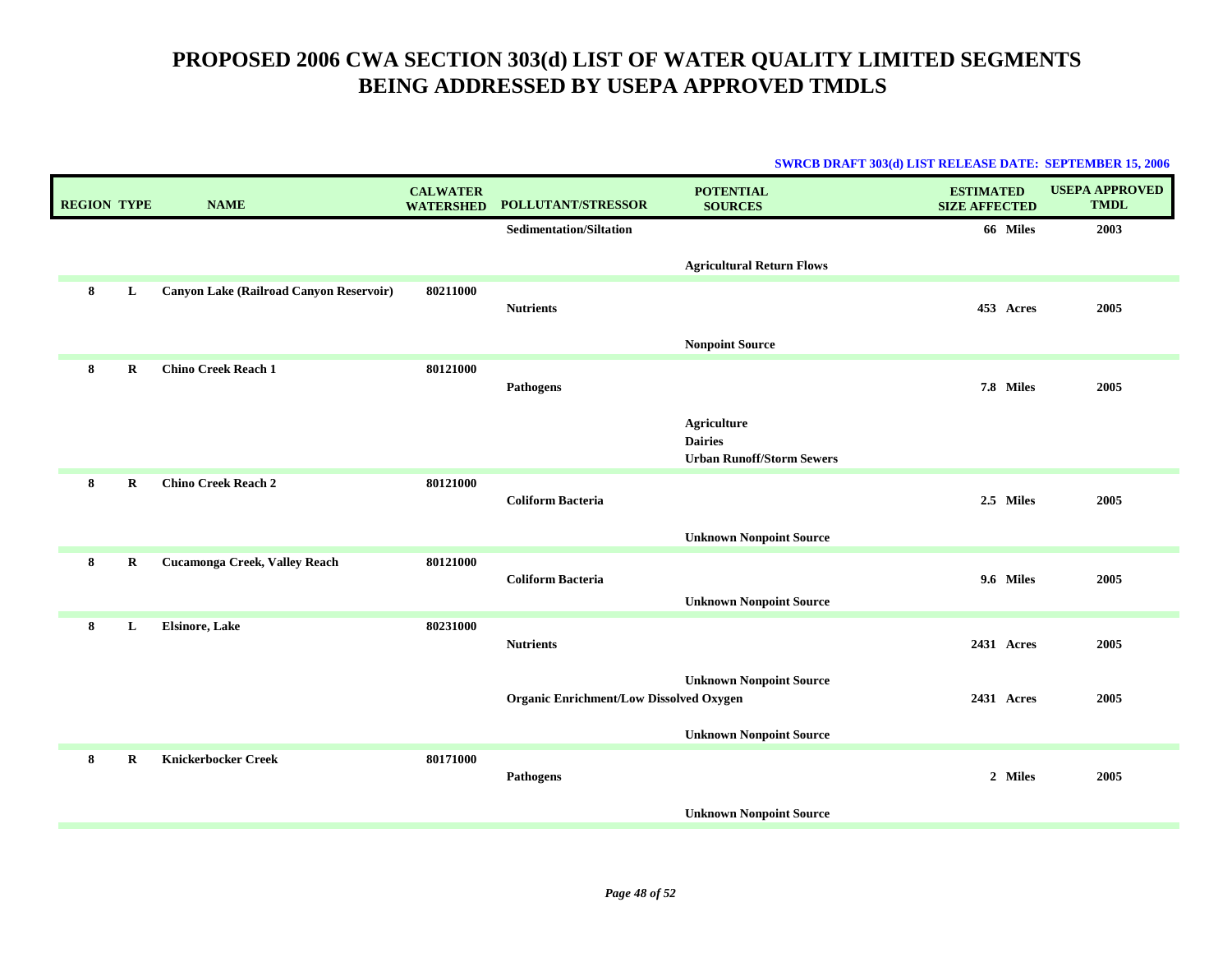|                    |         |                                                |                                     |                                | SWKUB DKAF I 303(0) LIST KELEASE DATE: SEPTEMBER 15, 2000                                                 |                                          |                                      |
|--------------------|---------|------------------------------------------------|-------------------------------------|--------------------------------|-----------------------------------------------------------------------------------------------------------|------------------------------------------|--------------------------------------|
| <b>REGION TYPE</b> |         | <b>NAME</b>                                    | <b>CALWATER</b><br><b>WATERSHED</b> | POLLUTANT/STRESSOR             | <b>POTENTIAL</b><br><b>SOURCES</b>                                                                        | <b>ESTIMATED</b><br><b>SIZE AFFECTED</b> | <b>USEPA APPROVED</b><br><b>TMDL</b> |
| 8                  | $\bf R$ | Mill Creek (Prado Area)                        | 80121000                            | <b>Pathogens</b>               |                                                                                                           | 1.6 Miles                                | 2005                                 |
|                    |         |                                                |                                     |                                | <b>Dairies</b>                                                                                            |                                          |                                      |
| 8                  | B       | Newport Bay, Lower                             | 80114000                            | <b>Nutrients</b>               |                                                                                                           | 767 Acres                                | 1999                                 |
|                    |         |                                                |                                     | <b>Pathogens</b>               | <b>Source Unknown</b>                                                                                     | 767 Acres                                | 2000                                 |
|                    |         |                                                |                                     | <b>Pesticides</b>              | <b>Source Unknown</b>                                                                                     | 767 Acres                                | 2004                                 |
|                    |         |                                                |                                     |                                | <b>Agriculture</b><br><b>Contaminated Sediments</b>                                                       |                                          |                                      |
| 8                  | E       | <b>Newport Bay, Upper (Ecological Reserve)</b> | 80111000                            | <b>Nutrients</b>               |                                                                                                           | 653 Acres                                | 1999                                 |
|                    |         |                                                |                                     | <b>Pathogens</b>               | <b>Source Unknown</b>                                                                                     | 653 Acres                                | 2000                                 |
|                    |         |                                                |                                     | <b>Pesticides</b>              | <b>Source Unknown</b>                                                                                     | 653 Acres                                | 2004                                 |
|                    |         |                                                |                                     | <b>Sedimentation/Siltation</b> | <b>Agriculture</b><br><b>Unknown Nonpoint Source</b>                                                      | 653 Acres                                | 1999                                 |
|                    |         |                                                |                                     |                                | <b>Agriculture</b><br><b>Construction/Land Development</b><br><b>Channel Erosion</b><br>Erosion/Siltation |                                          |                                      |
| 8                  | L       | <b>Prado Park Lake</b>                         | 80121000                            | <b>Pathogens</b>               | <b>Nonpoint Source</b>                                                                                    | 90 Acres                                 | 2005                                 |
|                    |         |                                                |                                     |                                |                                                                                                           |                                          |                                      |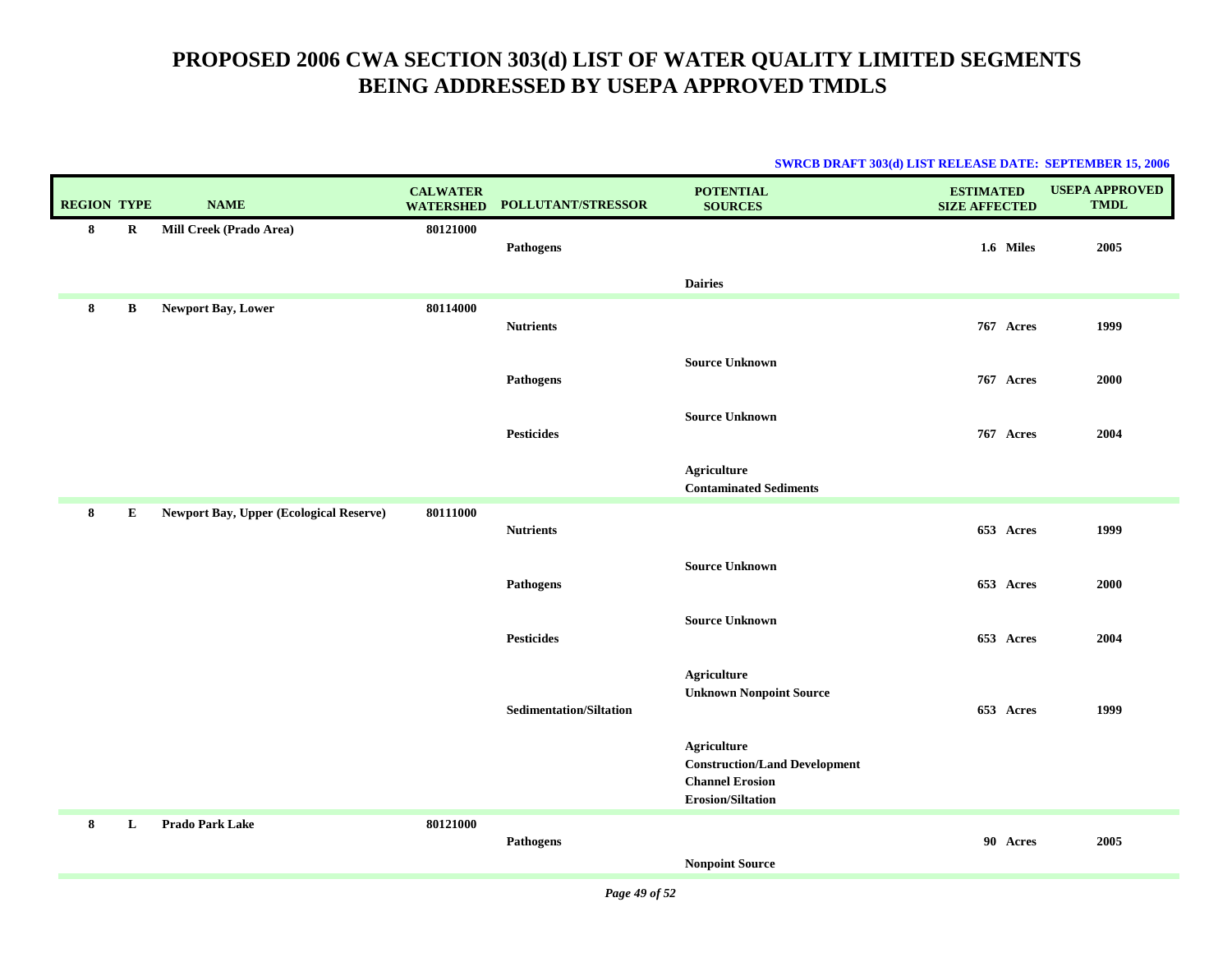| <b>SWRCB DRAFT 303(d) LIST RELEASE DATE: SEPTEMBER 15, 2006</b> |  |
|-----------------------------------------------------------------|--|
|                                                                 |  |

| <b>REGION TYPE</b> |             | <b>NAME</b>              | <b>CALWATER</b><br><b>WATERSHED</b> | POLLUTANT/STRESSOR             | <b>POTENTIAL</b><br><b>SOURCES</b>                                                                                           | <b>ESTIMATED</b><br><b>SIZE AFFECTED</b> | <b>USEPA APPROVED</b><br><b>TMDL</b> |
|--------------------|-------------|--------------------------|-------------------------------------|--------------------------------|------------------------------------------------------------------------------------------------------------------------------|------------------------------------------|--------------------------------------|
| 8                  | $\mathbf R$ | San Diego Creek Reach 1  | 80111000                            | <b>Nutrients</b>               |                                                                                                                              | 7.8 Miles                                | 1999                                 |
|                    |             |                          |                                     | <b>Pesticides</b>              | <b>Source Unknown</b>                                                                                                        | 7.8 Miles                                | 2004                                 |
|                    |             |                          |                                     | <b>Sedimentation/Siltation</b> | <b>Unknown Nonpoint Source</b>                                                                                               | 7.8 Miles                                | 1999                                 |
|                    |             |                          |                                     |                                | <b>Source Unknown</b>                                                                                                        |                                          |                                      |
| 8                  | $\bf R$     | San Diego Creek Reach 2  | 80111000                            | <b>Nutrients</b>               |                                                                                                                              | 6.3 Miles                                | 1999                                 |
|                    |             |                          |                                     | <b>Sedimentation/Siltation</b> | <b>Agriculture</b><br><b>Urban Runoff/Storm Sewers</b><br><b>Groundwater Loadings</b><br><b>Agriculture</b>                  | 6.3 Miles                                | 1999                                 |
|                    |             |                          |                                     | <b>Unknown Toxicity</b>        | <b>Construction/Land Development</b><br><b>Channel Erosion</b><br><b>Erosion/Siltation</b><br><b>Unknown Nonpoint Source</b> | 6.3 Miles                                | 2004                                 |
| 8                  | $\bf R$     | Santa Ana River, Reach 3 | 80121000                            | Pathogens                      | <b>Dairies</b>                                                                                                               | 26 Miles                                 | 2005                                 |
| 9                  | R           | <b>Chollas Creek</b>     | 90822000                            | <b>Diazinon</b>                |                                                                                                                              | 3.5 Miles                                | 2003                                 |
|                    |             |                          |                                     |                                | <b>Nonpoint/Point Source</b>                                                                                                 |                                          |                                      |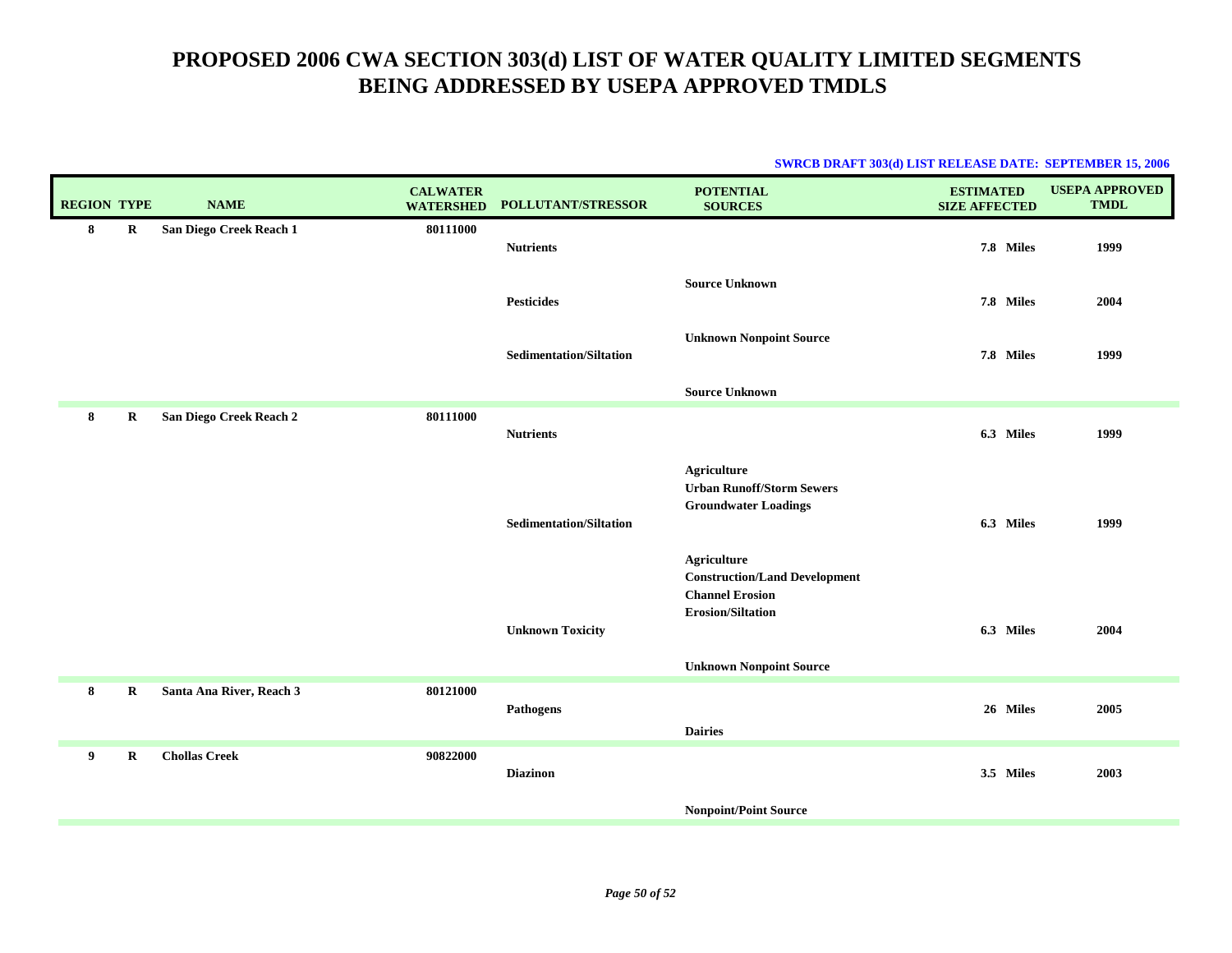| <b>SWRCB DRAFT 303(d) LIST RELEASE DATE: SEPTEMBER 15, 2006</b> |  |  |
|-----------------------------------------------------------------|--|--|
|                                                                 |  |  |

| <b>REGION TYPE</b> |   | <b>NAME</b>                               | <b>CALWATER</b><br><b>WATERSHED</b> | POLLUTANT/STRESSOR | <b>POTENTIAL</b><br><b>SOURCES</b>                                                                                                                                   | <b>ESTIMATED</b><br><b>SIZE AFFECTED</b> | <b>USEPA APPROVED</b><br><b>TMDL</b> |
|--------------------|---|-------------------------------------------|-------------------------------------|--------------------|----------------------------------------------------------------------------------------------------------------------------------------------------------------------|------------------------------------------|--------------------------------------|
| 9                  | R | <b>Rainbow Creek</b>                      | 90222000                            | Nitrogen           |                                                                                                                                                                      | 5 Miles                                  | 2006                                 |
|                    |   |                                           |                                     | Phosphorus         | <b>Agricultural Return Flows</b><br><b>Other Urban Runoff</b><br><b>Nurseries</b><br><b>Onsite Wastewater Systems (Septic Tanks)</b><br><b>Nonpoint/Point Source</b> | 5 Miles                                  | 2006                                 |
|                    |   |                                           |                                     |                    | <b>Agricultural Return Flows</b><br><b>Other Urban Runoff</b><br><b>Nurseries</b><br><b>Onsite Wastewater Systems (Septic Tanks)</b><br><b>Nonpoint/Point Source</b> |                                          |                                      |
| 9                  | B | San Diego Bay, Shelter Island Yacht Basin | 90810000                            | Copper, Dissolved  |                                                                                                                                                                      | 154 Acres                                | 2003                                 |
|                    |   |                                           |                                     |                    | <b>Nonpoint/Point Source</b>                                                                                                                                         |                                          |                                      |